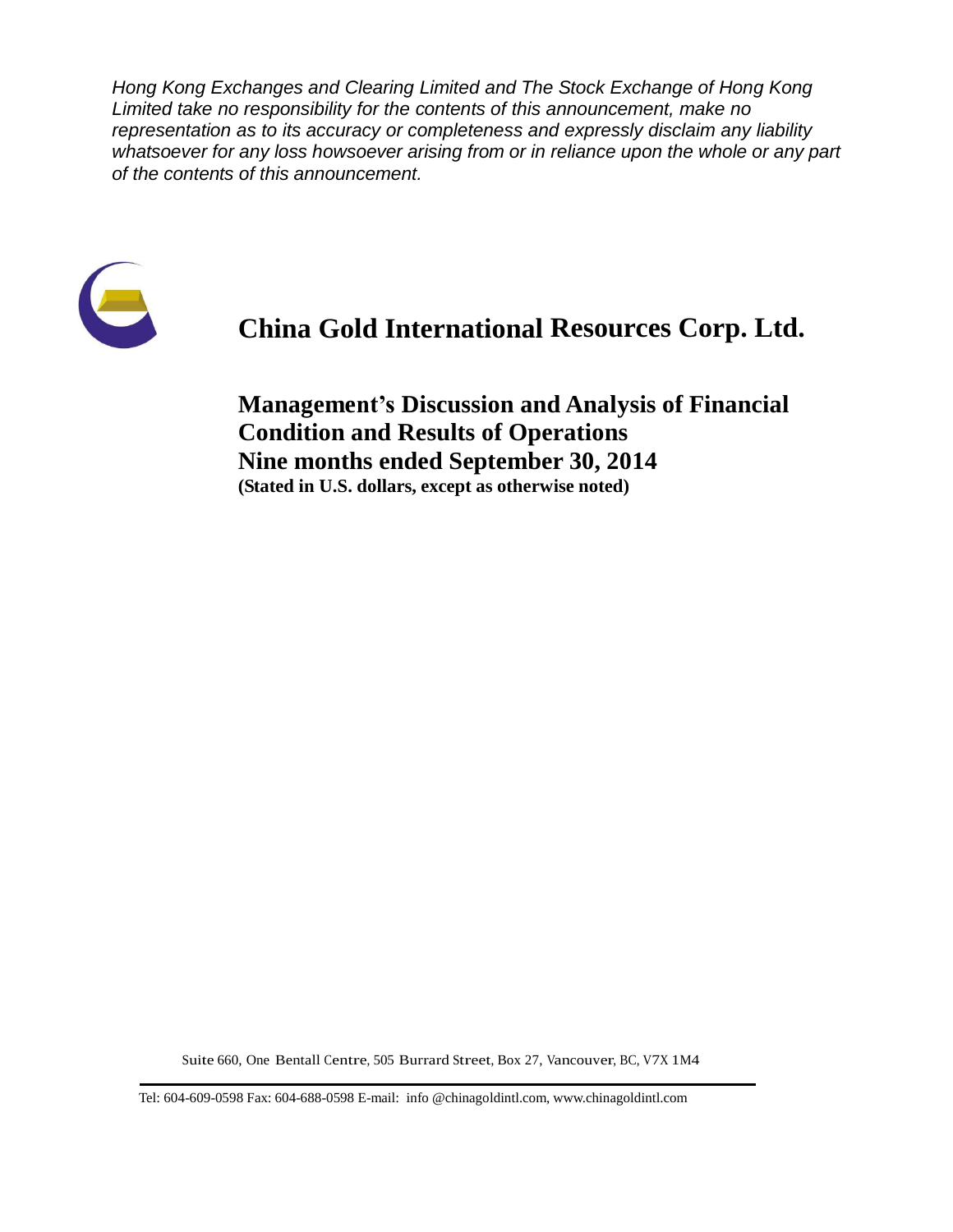# MANAGEMENT'S DISCUSSION AND ANALYSIS

*Management's Discussion and Analysis of Financial Condition and Results of Operations for the nine month ended September 30, 2014 (Stated in U.S. dollars, except as otherwise noted)*

| <b>THE COMPANY</b>                                                                         | 3      |
|--------------------------------------------------------------------------------------------|--------|
| <b>OVERVIEW</b>                                                                            | 3      |
| PERFORMANCE HIGHLIGHTS<br><b>OUTLOOK</b>                                                   | 3<br>3 |
| <b>RESULTS OF OPERATIONS</b>                                                               | 4      |
|                                                                                            |        |
| SELECTED QUARTERLY FINANCIAL DATA<br>SELECTED QUARTERLY PRODUCTION DATA AND ANALYSIS       | 4<br>4 |
| REVIEW OF QUARTERLY DATA                                                                   | 5      |
| <b>NON-IFRS MEASURES</b>                                                                   | 7      |
| <b>MINERAL PROPERTIES</b>                                                                  | 8      |
| THE CSH MINE                                                                               | 8      |
| THE JIAMA MINE                                                                             | 9      |
| <b>LIQUIDITY AND CAPITAL RESOURCES</b>                                                     | 11     |
| <b>CASH FLOWS</b>                                                                          | 11     |
| <b>OPERATING CASH FLOW</b>                                                                 | 11     |
| <b>INVESTING CASH FLOW</b>                                                                 | 12     |
| FINANCING CASH FLOW                                                                        | 12     |
| <b>COMMITMENTS AND CONTINGENCIES</b>                                                       | 12     |
| <b>RELATED PARTY TRANSACTIONS</b>                                                          | 13     |
| <b>PROPOSED TRANSACTIONS</b>                                                               | 13     |
| <b>CRITICAL ACCOUNTING ESTIMATES</b>                                                       | 13     |
| <b>CHANGE IN ACCOUNTING POLICIES</b>                                                       | 14     |
| <b>FINANCIAL INSTRUMENTS AND OTHER INSTRUMENTS</b>                                         | 14     |
| OFF-BALANCE SHEET ARRANGEMENTS                                                             | 14     |
| DIVIDEND AND DIVIDEND POLICY                                                               | 14     |
| <b>OUTSTANDING SHARES</b>                                                                  | 14     |
| DISCLOSURE CONTROLS AND PROCEDURES AND INTERNAL CONTROL OVER FINANCIAL<br><b>REPORTING</b> | 14     |
| <b>RISK FACTORS</b>                                                                        | 15     |
| <b>QUALIFIED PERSON</b>                                                                    | 15     |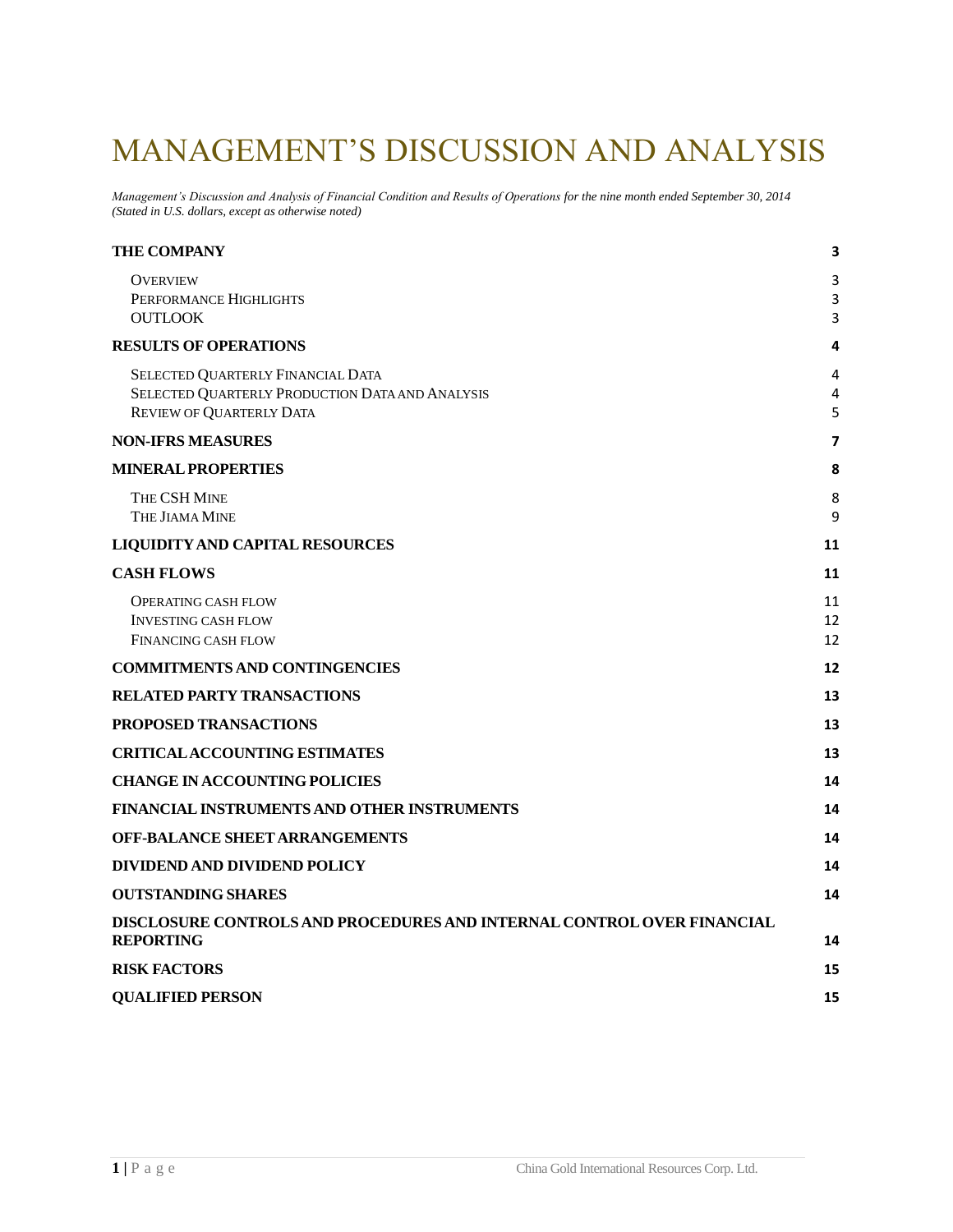The following Management Discussion and Analysis of financial condition and results of operations ("MD&A") is prepared as of November 14, 2014. It should be read in conjunction with the condensed consolidated interim financial statements and notes thereto of China Gold International Resources Corp. Ltd. (referred to herein as "China Gold International", the "Company", "we" or "our" as the context may require) for the nine months ended September 30, 2014 and the nine months ended September 30, 2013, respectively. Unless the context otherwise provides, references in this MD&A to China Gold International or the Company refer to China Gold International and each of its subsidiaries collectively on a consolidated basis.

The following discussion contains certain forward-looking statements relating to the Company's plans, objectives, expectations and intentions, which are based on the Company's current expectations and are subject to risks, uncertainties and changes in circumstances. Readers should carefully consider all of the information set out in this MD&A, including the risks and uncertainties outlined further in the Company's Annual Information Form ("Annual Information Form" or "AIF") dated March 25, 2014 on SEDAR at www.sedar.com. For further information on risks and other factors that could affect the accuracy of forward-looking statements and the result of operations of the Company, please refer to the sections titled "Forward-Looking Statements" and "Risk Factors" and to discussions elsewhere within this MD&A. China Gold International's business, financial condition or results of operations could be materially and adversely affected by any of these risks.

### FORWARD-LOOKING STATEMENTS

Certain statements made herein, other than statements of historical fact relating to the Company, represent forward-looking information. In some cases, this forward-looking information can be identified by words or phrases such as "may", "will", "expect", "anticipate", "contemplates", "aim", "estimate", "intend", "plan", "believe", "potential", "continue", "is/are likely to", "should" or the negative of these terms, or other similar expressions intended to identify forward-looking information. This forward-looking information includes, among other things; China Gold International's production estimates, business strategies and capital expenditure plans; the development and expansion plans and schedules for the CSH Gold Mine and the Jiama Mine; China Gold International's financial condition; the regulatory environment as well as the general industry outlook; general economic trends in China; and statements respecting anticipated business activities, planned expenditures, corporate strategies, participation in projects and financing, and other statements that are not historical facts.

By their nature, forward-looking information involves numerous assumptions, both general and specific, which may cause the actual results, performance or achievements of China Gold International and/or its subsidiaries to be materially different from any future results, performance or achievements expressed or implied by the forward–looking information. Some of the key assumptions include, among others, the absence of any material change in China Gold International's operations or in foreign exchange rates, the prevailing price of gold, copper and other non-ferrous metal products; the absence of lower-than-anticipated mineral recovery or other production problems; effective income and other tax rates and other assumptions underlying China Gold International's financial performance as stated in the Company's technical reports for its CSH Gold Mine and Jiama Mine; China Gold International's ability to obtain regulatory confirmations and approvals on a timely basis; continuing positive labor relations; the absence of any material adverse effects as a result of political instability, terrorism, natural disasters, litigation or arbitration and adverse changes in government regulation; the availability and accessibility of financing to China Gold International; and the performance by counterparties of the terms and conditions of all contracts to which China Gold International and its subsidiaries are a party. The forward-looking information is also based on the assumption that none of the risk factors identified in this MD&A or in the AIF that could cause actual results to differ materially from the forward-looking information actually occurs.

Forward-looking information contained herein as of the date of this MD&A is based on the opinions, estimates and assumptions of management. There are a number of important risks, uncertainties and other factors that could cause actual actions, events or results to differ materially from those described as forward-looking information. China Gold International disclaims any obligation to update any forward-looking information, whether as a result of new information, estimates, opinions or assumptions, future events or results, or otherwise except to the extent required by law. There can be no assurance that forward-looking information will prove to be accurate, as actual results and future events could differ materially from those anticipated in such statements. The forward-looking information in this MD&A is expressly qualified by this cautionary statement. The reader is cautioned not to place undue reliance on forward-looking information.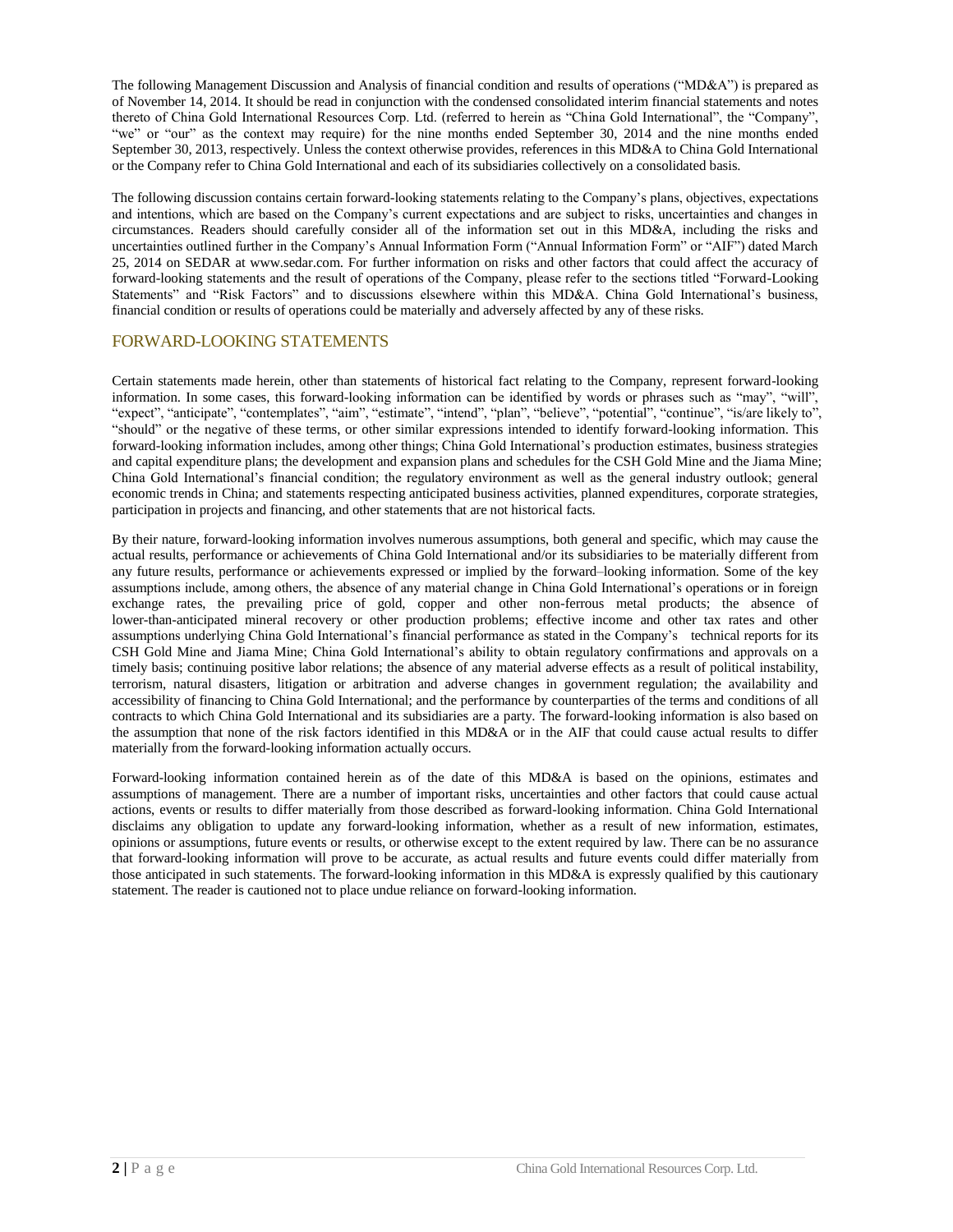### <span id="page-3-0"></span>**THE COMPANY**

#### <span id="page-3-1"></span>*Overview*

China Gold International is a gold and base metal mining company based in Vancouver, Canada. The Company's main business involves the acquisition, exploration, development and exploitation of gold and base metal properties.

The Company's principal mining operations are the Chang Shan Hao Gold Mine ("CSH Gold Mine" or "CSH Mine" or "CSH"), located in Inner Mongolia, China and the Jiama Copper-Gold Polymetallic Mine ("Jiama Mine" or "Jiama"), located in Tibet, China. China Gold International holds a 96.5% interest in the CSH Gold Mine, while its Chinese joint venture ("CJV") partner holds the remaining 3.5% interest. The CSH Mine commenced commercial production on July 1, 2008. The Company holds a 100% interest in the Jiama Mine. Jiama hosts a large scale polymetallic deposit containing copper, gold, molybdenum, silver, lead and zinc. The Jiama Mine commenced commercial production in September 2010.

China Gold International's common shares are listed on the Toronto Stock Exchange ("TSX") and The Stock Exchange of Hong Kong Limited (the "Hong Kong Stock Exchange" or "HKSE") under the symbol CGG and the stock code 2099, respectively. Additional information about the Company, including the Company's Annual Information Form, is available on SEDAR at sedar.com as well as Hong Kong Exchange News at hkexnews.hk.

#### <span id="page-3-2"></span>*Performance Highlights*

#### *Three months ended September 30, 2014*

- Revenue increased by 18% to US\$89.3 million from US\$75.7 million for the same period in 2013;
- Net profit after income taxes increased by 3% to US\$16.4 million from US\$15.9 million for the same period in 2013.
- Gold production from the CSH Mine increased by 35% to 48,124 ounces from 35,536 ounces for the same period in 2013.
- Copper production from the Jiama Mine increased by 12% to 4,255 tonnes (approximately 9.4 million pounds) from 3,809 tonnes (approximately 8.4 million pounds) for the same period in 2013.

#### *Nine months ended September 30, 2014*

- Revenue decreased by 25% to US\$174.5 million from US\$234.1 million for the same period in 2013;
- Net profit after income taxes decreased by 48% to US\$26.2 million from US\$50.5 million for the same period in 2013.
- Gold production from the CSH Mine was 99,813 ounces, compared to 99,810 ounces for the same period in 2013.
- Copper production from the Jiama Mine decreased by 10% to 9,342 tonnes (approximately 20.6 million pounds) from 10,385 tonnes (approximately 22.9 million pounds) for the same period in 2013.

#### <span id="page-3-3"></span>*OUTLOOK*

- On May 15, 2014, the Company forecast its 2014 annual gold production guidance at 208,000 ounces, and subsequently revised downward to 165,000 ounces, which is an 11% increase from the 2013 actual gold output of 148,326 ounces of gold. The downward revision is due to a longer commissioning and ramp-up time for the expansion at CSH, caused by repair and reinforcement of the heap leach pad. In addition, the revision is to take into consideration of the longer gold leaching time with an increased heap leach height. The two factors combined resulted in a reduced gold production in the first half of 2014. The Company has sufficient funding and operational and technical expertise to successfully resolve those challenges.
- In early 2014 the Company reported its plan to increase copper production through the commissioning of its phase II expansion at the Jiama Mine to approximately 50 million pounds of copper. In the second half of 2014, the Company revised downward its 2014 copper production guidance to 28.6 million pounds, which is a slight increase from the 2013 actual copper output of 28.3 million pounds. This revision is due to a prolonged power supply shortage experienced at the Jiama Mine in the first quarter of 2014, resulting in a substantial reduction in copper output in the quarter. The management is actively working on a long term solution to power supply shortages during the winter seasons. In addition, the revision is in consideration of lower flotation recovery rate of copper for higher oxide contents at the initial stage of the open pit mining operation.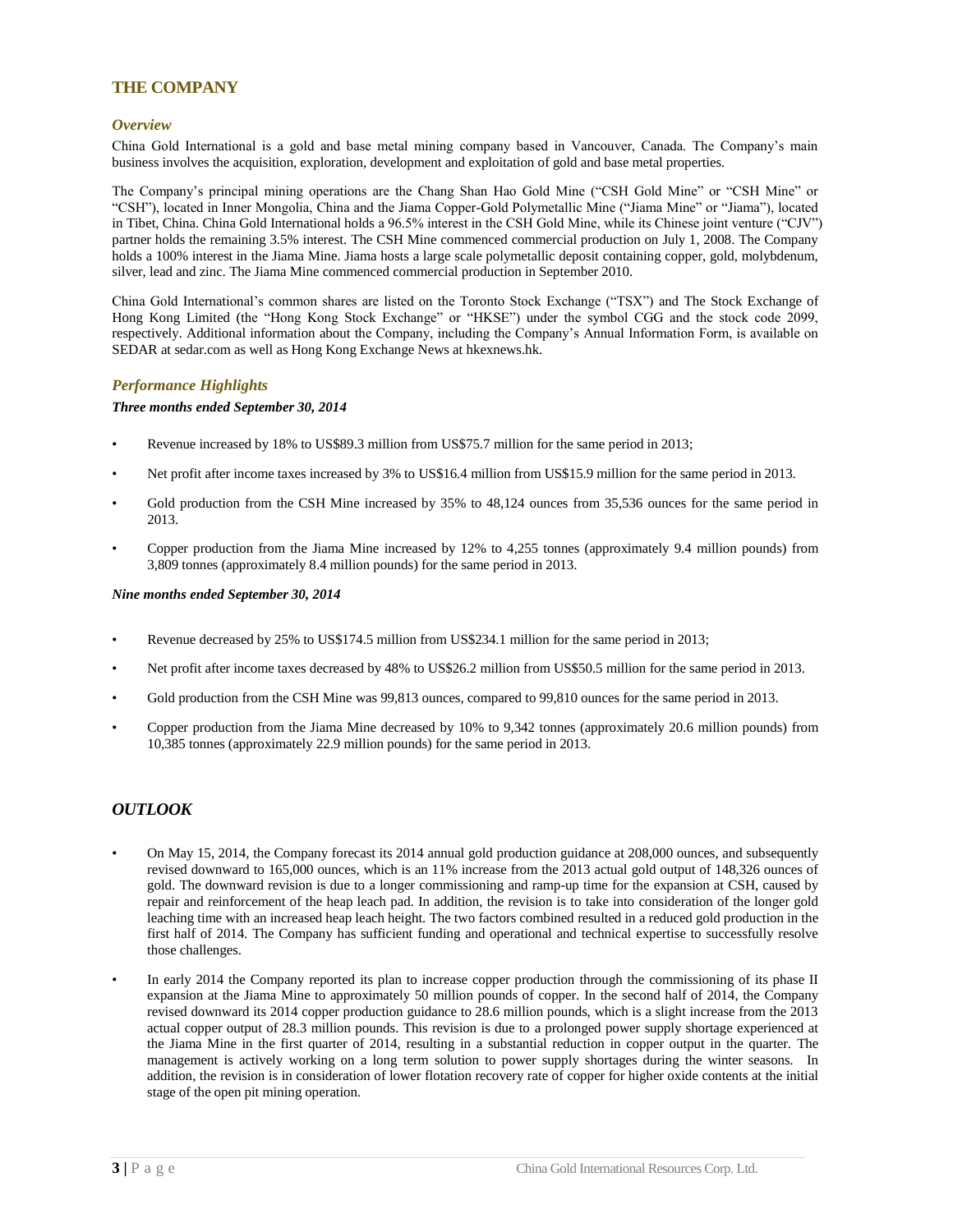- The Company will continue to leverage the technical and operating experience of the Company's controlling shareholder, China National Gold Group Corporation ("CNG"), to improve operations at its mines. In addition, the Company continues to focus its efforts on increasing production while minimizing costs at both mines.
- To fulfill its growth strategy, the Company is continually working with CNG and other interested parties to identify potential international mining acquisition opportunities, namely projects outside of China, which can be readily and quickly brought into production with the expansion potential through continued exploration.
- On July 17, 2014, the Company, through its wholly-owned subsidiary Skyland Mining (BVI) Limited, completed a bond issuance with an aggregate principal amount of US\$500 million at an issue price of 99.634%. The three year bond has a coupon rate of 3.5% with a maturity date of July 17, 2017. The bonds are listed on the HKSE.

### <span id="page-4-0"></span>**RESULTS OF OPERATIONS**

#### <span id="page-4-1"></span>*Selected Quarterly Financial Data*

#### **QUARTER ENDED**

|                                      |          | 2014       |          | 2013      |          |           |          | 2012       |
|--------------------------------------|----------|------------|----------|-----------|----------|-----------|----------|------------|
| (US\$ in thousands except per share) | $30-Sep$ | $30 - Jun$ | $31-Mar$ | $31$ -Dec | $30-Sep$ | $30-J$ un | $31-Mar$ | $31 - Dec$ |
| Revenues                             | 89,257   | 48,541     | 36,659   | 68,507    | 75,733   | 81,622    | 76,746   | 93,387     |
| Cost of sales                        | 56.687   | 29,084     | 22,285   | 50,990    | 48,478   | 53,809    | 47,456   | 54,190     |
| Mine operating earnings.             | 32,570   | 19.457     | 14,374   | 17.517    | 27,255   | 27,813    | 29,290   | 39.197     |
| General and administrative expenses  | 5,523    | 5,892      | 6,015    | 5,471     | 7.410    | 5,665     | 7,157    | 7,880      |
| Exploration and evaluation expenses  | 129      | 53         | 45       | 83        | 45       | 50        | 69       | 149        |
| Income from operations               | 26,918   | 13,512     | 8,314    | 11.962    | 19,800   | 22,098    | 22,064   | 31,168     |
| Foreign exchange gain (loss)         | (300)    | 182        | 752      | (216)     | 894      | 684       | 152      | (844)      |
| Finance costs                        | 7.826    | 3.781      | 3,398    | 2.916     | 2,665    | 2,500     | 2,573    | 3.230      |
| Profit before income tax             | 21,221   | 11,147     | 5,863    | 8.861     | 19,162   | 24,769    | 20,755   | 28,545     |
| Income tax expense                   | 4.790    | 2.759      | 4.498    | 2,202     | 3.279    | 5,208     | 5,676    | 7.506      |
| Net income                           | 16,431   | 8,388      | 1,365    | 6,659     | 15,883   | 19,561    | 15,079   | 21,039     |
| Basic earnings per share (cents)     | 4.02     | 1.93       | 0.29     | 1.60      | 3.84     | 4.78      | 3.66     | 5.13       |
| Diluted earnings per share (cents)   | 4.02     | 1.93       | 0.29     | 1.60      | 3.84     | 4.78      | 3.66     | 5.13       |

#### <span id="page-4-2"></span>*Selected Quarterly Production Data and Analysis*

| <b>CSH Mine</b>                                                | Three months ended September 30, |        | Nine months ended September 30, |        |  |  |
|----------------------------------------------------------------|----------------------------------|--------|---------------------------------|--------|--|--|
|                                                                | 2014                             | 2013   | 2014                            | 2013   |  |  |
| Gold sales (US\$ million)                                      | 54.24                            | 43.10  | 113.57                          | 136.73 |  |  |
| Realized average price <sup>(1)</sup> (US\$) of gold per ounce | 1.238                            | 1.307  | 1.247                           | 1,403  |  |  |
| Gold produced (ounces)                                         | 48.124                           | 35,536 | 99.813                          | 99,810 |  |  |
| Gold sold (ounces)                                             | 43,798                           | 32,971 | 91,096                          | 97,432 |  |  |
| Total production $cos^{(2)}$ (US\$ per ounce)                  | 734                              | 786    | 747                             | 870    |  |  |
| Cash production $cost^{(2)}$ (US\$ per ounce)                  | 561                              | 626    | 539                             | 721    |  |  |

*(1)* Net of resource compensation fees that is based on revenue and paid to PRC government

*(2)* Non-IFRS measure. See 'Non-IFRS measures' section of this MD&A

Gold production at the CSH Mine increased by 35% from 35,536 ounces for the three months ended September 30, 2013 to 48,124 ounces for the three months ended September 30, 2014. The major reason for the increase in production is a faster pace of mining and processing activities related to the commissioning of CSH Expansion.

The cash production cost for the three months ended September 30, 2014 decreased compared with the same period in 2013, due to high-grade ores being put on the new leaching pad associated with the commissioning of the CSH Expansion.

The production cost of gold for the three months ended September 30, 2014 decreased compared with the same period in 2013. The major reason is more high-grade ores are mined and put on leaching pad for processing.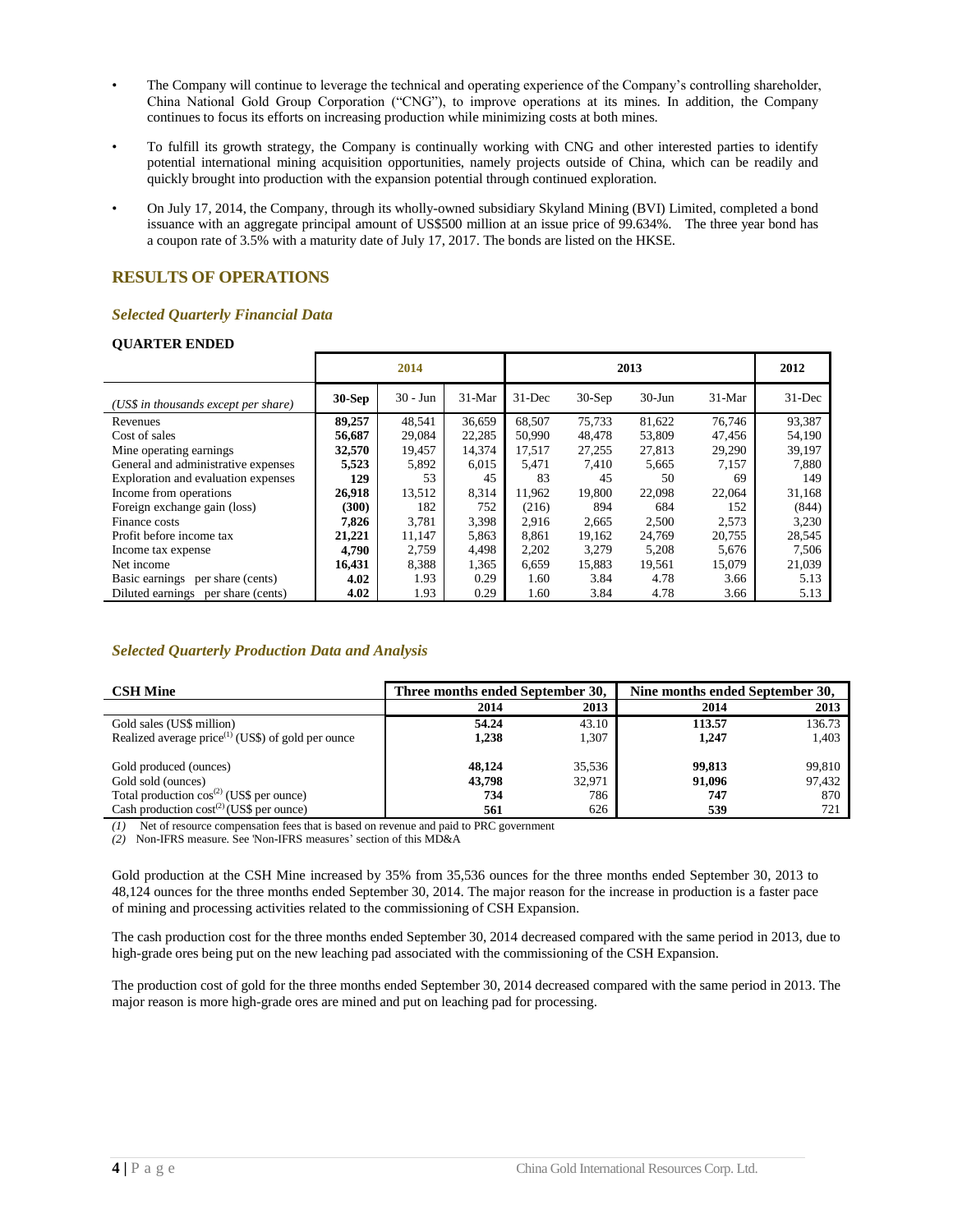| <b>Jiama</b> Mine                                                                                  | Three months ended<br>September 30, |           | Nine months ended<br>September 30, |            |  |
|----------------------------------------------------------------------------------------------------|-------------------------------------|-----------|------------------------------------|------------|--|
|                                                                                                    | 2014                                | 2013      | 2014                               | 2013       |  |
| Copper sales <sup><math>(1)</math></sup> (million US\$)                                            | 27.18                               | 26.25     | 45.75                              | 77.47      |  |
| Realized average $price^{(2)}$ (US\$ per pound of copper) after<br>smelting fee discount           | 2.53                                | 2.72      | 2.54                               | 2.85       |  |
| Copper produced (tonne)                                                                            | 4,255                               | 3,809     | 9,342                              | 10,385     |  |
| Copper produced (pound)                                                                            | 9,380,799                           | 8,398,059 | 20,595,939                         | 22,896,072 |  |
| Copper sold (tonne)                                                                                | 4,918                               | 3,744     | 8,273                              | 10,583     |  |
| Copper sold (pound)                                                                                | 10,841,799                          | 8,253,557 | 18,239,430                         | 23,331,328 |  |
| Gold produced (ounce)                                                                              | 4,882                               | 4,887     | 11,217                             | 13,016     |  |
| Gold sold (ounce)                                                                                  | 5,478                               | 4,780     | 9,936                              | 13,106     |  |
| Silver produced (ounce)                                                                            | 306,463                             | 274,145   | 684,435                            | 813,735    |  |
| Silver sold (ounce)                                                                                | 330,335                             | 281,995   | 572,464                            | 815,442    |  |
| Total copper production $cost^{(3)}$ (US\$ per pound)                                              | 2.71                                | 3.48      | 2.96                               | 3.61       |  |
| Total copper production $cost^{(3)}$ (US\$ per pound<br>after by-products credits <sup>(4)</sup> ) | 1.87                                | 2.32      | 2.01                               | 2.27       |  |
| Cash copper production $cost^{(4)}$ (US\$ per pound)                                               | 2.34                                | 2.84      | 2.31                               | 2.95       |  |
| Cash copper production $cost^{(4)}$ (US\$ per pound after<br>by-products credits <sup>(4)</sup> )  | 1.51                                | 1.68      | 1.35                               | 1.62       |  |

(1) Net of resource compensation fees that are based on revenue and paid to the PRC government

(2) a discount factor of 15-17% is applied to the copper bench mark price to compensate for refinery costs incurred by the buyers

(3) Production costs include expenditures incurred at the mine sites for activities related to production including mining, processing, mine

site G&A and royalties etc.

(4) Non-IFRS measure. See 'Non-IFRS measures' section of this MD&A

During the three months ended September 30, 2014, the Jiama Mine produced 4,255 tonnes (approximately 9.4 million pounds) of copper, an increase of 12% compared with the three months ended September 30, 2013 (3,809 tonnes, or 8.4 million pounds). The increase in production was mainly due to higher grade ores mined during the current period.

The cash production cost of copper per pound, and the total production cost of copper per pound both decreased due to the increase in the grade of ores during the current period.

#### <span id="page-5-0"></span>*Review of Quarterly Data*

#### *Three months ended September 30, 2014 compared to three months ended September 30, 2013*

**Revenue** of US\$89.3 million for the third quarter of 2014 increased by US\$13.6 million or 18%, from US\$75.7 million for the same period in 2013.

Revenue from the CSH Mine was US\$53.9 million (2013: US\$43.1 million), an increase of US\$10.8 million, due to a 33% increase in gold sales volume. Gold produced by the CSH Mine was 48,124 ounces (gold sold: 43,799), compared to 35,536 ounces (gold sold: 32,971 ounces) for the same period in 2013. The increase in production is attributed to the commissioning of the mine expansion, which also accounted for a significant portion of sales during the current quarter.

Revenue from the Jiama Mine was US\$35.4 million compared to US\$32.6 million for the same period in 2013. Total copper sold was 4,917 tonnes (10.84 million pounds) for the three months ended September 30, 2014, an increase of 31% from 3,744 tonnes (8.25 million pounds) for the same period in 2013, primarily due to higher grades of ore mined and processing of copper concentrate stockpiled in prior periods.

**Cost of sales** of US\$56.7 million for the quarter ended September 30, 2014, an increase of US\$8.2 million or 17% from US\$48.5 million for the same period in 2013. CSH contributed to 76% of the increase in cost of sales, primarily due to higher production volume. Jiama contributed to 24% of the increase in cost of sales. Cost of sales as a percentage of revenue for the Company remained consistent at 64% for the three months ended September 30, 2014 compared to 2013.

**Mine operating earnings** of US\$32.6 million for the three months ended September 30, 2014 an increase of 19%, or US\$5.3 million, from US\$27.3 million for the same period in 2013. Mine operating earnings as a percentage of revenue remained consistent at 36% for the three months ended September 30, 2014 compared to 2013.

**General and administrative expenses** decreased by US\$1.9 million, from US\$7.4 million for the quarter ended September 30, 2013 to US\$5.5 million for the quarter ended September 30, 2014. The decrease is a result of the Company's implementation of cost reduction plans.

**Income from operations** for the third quarter of 2014 of US\$26.9 million, an increase of US\$7.1 million from US\$19.8 million for the same period in 2013.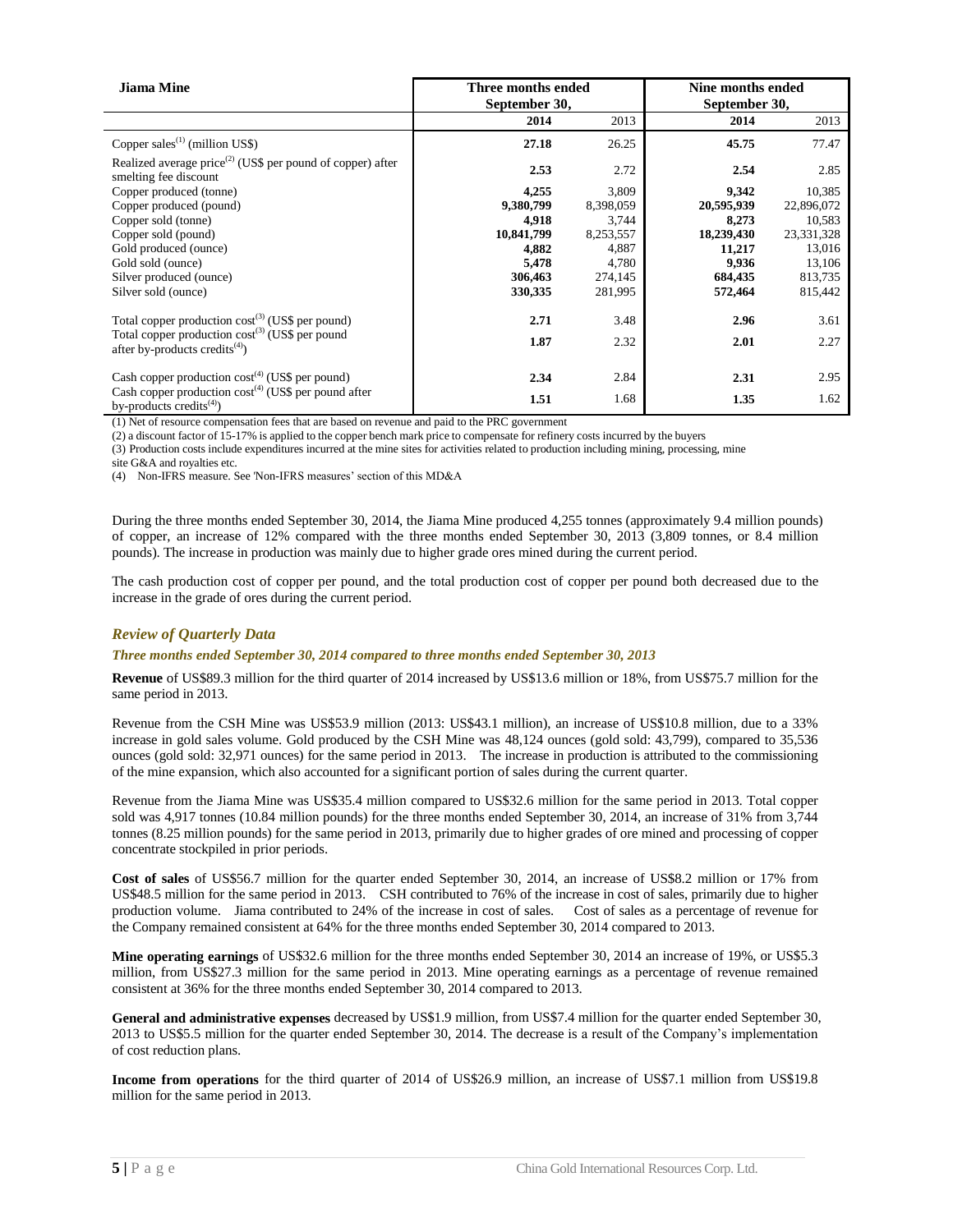**Finance costs** of US\$7.8 million for the three months ended September 30, 2014 increased by US\$5.1 million, from US\$2.7 million for the same period in 2013. The increase is due to interest expense incurred from short-term loans obtained by CSH in addition to the interest expense of the US\$500 million bonds issued in July 2014. During the three months ended September 30, 2014, interest payments of US\$4.4 million (2013: US\$1.8 million) were capitalized for borrowing costs related to the Jiama Mine expansion.

**Foreign exchange** decreased to a loss of US\$0.3 million for the three months ended September 30, 2014 from a gain of US\$0.9 million for the same 2013 period. The 2014 loss is related to the revaluation of monetary items held in Chinese RMB and Hong Kong Dollars, which was based on changes in the RMB/HKD/USD exchange rates.

**Interest and other income** of US\$2.4 million for the three months ended September 30, 2014 increased from US\$1.1 million for the three months ended September 30, 2013, due to an increase in interest income earned on term deposits.

**Income tax expense** of US\$4.8 million for the third quarter of 2014 increase by 46%, from US\$3.3 million for the comparative 2013 period, primarily due to increased sales from both mines. During the current quarter, the Company had US\$1.4 million of deferred tax credit compared to US\$1.5 million in 2013, the change is attributed to the depreciation of the RMB.

**Net income** of the Company increased by US\$0.5 million from US\$15.9 million for the three months ended September 30, 2013 to US\$16.4 million for the three months ended September 30, 2014.

#### *Nine months ended September 30, 2014 compared to nine months ended September 30, 2013*

**Revenue** of US\$174.5 million for the nine months ended September 30, 2014 decreased by US\$59.6 million or 25%, from US\$234.1 million for the same period in 2013.

Revenue from the CSH Mine was US\$113.6 million (2013: US\$136.7 million), a decrease of US\$23.2 million, due to a 7% decrease in gold sales volume and significantly lower gold prices. Gold produced by the CSH Mine was 99,813 ounces (gold sold: 91,096), compared to 99,810 ounces (gold sold: 97,432 ounces) for the same period in 2013, due to longer recovery periods as a result of the increased height of the leaching heap.

Revenue from the Jiama Mine was US\$60.9 million compared to US\$97.4 million for the same period in 2013. Total copper sold was 8,273 tonnes (18.2 million pounds) for the nine months ended September 30, 2014, a decrease of 22% from 10,853 tonnes (23.3 million pounds) for the same period in 2013. The decrease in revenue is primarily attributed to a significant decrease in copper production during the first quarter of 2014, due to a seasonal electricity shortage experienced by the Jiama Mine.

**Cost of sales** of US\$108 million for the nine months ended September 30, 2014, a decrease of US\$41.2 million or 28% from US\$149.7 million for the same period in 2013. The decrease in cost of sales was substantially due to Jiama's lower production volume during the first quarter of 2014. CSH contributed to 40% of the decrease in cost of sales, primarily due to reduced processing costs. Cost of sales as a percentage of revenue for the Company decreased to 62% from 64% for the nine months ended September 30, 2014 compared to 2013.

**Mine operating earnings** of US\$66.4 million for the nine months ended September 30, 2014 decreased by 21%, or US\$18 million, from US\$84.4 million for the comparative 2013 period. Mine operating earnings as a percentage of revenue increased to 38% from 36% for the nine months ended September 30, 2014 compared to 2013.

**General and administrative expenses** decreased by US\$2.8 million, from US\$20.2 million for the nine months ended September 30, 2013 to US\$17.4 million for the comparative period in 2014. The decrease is due to the Company's implementation of an overall cost reduction program.

**Income from operations** for the nine months ended September 30, 2014 of US\$48.7 million, decreased by US\$15.2 million from US\$63.9 million for the same period in 2013.

**Finance costs** of US\$15 million for the nine months ended September 30, 2014 increased by US\$7.3 million, from US\$7.7 million for the same period in 2013. The increase is due to interest expense incurred from short-term loans obtained by CSH in addition to the interest expense of the US\$500 million bonds issued in July 2014. During the nine months ended September 30, 2014, US\$11.6 million (2013: US\$3.7 million) of interest payments were capitalized for borrowing costs related to the Jiama Mine expansion.

**Foreign exchange gain** decreased to a gain of US\$0.6 million for the nine months ended September 30, 2014 from a gain of US\$1.7 million for the same 2013 period. The 2014 gain is related to the revaluation of monetary items held in Chinese RMB and Hong Kong Dollars, which was based on changes in the RMB/HKD/USD exchange rates.

**Interest and other income** of US\$3.9 million for the nine months ended September 30, 2014 decreased from US\$6.7 million for the nine months ended September 30, 2013, due to reduced interest income earned on term deposits which were utilized during 2013.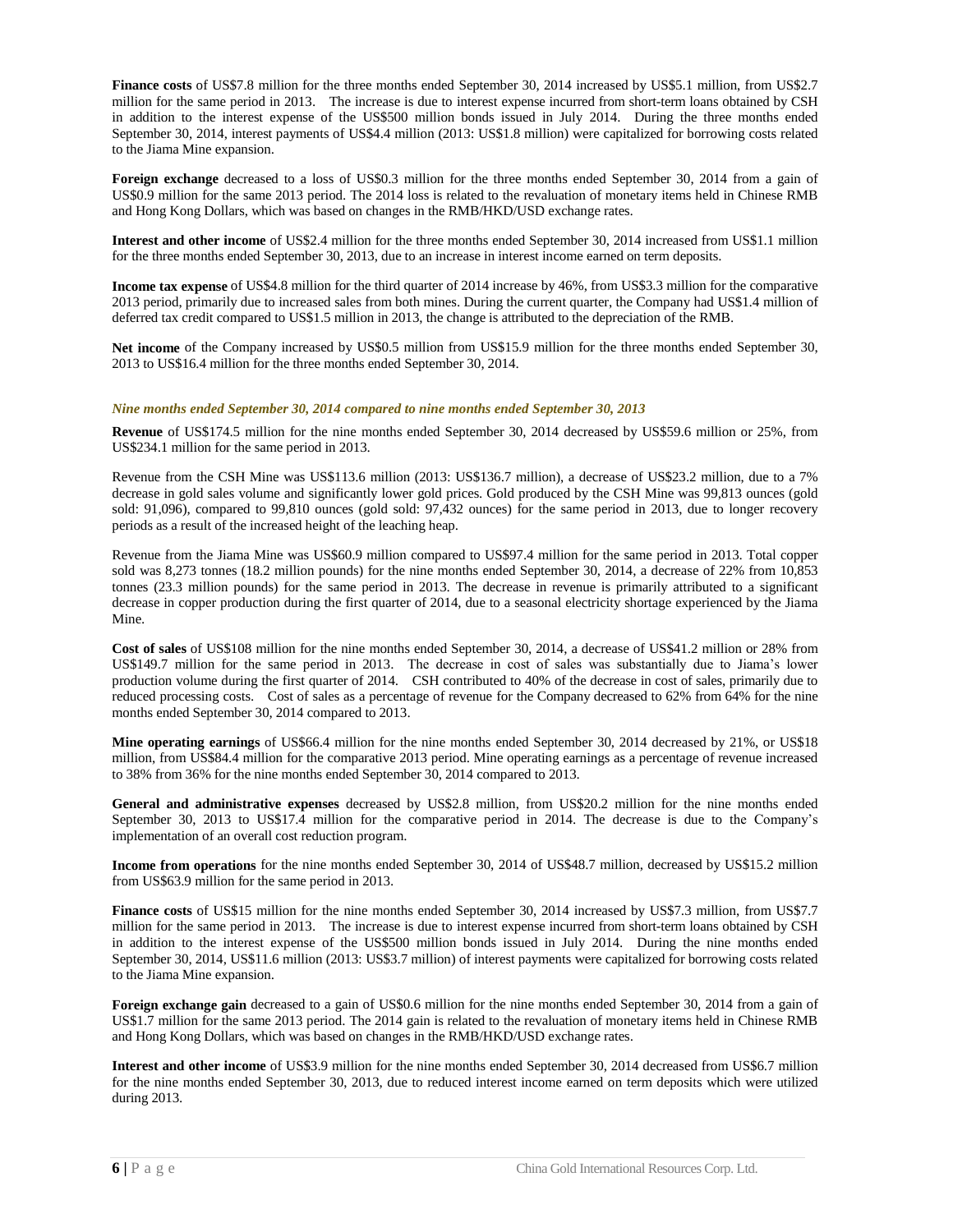**Income tax expense** of US\$12 million for the nine months ended September 30, 2014 decreased by 15%, from US\$14.1 million for the comparative 2013 period, primarily due to Jiama's reduced income tax expense. During the current period, the Company had US\$2.35 million of deferred income tax expense compared to US\$5.5 million deferred income tax credit in 2013, the change is attributed to the depreciation of the RMB.

**Net income** of the Company decreased by US\$24.3 million from US\$50.5 million for the nine months ended September 30, 2013 to US\$26.2 million for the nine months ended September 30, 2014.

### <span id="page-7-0"></span>**NON-IFRS MEASURES**

The following table provides certain unit cost information on a cash cost of production per tonne (non-IFRS) basis for the CSH Gold Mine for the three and nine months ended September 30, 2014 and 2013:

#### **CSH Mine**

|                                         | Three months ended<br>September 30, |      | Nine months ended<br>September 30, |      |
|-----------------------------------------|-------------------------------------|------|------------------------------------|------|
|                                         | 2014                                | 2013 | 2014                               | 2013 |
|                                         | US\$                                | US\$ | US\$                               | US\$ |
| Cost of mining per tonne of ore         | 1.62                                | 1.48 | 1.46                               | 1.44 |
| Cost of mining waste per tonne of ore   | 2.16                                | 1.75 | 1.73                               | 2.12 |
| Other mining costs per tonne of ore     | 0.27                                | 0.47 | 0.34                               | 0.49 |
| Total mining costs per tonne of ore     | 4.05                                | 3.70 | 3.53                               | 4.05 |
| Cost of reagents per tonne of ore       | 1.11                                | 1.32 | 0.79                               | 1.36 |
| Other processing costs per tonne of ore | 2.03                                | 1.02 | 1.12                               | 1.10 |
| Total processing cost per tonne of ore  | 3.14                                | 2.34 | 1.91                               | 2.46 |

The cash cost of production is a measure that is not in accordance with IFRS.

The Company has included cash production cost per ounce gold data to supplement its consolidated financial statements, which are presented in accordance with IFRS. Non-IFRS measures do not have any standardized meaning prescribed under IFRS, and therefore they may not be comparable to similar measures employed by other companies. The data is intended to provide additional information and should not be considered in isolation or as a substitute for measures of performance, operating results or financial condition prepared in accordance with IFRS. The Company has included cash production cost per ounce data because it understands that certain investors use this information to determine the Company's ability to generate earnings and cash flow. The measure is not necessarily indicative of operating results, cash flow from operations, or financial condition as determined under IFRS. Cash production costs are determined in accordance with the Gold Institute's Production Cost Standard.

The following table provides a reconciliation of cost of sales to the cash costs of production in total dollars and in dollars per gold ounce for the CSH Mine or per copper tonne for the Jiama Mine:

|                        |                   |           | Three months ended September 30, |           | Nine months ended September 30, |           |                |           |  |
|------------------------|-------------------|-----------|----------------------------------|-----------|---------------------------------|-----------|----------------|-----------|--|
|                        | 2014              |           | 2013                             |           | 2014                            |           | 2013           |           |  |
|                        | US\$              | US\$      | US\$                             | US\$      | US\$                            | US\$      | US\$           | US\$      |  |
|                        |                   | Per ounce |                                  | Per ounce |                                 | Per ounce |                | Per ounce |  |
|                        |                   |           |                                  |           |                                 |           |                |           |  |
| Total production costs | 32,145,747<br>734 |           | 25,928,646                       | 786       | 68,067,189                      | 747       | 84,746,136     | 870       |  |
| Adjustments            | (7,585,119)       | (173)     | (5,304,557)                      | (161)     | (18.965.232)                    | (208)     | (14, 476, 619) | (149)     |  |
| Total cash             |                   |           |                                  |           |                                 |           |                |           |  |
| production costs       | 24,560,628        | 561       | 20.624.088                       | 625       | 49,101,957                      | 539       | 70.269.517     | 721       |  |

#### **CSH Mine (Gold)**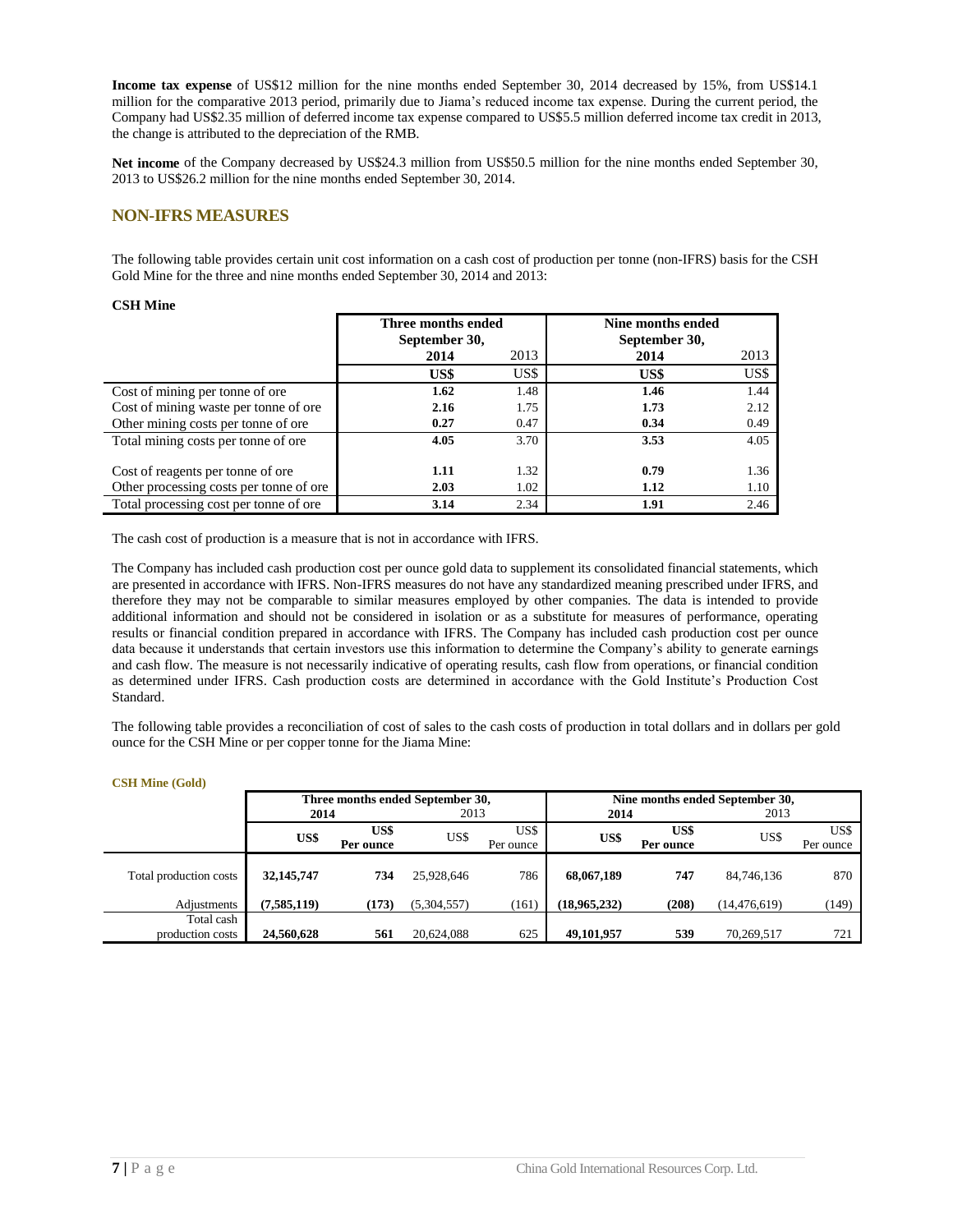#### **Jiama Mine (Copper)**

|                                                             |             |                              | Three months ended September 30, | Nine months ended September 30, |                |                              |                |                           |
|-------------------------------------------------------------|-------------|------------------------------|----------------------------------|---------------------------------|----------------|------------------------------|----------------|---------------------------|
|                                                             | US\$        | 2014<br>US\$<br>Per<br>Pound | US\$                             | 2013<br>US\$<br>Per pound       | US\$           | 2014<br>US\$<br>Per<br>Pound | US\$           | 2013<br>US\$<br>Per pound |
| Total production costs                                      | 29,353,163  | 2.71                         | 28,723,693                       | 3.48                            | 54,018,709     | 2.96                         | 84.174.917     | 3.61                      |
| Adjustments                                                 | (3,956,245) | (0.36)                       | (5,289,455)                      | (0.64)                          | (11, 971, 287) | (0.66)                       | (15, 297, 951) | (0.66)                    |
| Total cash production<br>costs                              | 25,396,918  | 2.34                         | 23,434,238                       | 2.84                            | 42,047,422     | 2.31                         | 68,876,966     | 2.95                      |
| By-product credits                                          | (9,054,383) | (0.84)                       | (9,588,373)                      | (1.16)                          | (17, 387, 019) | (0.95)                       | (31, 131, 554) | (1.33)                    |
| Total cash production<br>costs after by-products<br>credits | 16,342,535  | 1.51                         | 13,845,865                       | 1.68                            | 24,660,403     | 1.35                         | 37,745,412     | 1.62                      |

Production costs above include expenditures incurred on the mine sites for activities related to production. The adjustments above include depreciation and depletion, amortization of intangible assets, and selling expenses included in total production costs.

### <span id="page-8-0"></span>**MINERAL PROPERTIES**

#### <span id="page-8-1"></span>*The CSH Mine*

The CSH Mine is located in the Inner Mongolia Autonomous Region of China (Inner Mongolia). The property hosts two low-grade, near surface gold deposits, along with other mineralized prospects. The main deposit is called the Northeast Zone (the "Northeast Zone"), while the second, smaller deposit is called the Southwest Zone (the "Southwest Zone").

The CSH Mine is owned and operated by Inner Mongolia Pacific Mining Co. Limited, a Chinese Joint Venture in which China Gold International holds a 96.5% interest and Ningxia Nuclear Industry Geological Exploration Institution (formerly known as Brigade 217) holds the remaining 3.5%.

#### **CSH Mine Expansion**

The CSH Mine was operating at a 30,000 tpd capacity, producing over 133,000 ounces of gold per annum. A NI 43-101 compliant Technical Report Expansion Feasibility Study for the CSH Gold Project ("CSH Technical Report") has been completed by a group of Qualified Persons ("QP"). The CSH Technical Report supports an expansion plan to increase the mining and the processing capacity from 30,000 tpd to 60,000 tpd with a mine life of 11 years. The CSH Technical Report delineates the open pit reserves at the CSH Mine at over 213 million tonnes of ore containing about 4.08 million ounces of gold. The estimated capital expenditure is US\$212.9 million. The After-Tax Net Present Value (NPV) is US\$642 million using a discount rate of 9% and an assumed gold price of \$1,380/oz. Gold production will be increased from the current 133,000 ounces per annum to about 260,000 ounces per annum by 2016.

The CSH Technical Report is available at sedar.com and hkexnews.hk.

As of October 31, 2013, expansion construction for the additional 30,000 tpd three stage closed circuit crushing system, the new heap leach pad and the new ADR (Adsorption, Desorption and Refining) plant were all completed. The new 80 kilometer long 110 kilovolt ("KV") power line was also completed by the end of November 2013 and began providing power for testing in December 2013. Test runs on the new 30,000 tpd crushing and processing system produced approximately 19,000 ounces of gold during the third quarter of 2014. During October 2014, the Company determined that the expansion project has entered into commercial production. Commercial production was deemed to have commenced when management determined that operational commissioning of major mine and plant components were completed, operating results were being achieved consistently for a period of time and that there were indicators that these operating results were being sustained.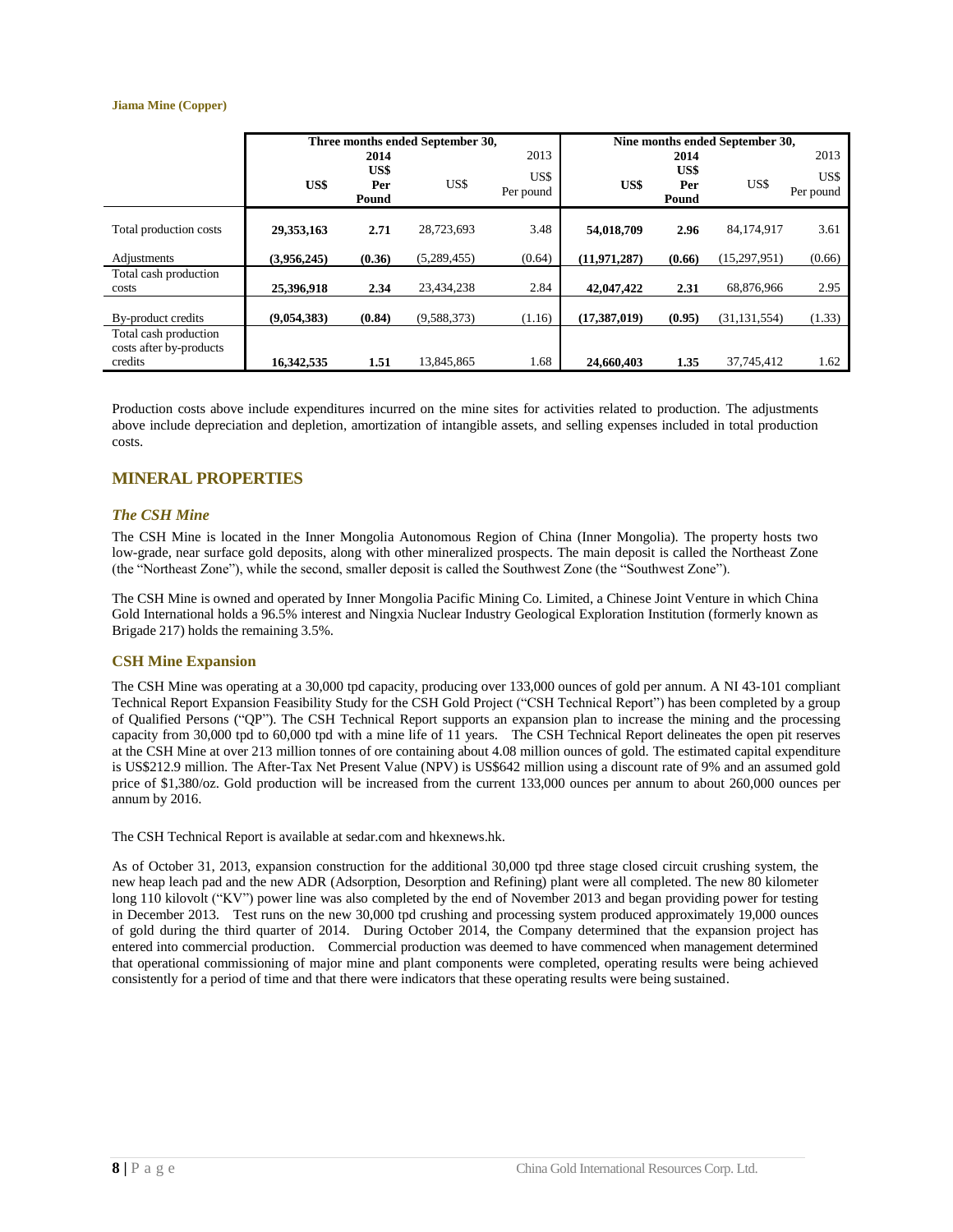#### **Production Update**

#### **CSH Mine**

|                                  | Three months ended<br>September 30, |            | Nine months ended<br>September 30, |            |  |
|----------------------------------|-------------------------------------|------------|------------------------------------|------------|--|
|                                  | 2014                                | 2013       | 2014                               | 2013       |  |
| Ore placed on leach pad (tonnes) | 6,495,088                           | 3,598,675  | 17,500,907                         | 10,109,669 |  |
| Average ore grade $(g/t)$        | 0.57                                | 0.47       | 0.55                               | 0.46       |  |
| Recoverable gold (ounces)        | 69,544                              | 38,359     | 182,495                            | 109,077    |  |
| Ending ore inventory (ounces)    | 152,787                             | 48,584     | 152,787                            | 48,584     |  |
| Waste rock mined (tonnes)        | 24,793,829                          | 15.221.077 | 61,102,549                         | 59.610.764 |  |

For the three months ended September 30, 2014, the total amount of ore put on the leach pad was 6.5 million tonnes, with total contained gold of 69,544 ounces. The accumulative project-to-date gold recovery rate has decreased slightly from approximately 50.45% at the end of June 2014 to 50.05% at the end of September 2014, primarily due to fresh ore being put on the new leach pad.

#### **Exploration**

The Company conducted a three hole diamond drilling program to test the western extension of mineralization at CSH during the nine months ended September 30, 2014. Abundant pyritic slate, phyllite and schist were intersected with assays pending. The Company continues to conduct surface reconnaissance and exploration for expansion opportunities around the CSH Mine.

#### **Mineral Reserves Update**

CSH Mine Resources by category, Northeast and Southwest pits combined at December 31, 2013 under NI 43-101:

|           |                    |        |        | Metal  |
|-----------|--------------------|--------|--------|--------|
| Category  | <b>Ouantity Mt</b> | Au g/t | Au t   | Au Moz |
| Measured  | 68.91              | 0.65   | 44.83  | 1.44   |
| Indicated | 156.75             | 0.59   | 92.79  | 2.98   |
| $M+I$     | 225.66             | 0.61   | 137.62 | 4.42   |
| Inferred  | 85.89              | 0.51   | 43.59  | .40    |

CSH Mine Reserves by category, Northeast and Southwest pits combined at December 31, 2013 under NI 43-101:

|          | <b>Quantity</b> |        | <b>Metal</b> |        |  |  |  |
|----------|-----------------|--------|--------------|--------|--|--|--|
| Category | Mt              | Au g/t | Au t         | Au Moz |  |  |  |
| Proven   | 67.83           | 0.64   | 43.09        | 1.39   |  |  |  |
| Probable | 115.75          | 0.59   | 68.02        | 2.19   |  |  |  |
| Total    | 183.58          | 0.61   | 111.12       | 3.57   |  |  |  |

<span id="page-9-0"></span>Reserves reported at cutoff grade of 0.28g/t Au for open cut mining methods

#### *The Jiama Mine*

The Jiama Mine is a large scale polymetallic deposit containing copper, gold, silver, molybdenum, and other metals, located in the Gandise metallogenic belt in Tibet Autonomous Region of China.

The Jiama Mine has both underground mining and open-pit mining operations. The open–pit mining operation consists of the smaller Tongqianshan Pit and the larger Niumatang Pit. The underground mining operation consists of two shafts which is expected to extend from an initial depth of 355 metres to a final depth of 600 metres.

Phase I of the Jiama Mine commenced mining operations in the second half of 2010 and reached its design capacity of 6,000 tpd in early 2011.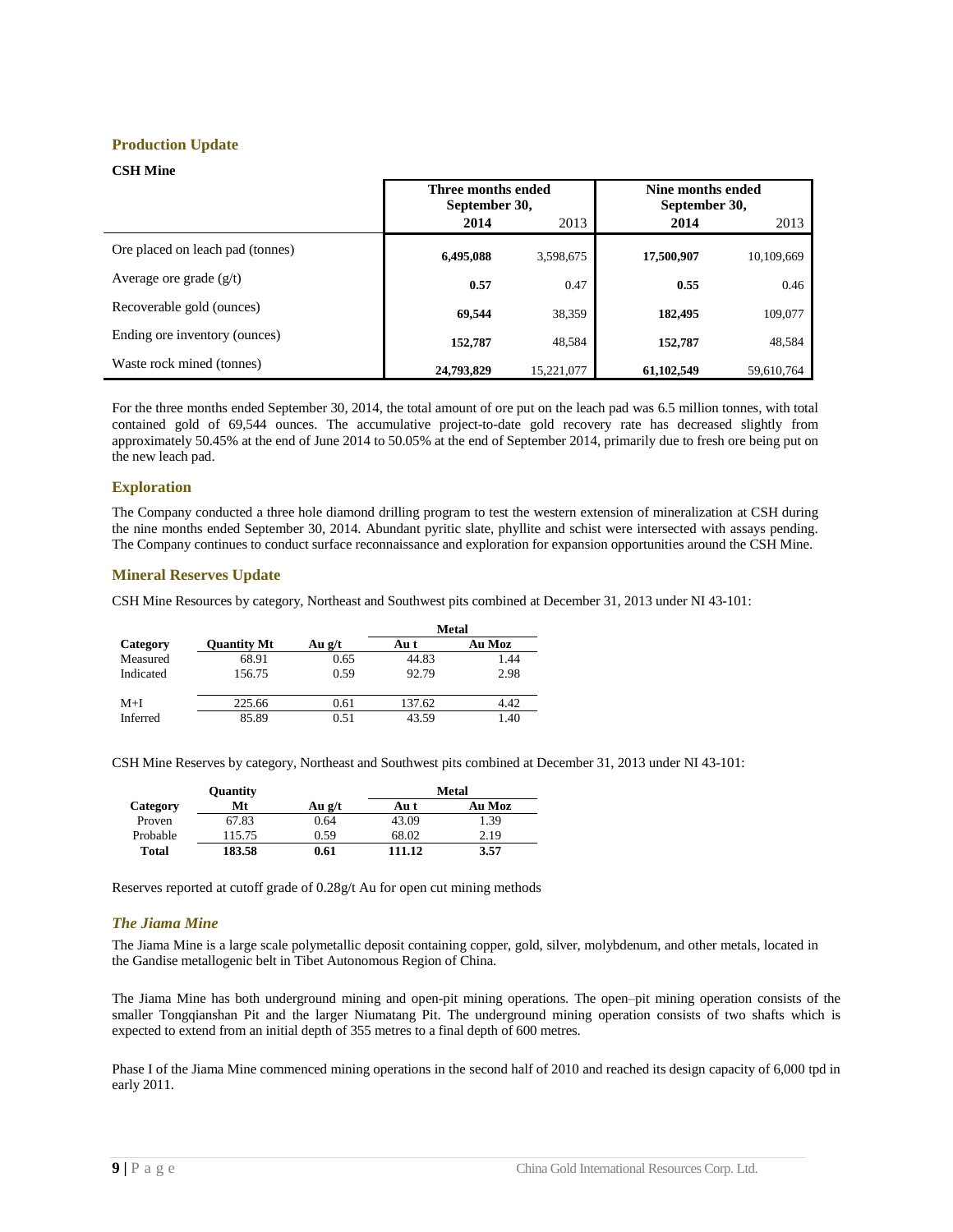#### **Phase II Expansion**

The Company plans to expand the Jiama Mine from its current mining and processing capacity from 6,000 tpd to 50,000 tpd of ore in two stages through the expansion of current open-pit and the development of new open-pits and underground mining operations.

The initial feasibility study for the Phase II expansion project was prepared by Changchun Gold Design Institute. The Company retained engineering firm Mining One Pty Ltd, in collaboration with independent consulting engineers and management to review the feasibility study on the Jiama Mine Phase II expansion. On December 20, 2013, Mining One Pty Ltd submitted a NI 43-101 Technical report – Phase 2 Expansion Project ("Jiama Technical Report"), which was filed at sedar.com and hkexnews.hk on February 4, 2014. Phase II Expansion will include four open pits, one underground mine, and a new mill with two identical process trains with a combined processing capacity of 44,000 tpd. The annual mill processing capacity is expected to be increased from the current 1.8 million tonnes of ore per year to 16.5 million tonnes of ore per year, producing an average of 67,000 tonnes (148 million pounds) of copper, 2,400 tonnes (5.3 million pounds) of molybdenum, 42,000 ounces of gold, 2.8 million ounces of silver, 10,400 tonnes of lead and 4,000 tonnes of zinc annually over a 35 year mine life. The estimated capital expenditure is US\$716.2 million. The project has after-tax Net Present Value (NPV) of US\$1.3 billion at a discount rate of 9% at metal price assumptions of US\$2.90/lb copper, US\$15.5/lb molybdenum, US\$1,300/oz gold, and US\$20/oz silver. The project has an after-tax Internal Rate of Return (IRR) of 24% and a payback period of 6.7 years.

For mineral processing facilities, the expansion program including civil engineering and procurement of long lead time items have progressed as scheduled. Construction of the first process train, including ore storage silo, crusher, mills floatation circuits, thickeners, and power and water supply system was completed in the second quarter of 2014. The mill processing capacity was increased from 6,000 tpd to 28,000 tpd. The facilities are currently under commissioning. Based on the mine site construction progress, geological data and the market price of copper and gold, the Company is optimizing its construction and production plan. The new production guidance is expected to be issued in the first half of 2015.

| Jiama Mine                          | Three months ended<br>September 30, |         | Nine months ended<br>September 30, |           |
|-------------------------------------|-------------------------------------|---------|------------------------------------|-----------|
|                                     | 2014                                | 2013    | 2014                               | 2013      |
| Ore mined (tonnes)                  | 404,133                             | 581,697 | 1,058,849                          | 1,715,708 |
| Waste mined (tonnes)                |                                     | 192,872 |                                    | 958,453   |
| Average copper grade of ore (%)     | 0.76                                | 0.70    | 0.79                               | 0.67      |
| Copper recovery rate $(\%)$         | 91                                  | 91      | 91                                 | 90        |
| Average gold grade of ore $(g/t)$   | 0.37                                | 0.39    | 0.40                               | 0.35      |
| Gold recovery rate $(\%)$           | 67                                  | 65      | 67                                 | 65        |
| Average silver grade of ore $(g/t)$ | 21.38                               | 20.85   | 25.34                              | 20.96     |
| Silver recovery rate $(\%)$         | 66                                  | 62      | 66                                 | 64        |

#### **Production Update**

#### **Exploration**

The Company has not carried out any additional exploration at the Jiama Mine in 2014 as it has been focusing on phase II expansion.

#### **Mineral Resources Estimate**

Jiama Mine Resource by category at November 20, 2013 under NI 43-101:

|                     | Grade |               |               |         |       |               |               |       |      |                    | <b>Contained Metal</b> |      |      |
|---------------------|-------|---------------|---------------|---------|-------|---------------|---------------|-------|------|--------------------|------------------------|------|------|
| Category            | Ore   | Cu            | Mo            | Au      | Ag    | Pb            | Zn            | Cu    | Mo   | Au                 | Ag                     | Pb   | Zn   |
|                     | (mt)  | $\frac{1}{2}$ | $\frac{9}{0}$ | (g/t)   | (g/t) | $\frac{1}{2}$ | $\frac{1}{2}$ | (kt)  | (kt) | (M <sub>oz</sub> ) | (M <sub>oz</sub> )     | (kt) | (kt) |
| Measured            | 100   | 0.41          | 0.035         | 0.11    | 6.53  | 0.04          | 0.02          | 415   | 36   | 0.35               | 21.04                  | 43   | 24   |
| Indicated           | .386  | 0.41          | 0.034         | 0.11    | 6.11  | 0.05          | 0.03          | 5.772 | 468  | 4.99               | 272.35                 | 751  | 470  |
| <b>Total</b><br>M&I | 1,486 | 0.41          | 0.034         | 0.11    | 6.14  | 0.05          | 0.03          | 6.138 | 503  | 5.3                | 293.39                 | 794  | 495  |
| Inferred            | 406   | 0.31          | 0.03          | $0.1\,$ | 5.13  | 0.08          | 0.04          | 1,247 | 124  | 1.3                | 66.9                   | 312  | 174  |

Note: Lead and zinc metal values are distributed unevenly with higher concentrations in certain parts of the deposit. The table gives of average lead and zinc grades over the entire resources of the deposit.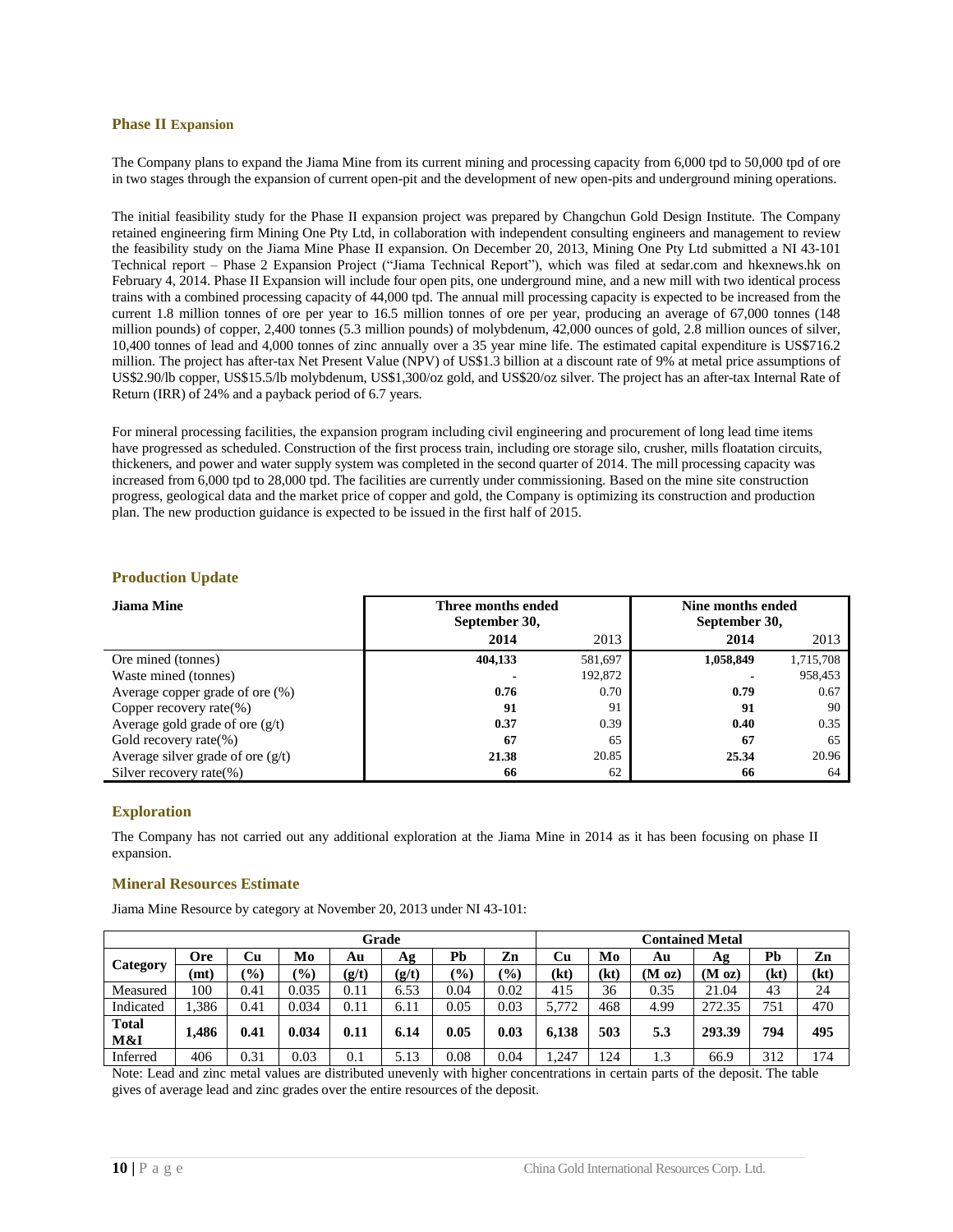#### **Mineral Reserve Estimate**

| Grade        |      |               |               |       | <b>Contained Metal</b> |               |          |       |      |      |       |                                  |      |
|--------------|------|---------------|---------------|-------|------------------------|---------------|----------|-------|------|------|-------|----------------------------------|------|
|              | Ore  | Cu            | Mo            | Au    | Аg                     | Pb            | Zn       | Cu    | Mo   | Au   | Ag    | Pb                               | Zn   |
| Category     | (Mt) | $\frac{9}{0}$ | $\frac{9}{0}$ | (g/t) | (g/t)                  | $\frac{1}{2}$ | (%)      | (kt)  | (kt) | (Moz | (Moz) | (kt)                             | (kt) |
| Proved       | 25   | 0.64          | 0.04          | 0.35  | 11.35                  | 0.05          | 0.03     | 160   | 10   | 0.2  | 9.1   | 1 <sub>0</sub><br>$\overline{1}$ | O    |
| Probable     | 416  | 0.61          | 0.03          | 0.21  | 11.52                  | 0.13          | 0.08     | 2.548 | 133  | 2.5  | 154.1 | 551                              | 319  |
| <b>Total</b> | 441  | 0.61          | 0.03          | 0.22  | 11.51                  | 0.13          | $0.07\,$ | 2.708 | 143  | 2.7  | 163.2 | 563                              | 327  |

Jiama Mine Reserve by category at November 20, 2013 under NI 43-101:

<span id="page-11-0"></span>Reserves are reported at cutoff grades of 0.3% Cu-eq for open cut and 0.45% for underground mining methods

### **LIQUIDITY AND CAPITAL RESOURCES**

The Company operates in a capital intensive industry. The Company's liquidity requirements arise principally from the need for working capital to finance the expansion of its mining and processing operations, exploration activities and acquisition of exploration and mining rights. The Company's principal sources of funds have been proceeds from borrowing from commercial banks in China, public debt and equity financings, and cash generated from operations. The Company's liquidity primarily depends on its ability to generate cash flow from its operations and to obtain external financing to meet its debt obligations as they become due, as well as the Company's future operating and capital expenditure requirements.

At September 30, 2014, the Company had an accumulated surplus of US\$181 million, working capital of US\$186.5 million and borrowings of US\$1,147 million. The Company's cash balance at September 30, 2014 was US\$582.7 million.

As a result, management believes that its forecast operating cash flows are sufficient to cover the next twelve months of the Company's operations including its planned capital expenditures and current debt repayments.

#### <span id="page-11-1"></span>**Cash flows**

The following table sets out selected cash flow data from the Company's condensed consolidated interim cash flow statements for the periods ended September 30, 2014 and September 30, 2013.

|                                                                                                             | Three months ended    |                 |                 | Nine months ended September |
|-------------------------------------------------------------------------------------------------------------|-----------------------|-----------------|-----------------|-----------------------------|
|                                                                                                             | September 30,<br>2014 |                 |                 | 30,                         |
|                                                                                                             |                       | 2013            | 2014            | 2013                        |
|                                                                                                             | <b>US\$'000</b>       | <b>US\$'000</b> | <b>US\$'000</b> | <b>US\$'000</b>             |
| Net cash from (used in) operating activities                                                                | (15, 476)             | 17,379          | (25,291)        | 50,118                      |
| Net cash used in investing activities                                                                       | (64,052)              | (107, 717)      | (203,710)       | (325, 268)                  |
| Net cash from financing activities                                                                          | 554,747               | 89,902          | 707,139         | 187,633                     |
| Net increase (decrease) in cash and cash equivalents<br>Effect of foreign exchange rate changes on cash and | 475,219               | (436)           | 478,138         | (87, 517)                   |
| cash equivalents                                                                                            | 1,031                 | 946             | (1,360)         | 2,619                       |
| Cash and cash equivalents, beginning of period                                                              | 106,415               | 96,332          | 105,887         | 181,740                     |
| Cash and cash equivalents, end of period                                                                    | 582,665               | 96,482          | 582,665         | 96,842                      |

### <span id="page-11-2"></span>*Operating cash flow*

For the three months ended September 30, 2014, the net cash outflow from operating activities was US\$ 15.5 million which is primarily attributable to (i) increase in inventory of US\$25.1 million, (ii) interest paid of US\$11.2 million (iii) increase in accounts receivables of US\$12.8 million, partially offset by (i) depreciation and depletion of US\$14.5 million, (ii) profit before income tax of US\$21.6 million and (iii) increase in accounts payable and accrued liabilities of US\$ 11.5 million.

For the nine months ended September 30, 2014, the net cash outflow from operating activities was US\$25.3 million which is primarily attributable to (i) increase in inventory of US\$76.0 million, (ii) interest paid of US\$24.3 million, and (iii) increase in accounts receivable of US\$11.2 million, partially offset by (i) depreciation and depletion of US\$37.7 million, (ii) profit before income tax of US\$38.6 million and (iii) finance cost of US \$14.6 million.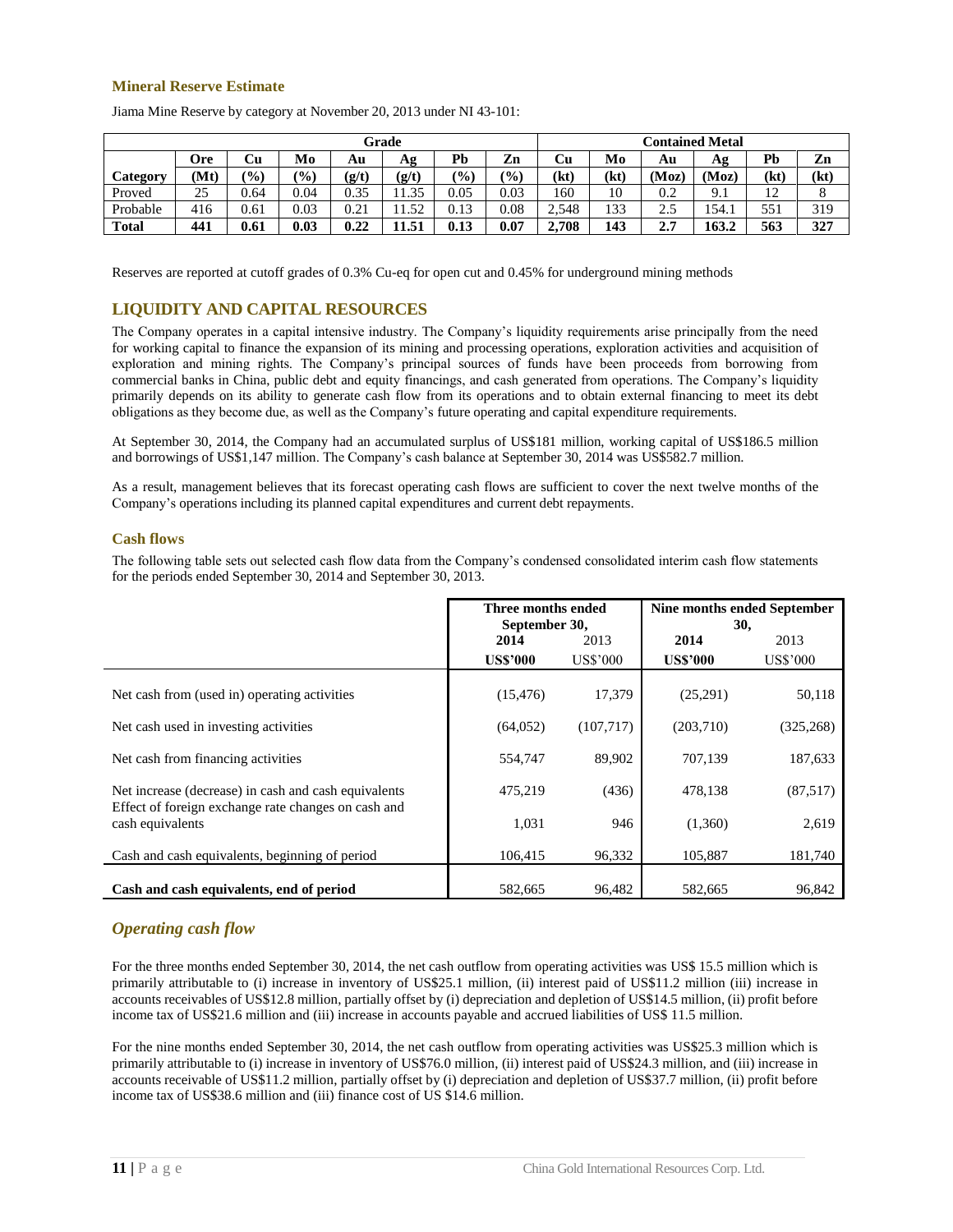#### <span id="page-12-0"></span>*Investing cash flow*

For the three months ended September 30, 2014, the net cash outflow from investing activities was US\$ 64.1 million, which is primarily attributable to payment for the acquisition of property, plant and equipment of US\$57.0 million.

For the nine months ended September 30, 2014, the net cash outflow from investing activities was US\$ 203.7 million, which is primarily attributable to payment for the acquisition of property, plant and equipment of US\$193.8 million.

#### <span id="page-12-1"></span>*Financing cash flow*

For the three months ended September 30, 2014, the net cash inflow from financing activities US\$554.7 million, which is primarily attributable to proceeds from borrowing of US\$600.5 million, partially offset by repayments of borrowings of US\$62.4 million.

For the nine months ended September 30, 2014, the net cash inflow from financing activities was US\$707.1 million, which is primarily attributable to proceeds from borrowing of US\$805.0 million, and from an entrusted loan of US\$48.8 million, partially offset by repayments of borrowings of US\$146.5 million.

#### **Gearing ratio**

Gearing ratio is defined as the ratio of consolidated total debt to consolidated total equity. As at September 30, 2014, the Company's total debt was US\$1,485 million and the total equity was US\$1,452 million. The Company's gearing ratio was therefore 1.02 as at September 30, 2014 and 0.44 as at September 30, 2013.

#### **Restrictive covenants**

The Company is subject to various customary conditions and covenants under the terms of its financing agreements.

Under the loan agreement between the CSH CJV and the Agricultural Bank of China ("ABC"), the CSH CJV is prohibited from distributing dividends before repaying amounts due under the loan agreement in the same fiscal year. In addition, the CSH CJV is required to obtain the lender's consent prior to carrying out certain activities or entering into certain transactions such as a reduction of registered capital, disposal of assets, mergers and acquisitions and provision of guarantee or creating charges over its material assets in favor of third-parties. The ABC loan is secured by the relevant mining rights of the CSH Mine.

Under the loan agreements between Jiama and the Bank of China ("BOC") and between Jiama and the various banks providing the syndicated loan facility, Jiama is prohibited from distributing dividends before offsetting accumulated losses of the prior accounting year, repaying the principal, interest, and other expenses due under the loan agreement in the current fiscal year, and repaying the principal, interest and other expenses due under the loan agreement in the next fiscal year. In addition, Jiama is required to obtain the lender's written approval prior to reducing registered capital, processing one or more transactions or a series of transactions in the form of a sale, lease, transfer or other way leading to the disposal of assets that together total over RMB5.0 million, entering into any merger or acquisition, providing a guarantee or creating charges over its material assets in favor of third parties. The BOC and Syndicate loan facility are secured by the relevant mining rights and assets of the Jiama Mine.

### <span id="page-12-2"></span>**COMMITMENTS AND CONTINGENCIES**

Commitments and contingencies include principal payments on the Company's bank loans and syndicated loan facility, material future aggregate minimum operating lease payments required under operating leases and capital commitments in respect of the future acquisition of property, plant and equipment and construction for both the CSH Mine and the Jiama Mine.

The Company has leased certain properties in China and Canada, which are all under operating lease arrangements and are negotiated for terms of between one and seventeen years. The Company is required to pay a fixed rental amount under the terms of these leases.

The Company's capital commitments relate primarily to payments for purchase of equipment and machinery for both mines and payments to third-party contractors for the provision of mining and exploration engineering work and mine construction work for both mines. The Company has entered into contracts that prescribe such capital commitments; however, liabilities relating to them have not yet been incurred. Therefore, capital commitments are not included in the Company's consolidated financial statements.

There were no significant changes in capital commitments and operating lease commitments between September 30, 2014 and June 30, 2014.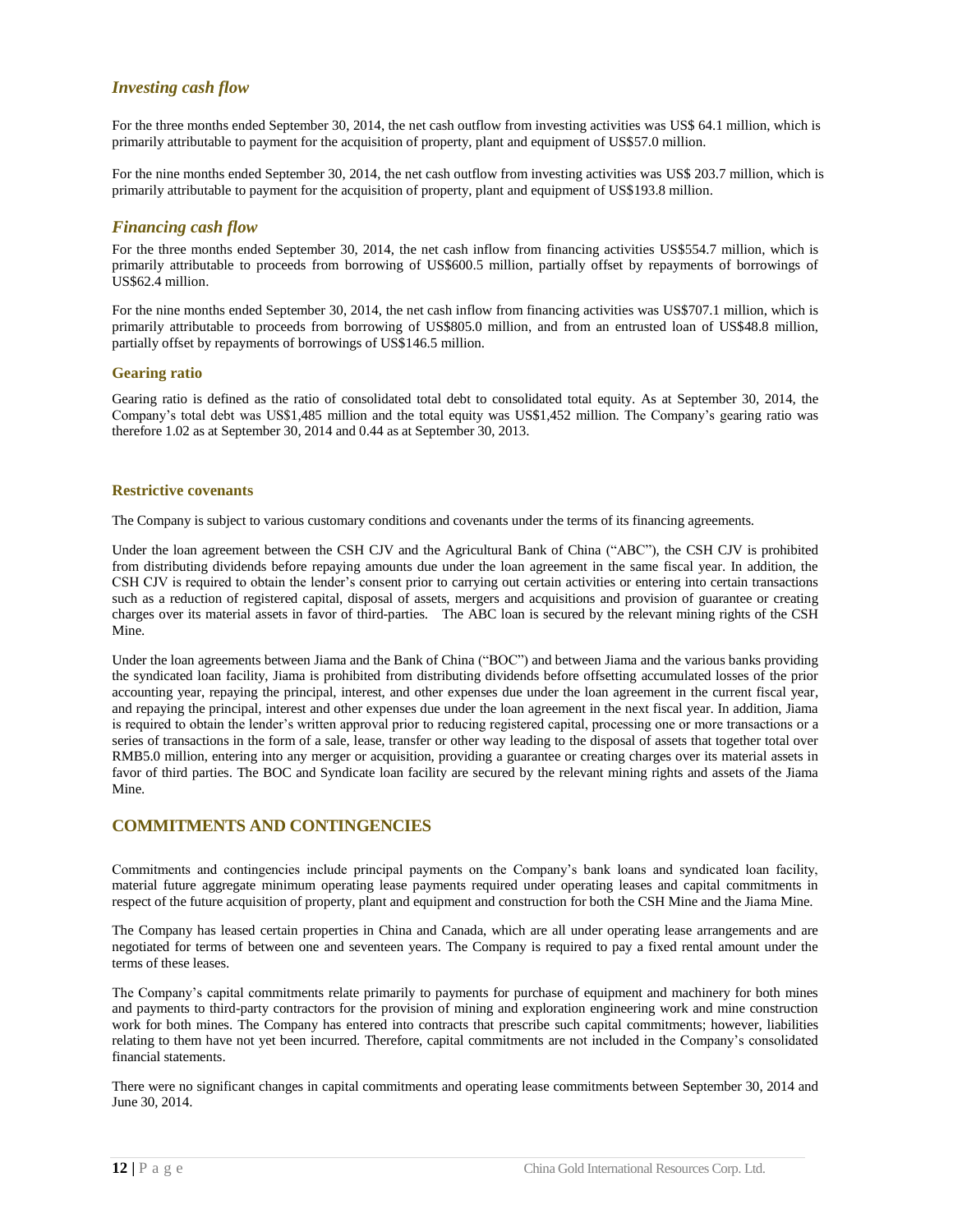On July 17, 2014, the Company, through its wholly owned subsidiary Skyland Mining (BVI) Limited, issued bonds on the HKSE, denominated in U.S. dollars, which mature and become payable on July 17, 2017. The face value of the bonds total US\$500 million, were issued at a price of 99.634% and carry an interest rate of 3.5% annum. Interest is payable in semi-annual instalments on January 17 and July 17 of each year. At September 30, 2014, the bonds had a carrying value of US\$498.48 million.

The following table outlines payments due on debt for the periods indicated:

|                                   | Total<br><b>US\$'000</b> | <b>Within One year</b><br><b>US\$'000</b> | Within Two to five years<br><b>US\$'000</b> | Over 5 years<br><b>US\$'000</b> |
|-----------------------------------|--------------------------|-------------------------------------------|---------------------------------------------|---------------------------------|
| Principal repayment of bank loans | 648,501                  | 413,897                                   | 234,604                                     |                                 |
| Repayment of bonds                | 498,480                  | $\sim$                                    | 498,480                                     |                                 |
|                                   | 1,146,983                | 413.897                                   | 709,879                                     |                                 |

In addition to the table set forth above, the Company has entered into service agreements with third-party contractors such as China Railway and China Metallurgical for the provision of mining and exploration engineering work and mine construction work for the CSH Mine. The fees for such work performed and to be performed each year varies depending on the amount of work performed. The Company has similar agreements with third party contractors for the Jiama Mine.

#### <span id="page-13-0"></span>**RELATED PARTY TRANSACTIONS**

CNG owned 39.3 percent of the outstanding common shares of the Company as at September 30, 2014 and September 30, 2013.

The Company had major related party transactions with the following companies related by way of shareholders and shareholder in common:

On October 24, 2008, the Company's subsidiary, Inner Mongolia Pacific entered into a non-exclusive contract for the purchase and sale of doré with CNG (the "2008 Contract") pursuant to which Inner Mongolia Pacific occasionally sold gold doré bars to CNG through to December 31, 2011. The pricing was based on the daily average price of Au9995 gold ingot as quoted on the Shanghai Gold Exchange and the daily average price of No. 2 silver as quoted on the Shanghai Huatong Platinum & Silver Exchange prevailing at the time of each relevant purchase order during the contract period. On January 27, 2012, Inner Mongolia Pacific entered into a contract with CNG in order to regulate the sale and purchase of gold doré that was to be carried out between them for the three years ending December 31, 2012, 2013 and 2014, for the purpose of keeping the same pricing terms as the 2008 Contract.

Revenue from sales of gold doré bars to CNG decreased from US\$133.4 million for the nine months ended September 30, 2013 to US\$113.6 million for the nine months ended September 30, 2014.

On April 26, 2013, Huatailong, an indirectly wholly-owned subsidiary of the Company, entered into the Contract for Purchase and Sale of Copper Concentrate with China National Gold Group International Trading Co. Ltd, which is ultimately controlled by CNG, for the purpose of governing the sale and purchase of copper sulphide concentrates produced at the Jiama Mine for the two years ending December 31, 2013 and 2014, with pricing referenced to the prescribed figures disclosed in the contract, based on the monthly average bench mark prices of copper, gold and silver. The first sales transaction under the contract occurred in July 2013.

Revenue from sales of copper and other products to CNG was US\$5.8 million for the nine months ended September 30, 2014, compared with US\$30.3 million in the same period in 2013.

For the nine months ended September 30, 2014, construction services of US\$81.2 million were provided to the Company by subsidiaries of CNG (US\$165.6 million for the nine months ended September 30, 2013).

In addition to the two aforementioned major related party transactions, the Company also obtains additional services from related parties in its normal course of business.

#### <span id="page-13-1"></span>**PROPOSED TRANSACTIONS**

The Board of Directors has given the Company approval to conduct reviews of a number of projects that may qualify as acquisition targets through joint venture, merger and/or outright acquisitions. The Group did not have any material acquisition and disposal of subsidiaries and associated companies in the three months ended September 30, 2014.

#### <span id="page-13-2"></span>**CRITICAL ACCOUNTING ESTIMATES**

In the process of applying the Company's accounting policies, the Directors of the Company have identified accounting judgments and key sources of estimation uncertainty that have a significant effect on the amounts recognized in the audited annual consolidated financial statements.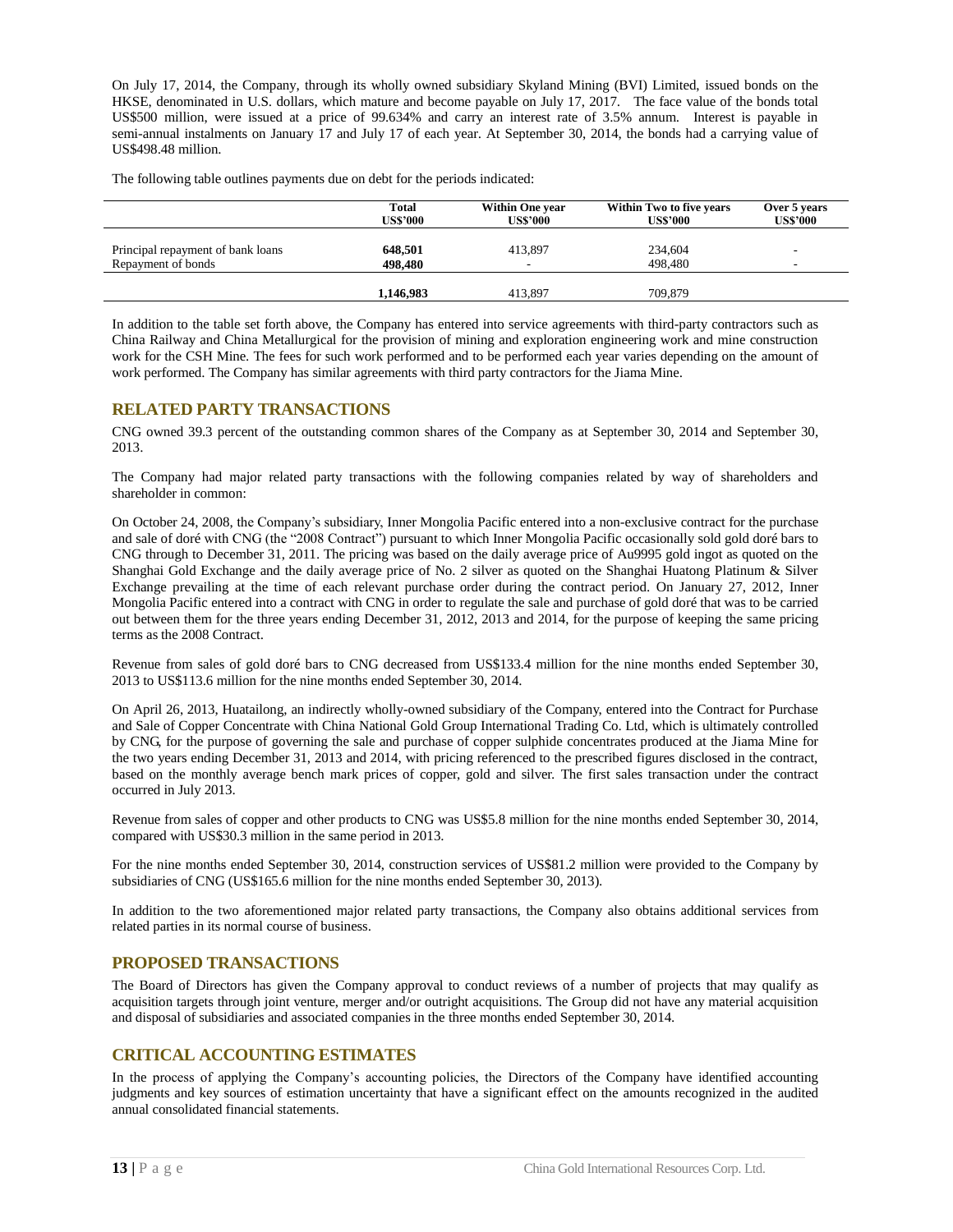Key assumptions concerning the future and other key sources of estimation uncertainty at the end of each reporting period that have a significant risk of causing a material adjustment to the carrying amounts of assets and liabilities within the next twelve months are described in Note 4 of the audited annual consolidated financial statements for the year ended December 31, 2013.

### <span id="page-14-0"></span>**CHANGE IN ACCOUNTING POLICIES**

A summary of new and revised IFRS standards and interpretations are outlined in Note 2 of the audited annual consolidated financial statements as at December 31, 2013.

#### <span id="page-14-1"></span>**FINANCIAL INSTRUMENTS AND OTHER INSTRUMENTS**

The Company holds a number of financial instruments, the most significant of which are available-for-sale investments, accounts receivable, accounts payable, cash and loans. The financial instruments are recorded at either fair values or amortized amount on the balance sheet.

The Company did not have any derivatives as at September 30, 2014.

### <span id="page-14-2"></span>**OFF-BALANCE SHEET ARRANGEMENTS**

As at September 30, 2014, the Company had not entered into any off-balance sheet arrangements.

### <span id="page-14-3"></span>**DIVIDEND AND DIVIDEND POLICY**

The Company has not paid any dividends since incorporation and does not currently have a fixed dividend policy. The Board of Directors will determine any future dividend policy on the basis of, among others things, the results of operations, cash flows and financial conditions, operating and capital requirements, the rules promulgated by the regulators affecting dividends in both Canada and Hong Kong and at both the Toronto Stock Exchange and Hong Kong Stock Exchange, and the amount of distributable profits and other relevant factors.

Subject to the British Columbia Business Corporations Act, the Directors may from time to time declare and authorize payment of such dividends as they may deem advisable, including the amount thereof and the time and method of payment provided that the record date for the purpose of determining shareholders entitled to receive payment of the dividend must not precede the date on which the dividend is to be paid by more than two months.

A dividend may be paid wholly or partly by the distribution of cash, specific assets or of fully paid shares or of bonds, debentures or other securities of the Company, or in any one or more of those ways. No dividend may be declared or paid in money or assets if there are reasonable grounds for believing that the Company is insolvent or the payment of the dividend would render the Company insolvent.

### <span id="page-14-4"></span>**OUTSTANDING SHARES**

As of September 30, 2014 the Company had 396,413,753 common shares issued and outstanding.

### <span id="page-14-5"></span>**DISCLOSURE CONTROLS AND PROCEDURES AND INTERNAL CONTROL OVER FINANCIAL REPORTING**

Management is responsible for the design of disclosure controls and procedures ("DC&P") and the design of internal control over financial reporting ("ICFR") to provide reasonable assurance that material information relating to the Company, including its consolidated subsidiaries, is made known to the Company's certifying officers. The Company's Chief Executive Officer and Chief Financial Officer have each evaluated the Company's DC&P and ICFR as of September 30, 2014 and, in accordance with the requirements established under Canadian National Instrument 52-109 – Certification of Disclosure in Issuer's Annual and Interim Filings, the Chief Executive Officer and Chief Financial Officer have concluded that these controls and procedures were effective as of September 30, 2014, and provide reasonable assurance that material information relating to the Company is made known to them by others within the Company and that the information required to be disclosed in reports that are filed or submitted under Canadian securities legislation are recorded, processed, summarized and reported within the time period specified in those rules.

The Company's Chief Executive Officer and Chief Financial Officer have used the Committee of Sponsoring Organizations of the Treadway Commission (COSO) framework of 2013 to evaluate the Company's ICFR as of September 30, 2014 and have concluded that these controls and procedures were effective as of September 30, 2014 and provide reasonable assurance that financial information is recorded, processed, summarized and reported in a timely manner. Management is required to apply its judgment in evaluating the cost-benefit relationship of possible controls and procedures. The result of the inherent limitations in all control systems means design of controls cannot provide absolute assurance that all control issues and instances of fraud will be detected. During the nine months ended September 30, 2014, there were no changes in the Company's DC&P or ICFR that materially affected, or are reasonably likely to materially affect, the Company's internal control over financial reporting.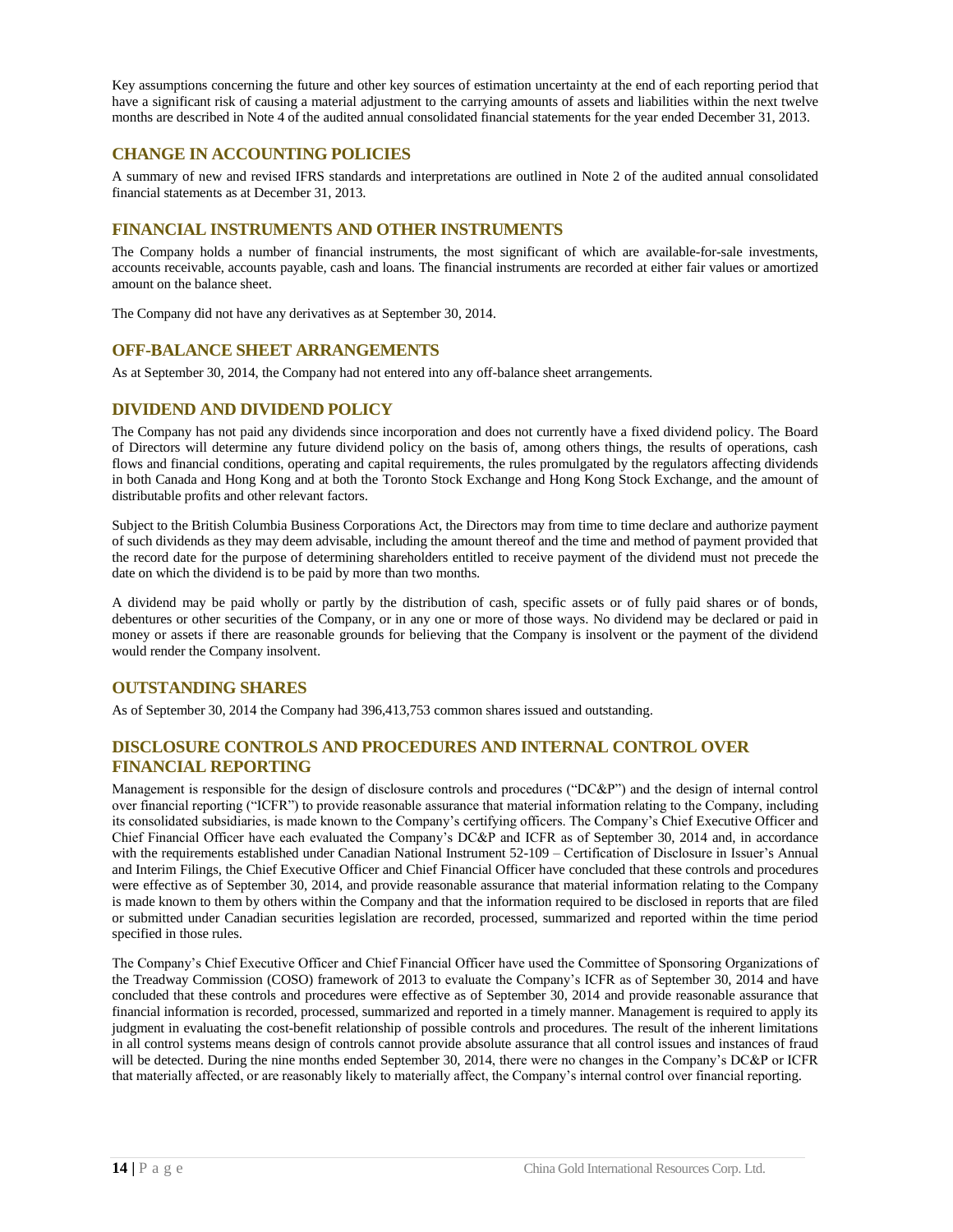### <span id="page-15-0"></span>**RISK FACTORS**

There are certain risks involved in the Company's operations, some of which are beyond the Company's control. Aside from risks relating to business and industry, the Company's principal operations are located within the People's Republic of China and are governed by a legal and regulatory environment that in some respects differs from that which prevails in other countries. Readers of this MD&A should give careful consideration to the information included in this document and the Company's audited annual consolidated financial statements and related notes. Significant risk factors for the Company are metal prices, government regulations, foreign operations, environmental compliance, the ability to obtain additional financing, risk relating to recent acquisitions, dependence on management, title to the Company's mineral properties, and litigation. China Gold International's business, financial condition or results of operations could be materially and adversely affected by any of these risks. For details of risk factors, please refer to the Company's annual audited consolidated financial statements, and Annual Information Form filed from time to time on SEDAR at www.sedar.com.

#### <span id="page-15-1"></span>**QUALIFIED PERSON**

Disclosure of a scientific or technical nature in this section of the MD&A in respect of updates at the CSH Gold Project was prepared by or under the supervision of Mr. Songlin Zhang, a qualified person for the purposes of NI 43-101.

Disclosure of a scientific or technical nature in this MD&A in respect of the Jiama Mine for the Mineral Resources, Mineral Reserves and Phase II Expansion was prepared by or under the supervision of Mr. Bin Guo and Anthony R Cameron, both qualified person for the purposes of NI 43-101; all remaining information in regards to the Jiama project contained in this MD&A was prepared by or under the supervision of Mr. Songlin Zhang, a qualified person for the purposes of NI 43-101.

November 14, 2014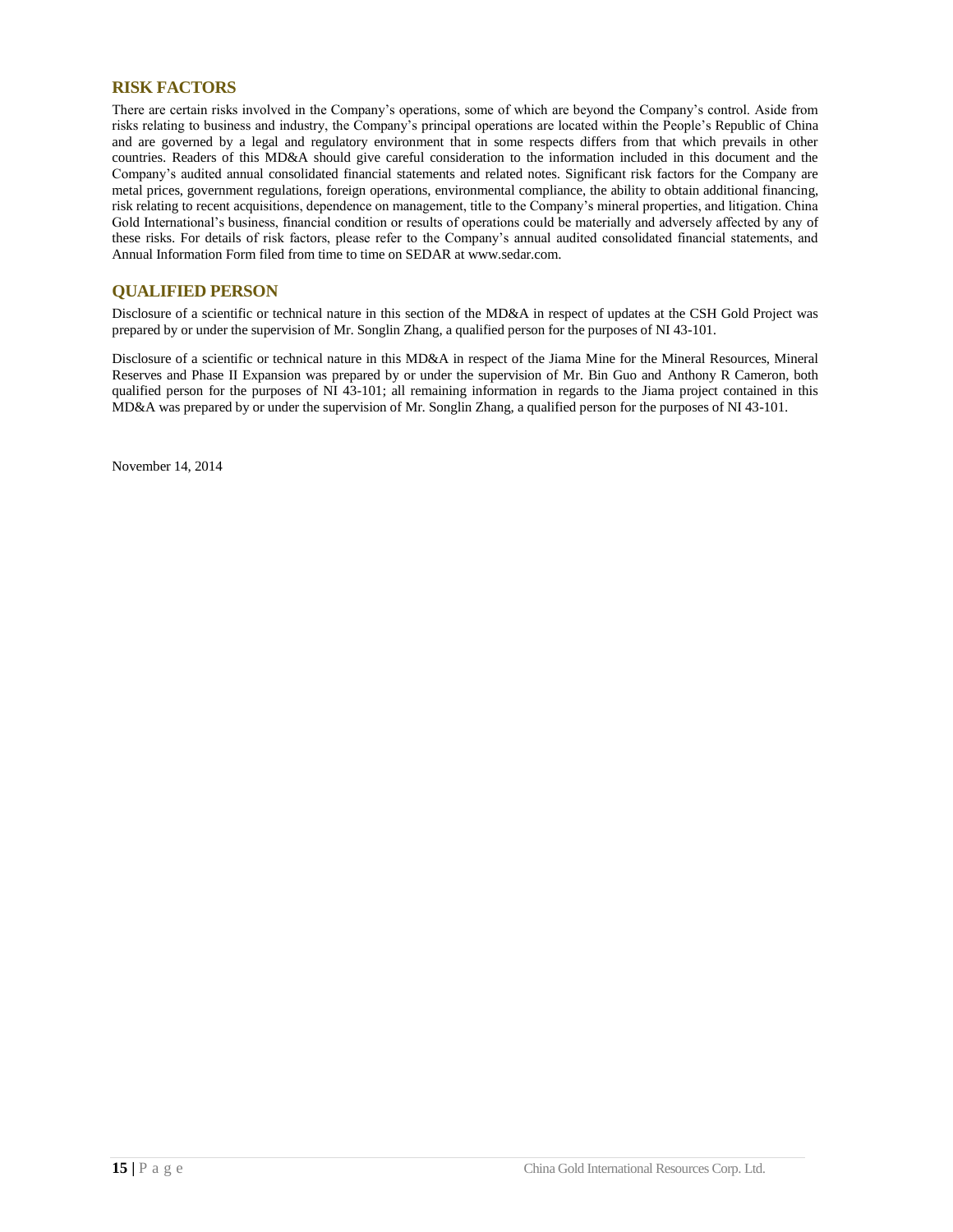(Incorporated in British Columbia, Canada with limited liability)

Condensed Consolidated Financial Statements

For the Nine Months Ended September 30, 2014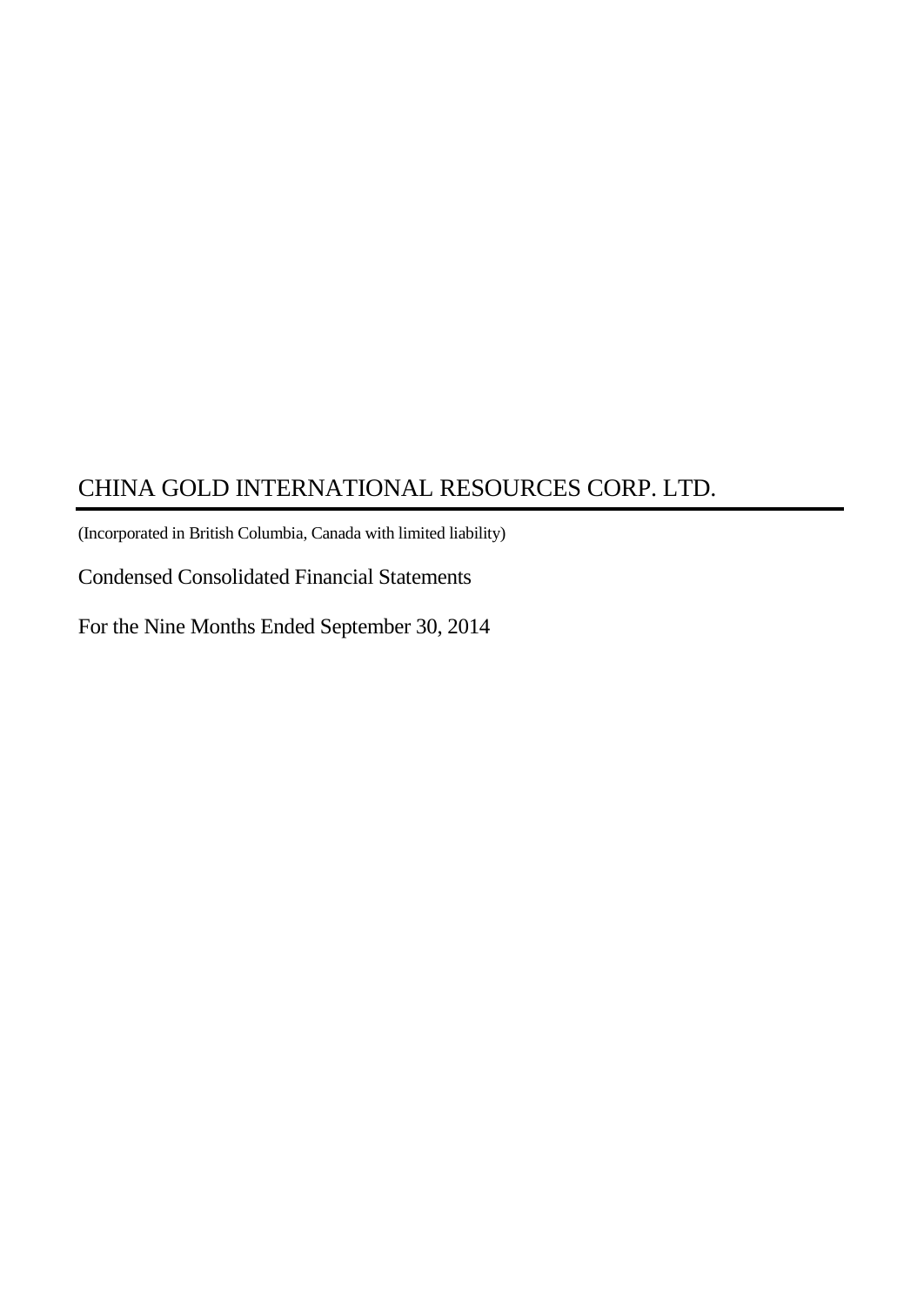### CONDENSED CONSOLIDATED FINANCIAL STATEMENTS FOR THE NINE MONTHS ENDED SEPTEMBER 30, 2014

| <b>CONTENTS</b>                                                                      | PAGE(S)               |
|--------------------------------------------------------------------------------------|-----------------------|
| CONDENSED CONSOLIDATED STATEMENT OF PROFIT OR LOSS AND<br>OTHER COMPREHENSIVE INCOME | $\mathcal{D}_{\cdot}$ |
| CONDENSED CONSOLIDATED STATEMENT OF FINANCIAL POSITION                               | 3 & 4                 |
| CONDENSED CONSOLIDATED STATEMENT OF CHANGES IN EQUITY                                | 5                     |
| CONDENSED CONSOLIDATED STATEMENT OF CASH FLOWS                                       | 6                     |
| NOTES TO THE CONDENSED CONSOLIDATED FINANCIAL STATEMENTS                             | 7 - 20                |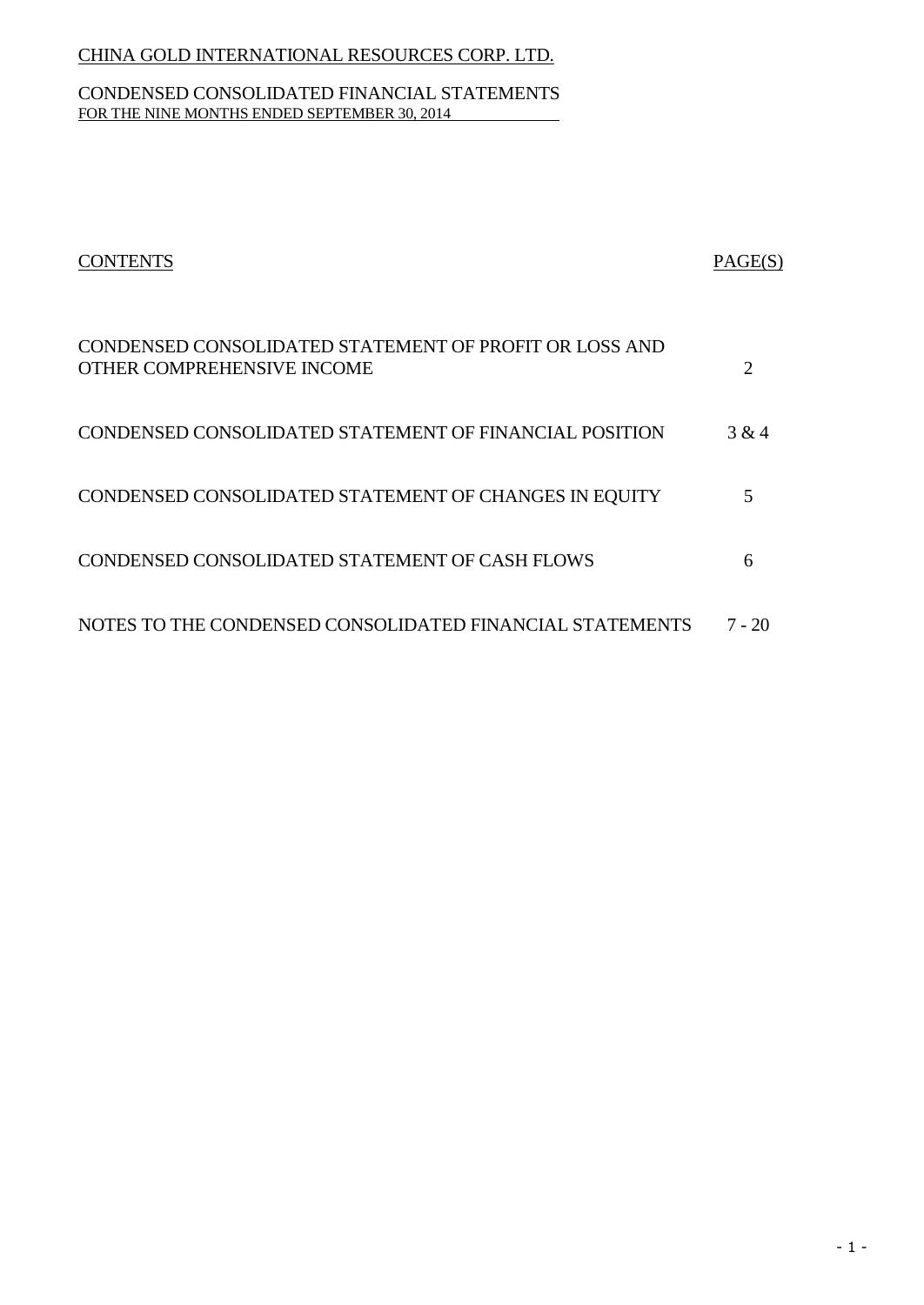### CONDENSED CONSOLIDATED STATEMENT OF PROFIT OR LOSS AND OTHER COMPREHENSIVE INCOME FOR THE NINE MONTHS ENDED SEPTEMBER 30, 2014

| <b>NOTES</b><br>2014<br>2014<br>2013<br>US\$'000<br>US\$'000<br><b>US\$'000</b><br>15<br>89,257<br>75,733<br>Revenues<br>174,457<br>Cost of sales<br>(48, 478)<br>(56, 687)<br>(108, 057)<br>32,570<br>Mine operating earnings<br>27,255<br>66,400<br><b>Expenses</b><br>3<br>(5,523)<br>General and administrative expenses<br>(7, 410)<br>(17, 430)<br>Exploration and evaluation expenditure<br>(129)<br>(45)<br>(226)<br>(5,652)<br>(7, 455)<br>(17,656)<br>26,918<br>19,800<br>48,744<br>Income from operations<br>Other (expenses) income<br>(300)<br>894<br>633<br>Foreign exchange gain, net<br>2,429<br>1,133<br>3,858<br>Interest and other income<br>$\overline{4}$<br>(7, 826)<br>(15,004)<br>Finance costs<br>(2,665)<br>(5,697)<br>(638)<br>(10,513)<br>Profit before income tax<br>21,221<br>19,162<br>38,231<br>5<br>(3,279)<br>(4,790)<br>(12,047)<br>Income tax expense<br>16,431<br>Profit for the period<br>15,883<br>26,184<br>Other comprehensive (expense) income for the period<br>Items that may be reclassified subsequently to profit or loss:<br>(383)<br>(3,569)<br>Exchange difference arising on translation<br>3,349<br>Fair value gain (loss) on available-for-sale<br>investment<br>(1,215)<br>(1,181)<br>(3,209)<br>Income tax relating to the gain (loss) on<br>177<br>available-for-sale investment<br>Total comprehensive income (expense) for the period<br>18,565<br>14,496<br>19,406<br>Profit for the period attributable to<br>502<br>647<br>1,437<br>Non-controlling interests<br>15,929<br>15,236<br>24,747<br>Owners of the Company<br>16,431<br>15,883<br>Income from operations<br>26,184<br>Total comprehensive income (expense) for the period<br>attributable to<br>Non-controlling interests<br>676<br>647<br>1,590<br>17,889<br>13,849<br>17,816<br>Owners of the Company<br>18,565<br>14,496<br>19,406<br>4.02 cents<br>3.84 cents<br>6.24 cents<br>Basic earnings per share<br>6<br>Diluted earnings per share<br>4.02 cents<br>3.84 cents<br>6.24 cents<br>6<br>Basic weighted average number of<br>common shares outstanding<br>6<br>396,413,753<br>396,408,047<br>396,413,753<br>Diluted weighted average number of |                           |   |             | Three months ended<br>September 30, |             | Nine months ended<br>September 30 |  |  |
|-------------------------------------------------------------------------------------------------------------------------------------------------------------------------------------------------------------------------------------------------------------------------------------------------------------------------------------------------------------------------------------------------------------------------------------------------------------------------------------------------------------------------------------------------------------------------------------------------------------------------------------------------------------------------------------------------------------------------------------------------------------------------------------------------------------------------------------------------------------------------------------------------------------------------------------------------------------------------------------------------------------------------------------------------------------------------------------------------------------------------------------------------------------------------------------------------------------------------------------------------------------------------------------------------------------------------------------------------------------------------------------------------------------------------------------------------------------------------------------------------------------------------------------------------------------------------------------------------------------------------------------------------------------------------------------------------------------------------------------------------------------------------------------------------------------------------------------------------------------------------------------------------------------------------------------------------------------------------------------------------------------------------------------------------------------------------------------------------------------------------------------------------------------------------------|---------------------------|---|-------------|-------------------------------------|-------------|-----------------------------------|--|--|
|                                                                                                                                                                                                                                                                                                                                                                                                                                                                                                                                                                                                                                                                                                                                                                                                                                                                                                                                                                                                                                                                                                                                                                                                                                                                                                                                                                                                                                                                                                                                                                                                                                                                                                                                                                                                                                                                                                                                                                                                                                                                                                                                                                               |                           |   |             |                                     |             | 2013<br>US\$'000                  |  |  |
|                                                                                                                                                                                                                                                                                                                                                                                                                                                                                                                                                                                                                                                                                                                                                                                                                                                                                                                                                                                                                                                                                                                                                                                                                                                                                                                                                                                                                                                                                                                                                                                                                                                                                                                                                                                                                                                                                                                                                                                                                                                                                                                                                                               |                           |   |             |                                     |             | 234,101<br>(149, 743)             |  |  |
|                                                                                                                                                                                                                                                                                                                                                                                                                                                                                                                                                                                                                                                                                                                                                                                                                                                                                                                                                                                                                                                                                                                                                                                                                                                                                                                                                                                                                                                                                                                                                                                                                                                                                                                                                                                                                                                                                                                                                                                                                                                                                                                                                                               |                           |   |             |                                     |             | 84,358                            |  |  |
|                                                                                                                                                                                                                                                                                                                                                                                                                                                                                                                                                                                                                                                                                                                                                                                                                                                                                                                                                                                                                                                                                                                                                                                                                                                                                                                                                                                                                                                                                                                                                                                                                                                                                                                                                                                                                                                                                                                                                                                                                                                                                                                                                                               |                           |   |             |                                     |             | (20, 232)<br>(164)                |  |  |
|                                                                                                                                                                                                                                                                                                                                                                                                                                                                                                                                                                                                                                                                                                                                                                                                                                                                                                                                                                                                                                                                                                                                                                                                                                                                                                                                                                                                                                                                                                                                                                                                                                                                                                                                                                                                                                                                                                                                                                                                                                                                                                                                                                               |                           |   |             |                                     |             | (20, 396)                         |  |  |
|                                                                                                                                                                                                                                                                                                                                                                                                                                                                                                                                                                                                                                                                                                                                                                                                                                                                                                                                                                                                                                                                                                                                                                                                                                                                                                                                                                                                                                                                                                                                                                                                                                                                                                                                                                                                                                                                                                                                                                                                                                                                                                                                                                               |                           |   |             |                                     |             | 63,962                            |  |  |
|                                                                                                                                                                                                                                                                                                                                                                                                                                                                                                                                                                                                                                                                                                                                                                                                                                                                                                                                                                                                                                                                                                                                                                                                                                                                                                                                                                                                                                                                                                                                                                                                                                                                                                                                                                                                                                                                                                                                                                                                                                                                                                                                                                               |                           |   |             |                                     |             | 1,730<br>6,732<br>(7, 738)        |  |  |
|                                                                                                                                                                                                                                                                                                                                                                                                                                                                                                                                                                                                                                                                                                                                                                                                                                                                                                                                                                                                                                                                                                                                                                                                                                                                                                                                                                                                                                                                                                                                                                                                                                                                                                                                                                                                                                                                                                                                                                                                                                                                                                                                                                               |                           |   |             |                                     |             | 724<br>64,686<br>(14, 163)        |  |  |
|                                                                                                                                                                                                                                                                                                                                                                                                                                                                                                                                                                                                                                                                                                                                                                                                                                                                                                                                                                                                                                                                                                                                                                                                                                                                                                                                                                                                                                                                                                                                                                                                                                                                                                                                                                                                                                                                                                                                                                                                                                                                                                                                                                               |                           |   |             |                                     |             | 50,523                            |  |  |
|                                                                                                                                                                                                                                                                                                                                                                                                                                                                                                                                                                                                                                                                                                                                                                                                                                                                                                                                                                                                                                                                                                                                                                                                                                                                                                                                                                                                                                                                                                                                                                                                                                                                                                                                                                                                                                                                                                                                                                                                                                                                                                                                                                               |                           |   |             |                                     |             | 3,549<br>3,080<br>(425)           |  |  |
|                                                                                                                                                                                                                                                                                                                                                                                                                                                                                                                                                                                                                                                                                                                                                                                                                                                                                                                                                                                                                                                                                                                                                                                                                                                                                                                                                                                                                                                                                                                                                                                                                                                                                                                                                                                                                                                                                                                                                                                                                                                                                                                                                                               |                           |   |             |                                     |             | 56,727                            |  |  |
|                                                                                                                                                                                                                                                                                                                                                                                                                                                                                                                                                                                                                                                                                                                                                                                                                                                                                                                                                                                                                                                                                                                                                                                                                                                                                                                                                                                                                                                                                                                                                                                                                                                                                                                                                                                                                                                                                                                                                                                                                                                                                                                                                                               |                           |   |             |                                     |             | 1,845<br>48,678                   |  |  |
|                                                                                                                                                                                                                                                                                                                                                                                                                                                                                                                                                                                                                                                                                                                                                                                                                                                                                                                                                                                                                                                                                                                                                                                                                                                                                                                                                                                                                                                                                                                                                                                                                                                                                                                                                                                                                                                                                                                                                                                                                                                                                                                                                                               |                           |   |             |                                     |             | 50,523                            |  |  |
|                                                                                                                                                                                                                                                                                                                                                                                                                                                                                                                                                                                                                                                                                                                                                                                                                                                                                                                                                                                                                                                                                                                                                                                                                                                                                                                                                                                                                                                                                                                                                                                                                                                                                                                                                                                                                                                                                                                                                                                                                                                                                                                                                                               |                           |   |             |                                     |             | 1,853<br>54,874                   |  |  |
|                                                                                                                                                                                                                                                                                                                                                                                                                                                                                                                                                                                                                                                                                                                                                                                                                                                                                                                                                                                                                                                                                                                                                                                                                                                                                                                                                                                                                                                                                                                                                                                                                                                                                                                                                                                                                                                                                                                                                                                                                                                                                                                                                                               |                           |   |             |                                     |             | 56,727                            |  |  |
|                                                                                                                                                                                                                                                                                                                                                                                                                                                                                                                                                                                                                                                                                                                                                                                                                                                                                                                                                                                                                                                                                                                                                                                                                                                                                                                                                                                                                                                                                                                                                                                                                                                                                                                                                                                                                                                                                                                                                                                                                                                                                                                                                                               |                           |   |             |                                     |             | 12.28 cents                       |  |  |
|                                                                                                                                                                                                                                                                                                                                                                                                                                                                                                                                                                                                                                                                                                                                                                                                                                                                                                                                                                                                                                                                                                                                                                                                                                                                                                                                                                                                                                                                                                                                                                                                                                                                                                                                                                                                                                                                                                                                                                                                                                                                                                                                                                               |                           |   |             |                                     |             | 12.28 cents                       |  |  |
|                                                                                                                                                                                                                                                                                                                                                                                                                                                                                                                                                                                                                                                                                                                                                                                                                                                                                                                                                                                                                                                                                                                                                                                                                                                                                                                                                                                                                                                                                                                                                                                                                                                                                                                                                                                                                                                                                                                                                                                                                                                                                                                                                                               |                           |   |             |                                     |             | 396, 374, 046                     |  |  |
|                                                                                                                                                                                                                                                                                                                                                                                                                                                                                                                                                                                                                                                                                                                                                                                                                                                                                                                                                                                                                                                                                                                                                                                                                                                                                                                                                                                                                                                                                                                                                                                                                                                                                                                                                                                                                                                                                                                                                                                                                                                                                                                                                                               | common shares outstanding | 6 | 396,413,753 | 396,410,289                         | 396,413,753 | 396, 395, 285                     |  |  |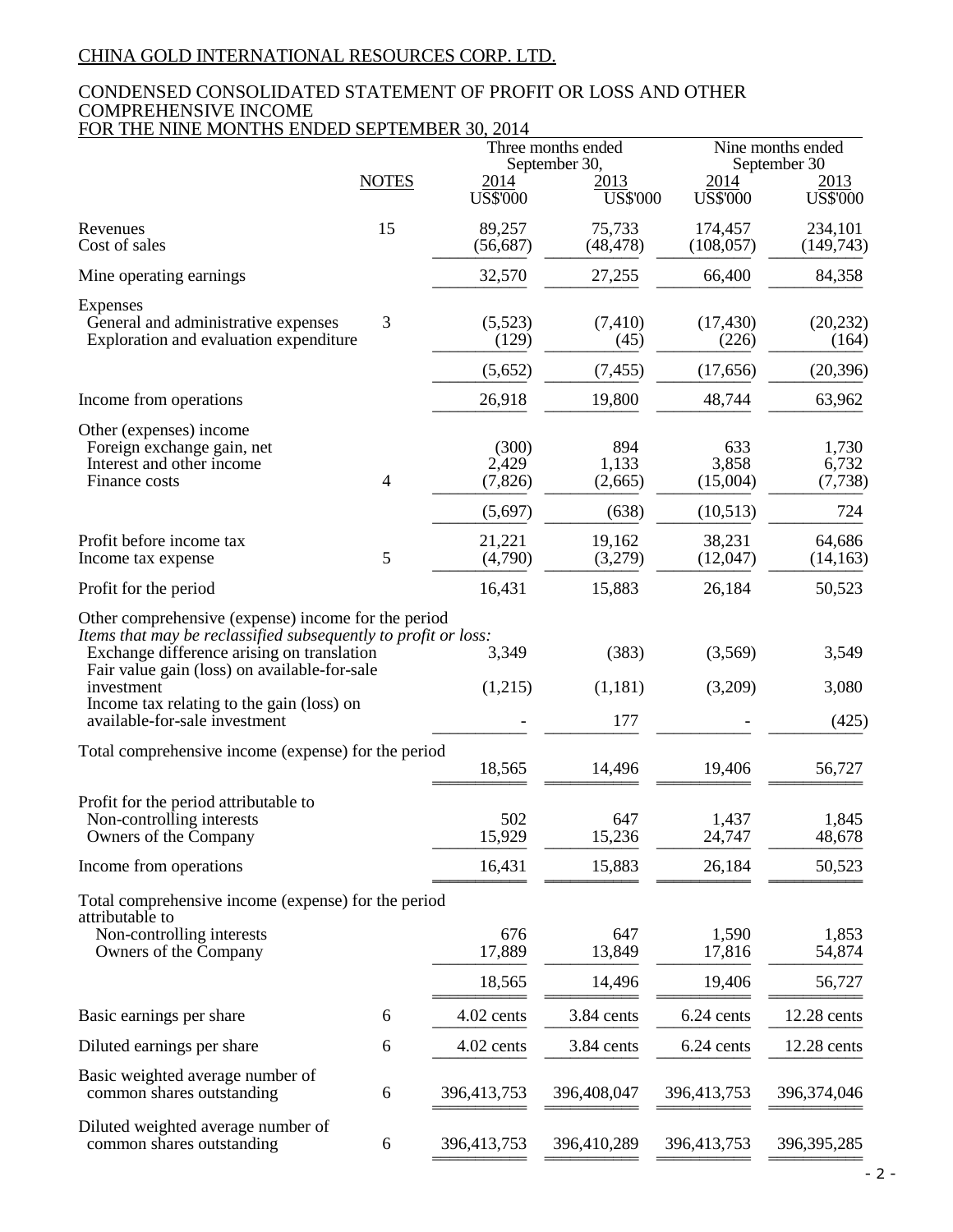### CONDENSED CONSOLIDATED STATEMENT OF FINANCIAL POSITION AT SEPTEMBER 30, 2014

|                                                                        | <b>NOTES</b> | September 30,<br>2014<br><b>US\$'000</b> | December 31,<br>2013<br><b>US\$'000</b><br>(audited) |
|------------------------------------------------------------------------|--------------|------------------------------------------|------------------------------------------------------|
| <b>Current assets</b>                                                  |              |                                          |                                                      |
| Cash and cash equivalents<br>Accounts receivable and other receivables | $\tau$       | 582,665<br>20,813                        | 105,887<br>9,714                                     |
| Prepaid expenses and deposits                                          |              | 9,246                                    | 6,987                                                |
| Prepaid lease payments                                                 |              | 234                                      | 235                                                  |
| Inventory                                                              | 8            | 139,136                                  | 61,245                                               |
|                                                                        |              | 752,094                                  | 184,068                                              |
| <b>Non-current assets</b>                                              |              |                                          |                                                      |
| Prepaid expenses and deposits                                          |              | 14,829                                   | 16,706                                               |
| Prepaid lease payments                                                 |              | 8,274                                    | 8,425                                                |
| Inventory                                                              | 8            |                                          | 2,001                                                |
| Deferred tax assets                                                    |              | 11,472                                   | 14,501                                               |
| Available-for-sale investments                                         |              | 18,618                                   | 21,850                                               |
| Property, plant and equipment                                          | 9            | 1,189,415                                | 1,027,393                                            |
| Mining rights                                                          |              | 940,008                                  | 943,557                                              |
|                                                                        |              | 2,182,616                                | 2,034,433                                            |
| <b>Total assets</b>                                                    |              | 2,934,710                                | 2,218,501                                            |
| <b>Current liabilities</b>                                             |              |                                          |                                                      |
| Accounts payable and accrued expenses                                  | 10           | 118,242                                  | 115,952                                              |
| <b>Borrowings</b>                                                      | 11           | 437,104                                  | 232,432                                              |
| Tax liabilities                                                        |              | 10,255                                   | 7,487                                                |
|                                                                        |              | 565,601                                  | 355,871                                              |
| Net current assets (liabilities)                                       |              | 186,493                                  | (171, 803)                                           |
| Total assets less current liabilities                                  |              | 2,369,109                                | 1,862,630                                            |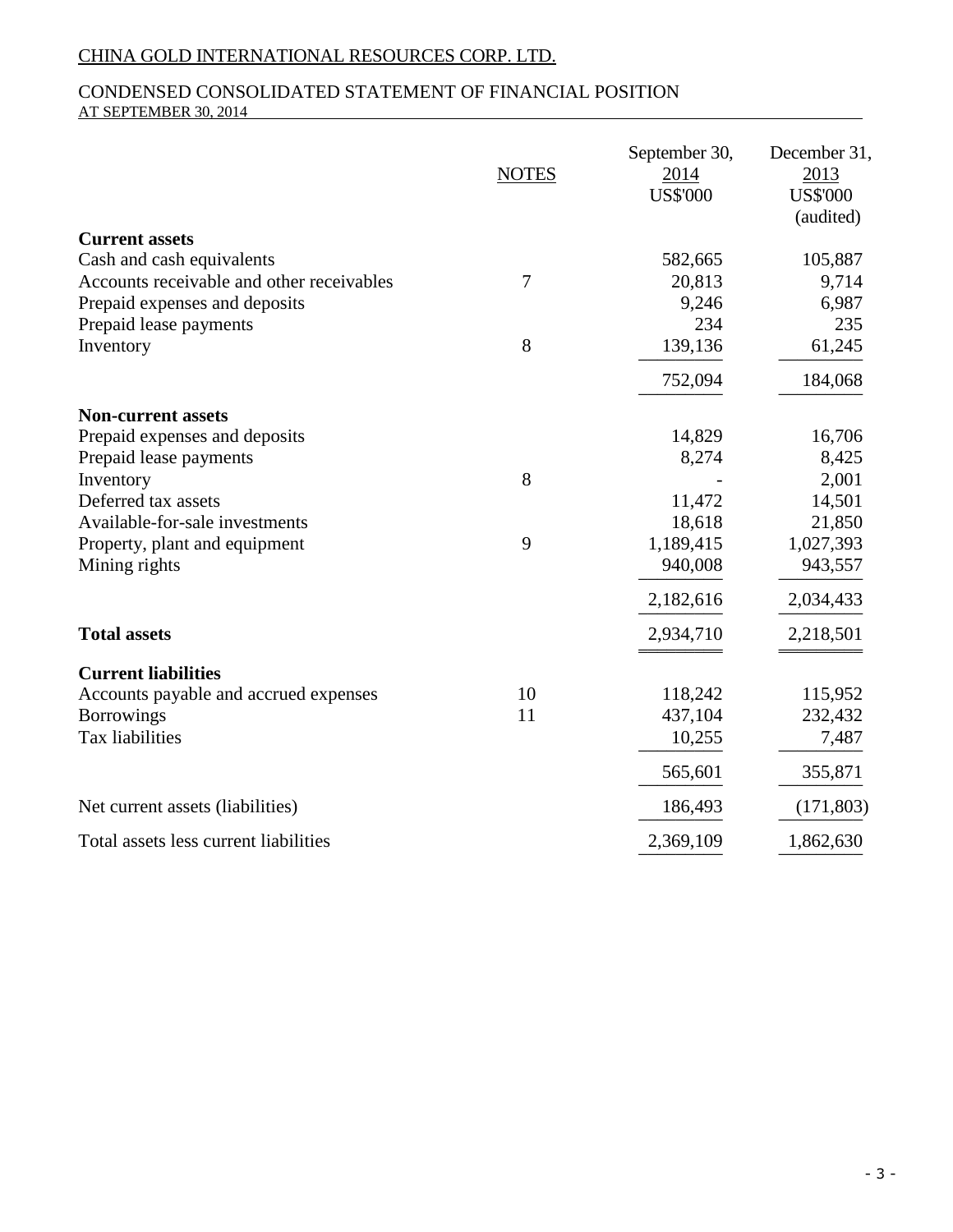|                                      | <b>NOTES</b> | September 30,<br>2014<br><b>US\$'000</b> | December 31,<br>2013<br><b>US\$'000</b><br>(audited) |
|--------------------------------------|--------------|------------------------------------------|------------------------------------------------------|
| <b>Non-current liabilities</b>       |              |                                          |                                                      |
| Entrusted loan payable               | 12           | 48,876                                   |                                                      |
| <b>Borrowings</b>                    | 11           | 709,879                                  | 272,074                                              |
| Deferred tax liabilities             |              | 126,011                                  | 126,687                                              |
| Deferred income                      |              | 2,200                                    | 2,518                                                |
| Environmental rehabilitation         |              | 31,409                                   | 29,826                                               |
|                                      |              | 918,375                                  | 431,105                                              |
| <b>Total liabilities</b>             |              | 1,483,976                                | 786,976                                              |
| <b>Owners' equity</b>                |              |                                          |                                                      |
| Share capital                        | 13           | 1,229,061                                | 1,229,061                                            |
| Reserves                             |              | 29,383                                   | 36,304                                               |
| Retained profits                     |              | 180,813                                  | 156,066                                              |
|                                      |              | 1,439,257                                | 1,421,431                                            |
| Non-controlling interests            |              | 11,477                                   | 10,094                                               |
| <b>Total owners' equity</b>          |              | 1,450,734                                | 1,431,525                                            |
| Total liabilities and owners' equity |              | 2,934,710                                | 2,218,501                                            |
|                                      |              |                                          |                                                      |

The condensed consolidated financial statements were approved and authorised for issue by the Board of Directors on November 14, 2014 and are signed on its behalf by:

> Xin Song<br>Director Bing Liu<br>Director Director Director

(Signed by) Xin Song (Signed by) Bing Liu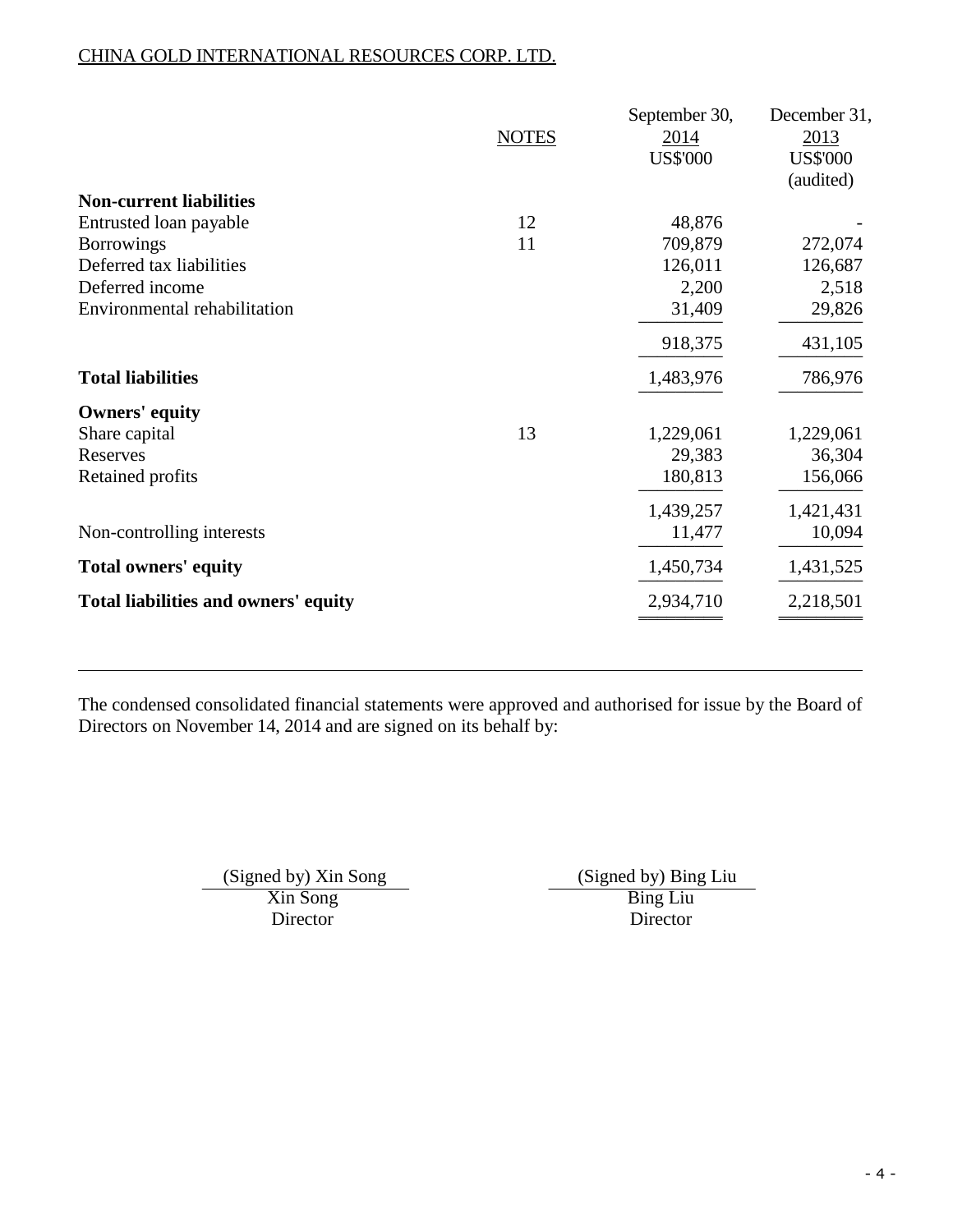### CONDENSED CONSOLIDATED STATEMENT OF CHANGES IN EQUITY FOR THE NINE MONTHS ENDED SEPTEMBER 30, 2014

|                                                                 | Number<br>of shares | Share<br>capital<br><b>US\$'000</b> | Equity<br>reserve<br><b>US\$'000</b><br>(note a) | Investment<br>revaluation Exchange<br>reserve<br><b>US\$'000</b> | reserve<br><b>US\$'000</b> | Statutory<br>reserve<br><b>US\$'000</b><br>(note b) | Retained<br>profits<br><b>US\$'000</b> | Subtotal<br><b>US\$'000</b> | Non-<br>controlling<br>interests<br><b>US\$'000</b> | Total<br>owners'<br>equity<br><b>US\$'000</b> |
|-----------------------------------------------------------------|---------------------|-------------------------------------|--------------------------------------------------|------------------------------------------------------------------|----------------------------|-----------------------------------------------------|----------------------------------------|-----------------------------|-----------------------------------------------------|-----------------------------------------------|
| At January 1, 2013 (audited)                                    | 396,318,753         | 1,228,731                           | 11,251                                           | 559                                                              | 8,018                      | 3,933                                               | 107,166                                | 1,359,658                   | 8,136                                               | 1,367,794                                     |
| Profit for the period<br>Fair value gain on available-for-sale  |                     |                                     |                                                  |                                                                  |                            |                                                     | 48,678                                 | 48,678                      | 1,845                                               | 50,523                                        |
| investment                                                      |                     |                                     |                                                  | 2,655                                                            |                            |                                                     |                                        | 2,655                       |                                                     | 2,655                                         |
| Exchange difference arising<br>on translation                   |                     |                                     |                                                  |                                                                  | 3,541                      |                                                     |                                        | 3,541                       | 8                                                   | 3,549                                         |
| Total comprehensive income<br>for the period                    |                     |                                     |                                                  | 2,655                                                            | 3,541                      |                                                     | 48,678                                 | 54,874                      | 1,853                                               | 56,727                                        |
| Exercise of stock options                                       | 95,000              | 330                                 | (124)                                            |                                                                  |                            |                                                     |                                        | 206                         |                                                     | 206                                           |
| Share based compensation<br>Dividends paid to a non-controlling |                     |                                     | 36                                               |                                                                  |                            |                                                     |                                        | 36                          |                                                     | 36                                            |
| shareholder                                                     |                     |                                     |                                                  |                                                                  |                            |                                                     |                                        |                             | (207)                                               | (207)                                         |
| At September 30, 2013 (unaudited)                               | 396,413,753         | 1,229,061                           | 11,163                                           | 3,214                                                            | 11,559                     | 3,933                                               | 155,844                                | 1,414,774                   | 9,782                                               | 1,424,556                                     |
| At January 1, 2014 (audited)                                    | 396,413,753         | 1,229,061                           | 11,169                                           | 187                                                              | 14,883                     | 10,065                                              | 156,066                                | 1,421,431                   | 10,094                                              | 1,431,525                                     |
| Profit for the period                                           |                     |                                     |                                                  |                                                                  |                            |                                                     | 24,747                                 | 24,747                      | 1,437                                               | 26,184                                        |
| Fair value loss on available-for-sale<br>investment             |                     |                                     |                                                  | (3,209)                                                          |                            |                                                     |                                        | (3,209)                     |                                                     | (3,209)                                       |
| Exchange difference arising<br>on translation                   |                     |                                     |                                                  |                                                                  | (3,722)                    |                                                     |                                        | (3,722)                     | 153                                                 | (3,569)                                       |
| Total comprehensive income(expense)<br>for the period           |                     |                                     |                                                  | (3,209)                                                          | (3,722)                    |                                                     | 24.747                                 | 17,816                      | 1,590                                               | 19,406                                        |
| Exercise of stock options                                       |                     |                                     |                                                  |                                                                  |                            |                                                     |                                        |                             |                                                     |                                               |
| Share based compensation                                        |                     |                                     | 10                                               |                                                                  |                            |                                                     |                                        | 10                          |                                                     | 10                                            |
| Dividends paid to a non-controlling<br>shareholder              |                     |                                     |                                                  |                                                                  |                            |                                                     |                                        |                             | (207)                                               | (207)                                         |
| At September 30, 2014 (unaudited)                               | 396,413,753         | 1,229,061                           | 11,179                                           | (3,022)                                                          | 11,161                     | 10,065                                              | 180,813                                | 1,439,257                   | 11,477                                              | 1,450,734                                     |

Notes:

(a) Amounts represent equity reserve arising from share-based compensation provided to employees under the stock option plan of the Company and deemed contribution from shareholders in previous years.

(b) Statutory reserve which consists of appropriations from the profit after taxation of the subsidiaries established in the People's Republic of China ("PRC"), forms part of the equity of PRC subsidiaries. In accordance with the PRC Company Law and the Articles of Association of the PRC subsidiaries, the PRC subsidiaries are required to appropriate an amount equal to a minimum of 10% of their profits after taxation each year to a statutory reserve until the reserve reaches 50% of the registered capital of the respective subsidiaries.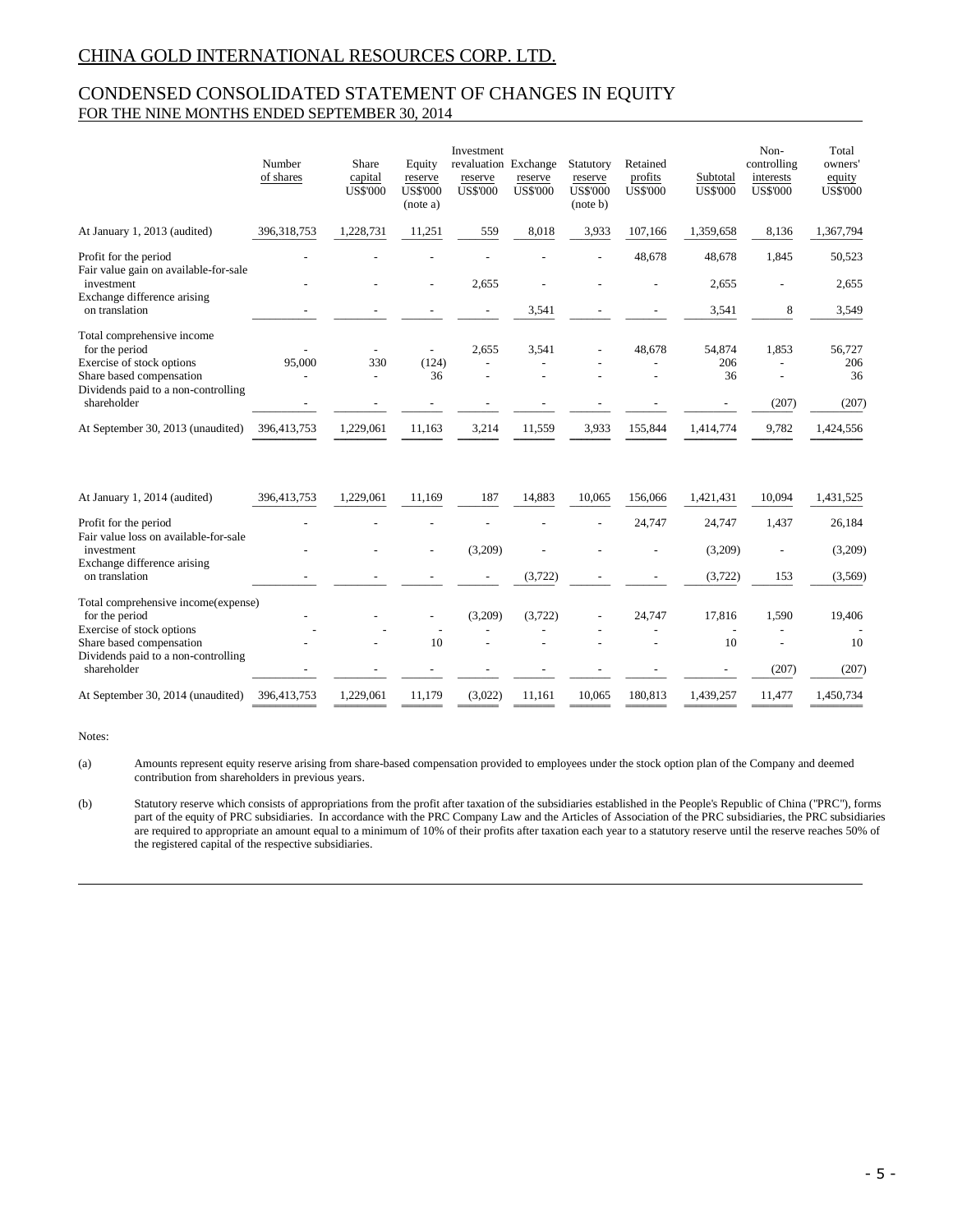# CONDENSED CONSOLIDATED STATEMENT OF CASH FLOWS FOR THE NINE MONTHS ENDED SEPTEMBER 30, 2014

| Three months ended<br>Nine months ended<br>September 30,<br>September 30,                                                                          |
|----------------------------------------------------------------------------------------------------------------------------------------------------|
| 2014<br>2014<br>2013<br><u>2013</u><br><b>US\$'000</b><br><b>US\$'000</b><br><b>US\$'000</b><br><b>US\$'000</b>                                    |
| 50,118<br>Net cash (used in) from operating activities<br>(15, 476)<br>17,379<br>(25,291)                                                          |
| Net cash used in investing activities<br>Payment for acquisition of property, plant and                                                            |
| (57,008)<br>(93,717)<br>(193,795)<br>(324, 481)<br>Deposit paid for acquisition of property, plant<br>(17, 879)<br>(7,044)<br>(14, 566)<br>(9,915) |
| Payments for acquisition of land use rights<br>(1,809)                                                                                             |
| 452<br>2,397<br>566                                                                                                                                |
| 16,052                                                                                                                                             |
| (64, 052)<br>(107, 717)<br>(203,710)<br>(325, 268)                                                                                                 |
| Net cash (used in) from financing activities                                                                                                       |
| (62, 436)<br>(4,897)<br>(146, 494)<br>(27,608)                                                                                                     |
| 600,547<br>94,683<br>805,032<br>215,244<br>16,636<br>48,808                                                                                        |
|                                                                                                                                                    |
| (207)<br>(209)                                                                                                                                     |
| Issuance of common shares upon exercise                                                                                                            |
| 116<br>206                                                                                                                                         |
| 554,747<br>89,902<br>707,139<br>187,633                                                                                                            |
| Net increase (decrease) in cash and cash<br>(87,517)<br>475,219<br>(436)<br>478,138                                                                |
| <b>Effect of foreign exchange rate changes</b><br>1,031<br>946<br>(1,360)<br>2,619                                                                 |
| 96,332<br>106,415<br>105,887<br>181,740                                                                                                            |
| Cash and cash equivalents, end of period<br>96,842<br>582,665<br>96,842<br>582,665                                                                 |
| Cash and cash equivalents, beginning                                                                                                               |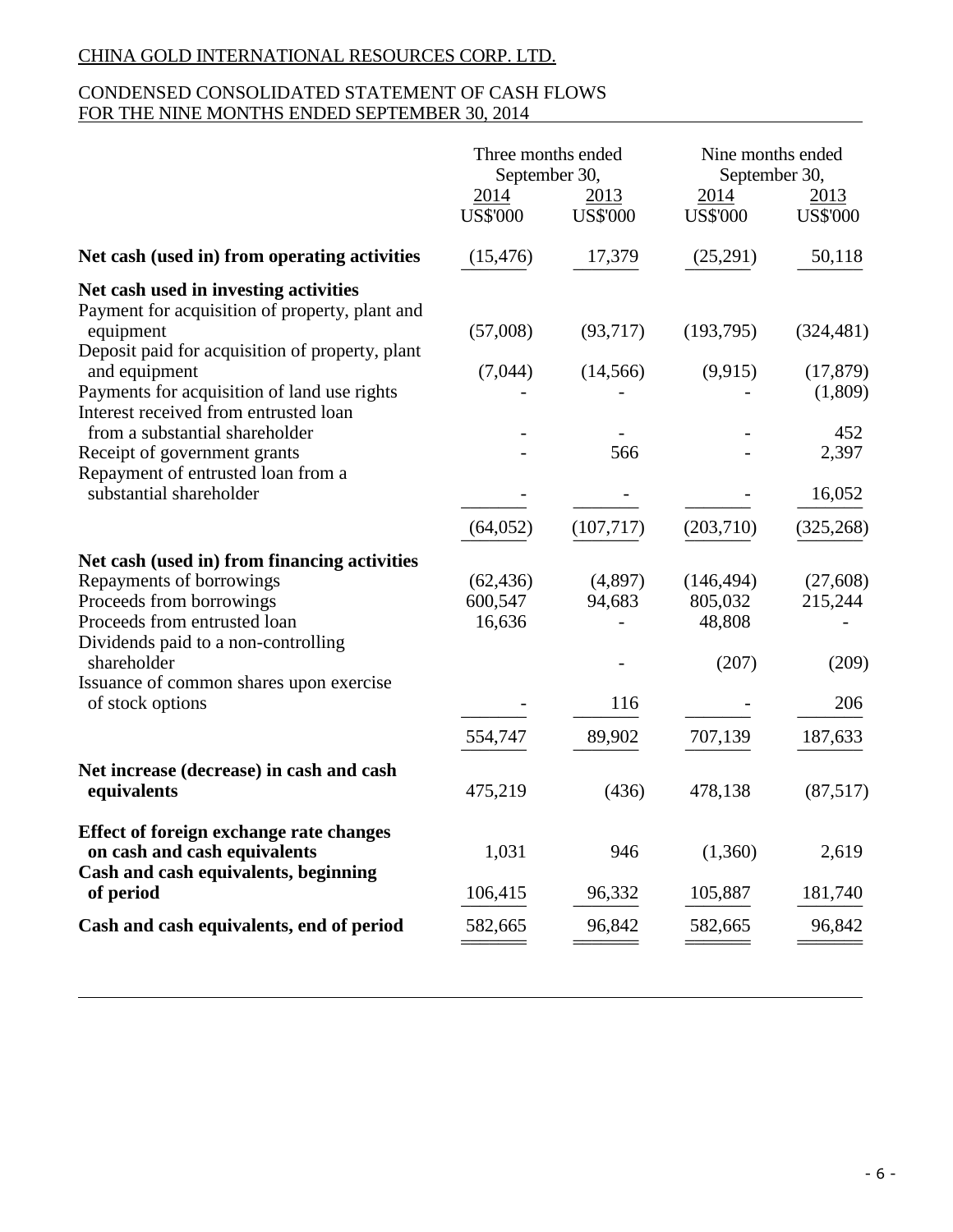### NOTES TO THE CONDENSED CONSOLIDATED FINANCIAL STATEMENTS FOR THE NINE MONTHS ENDED SEPTEMBER 30, 2014

## **1. BASIS OF PREPARATION**

The condensed consolidated financial statements have been prepared in accordance with the applicable disclosure requirements of Appendix 16 to the Rules Governing the Listing of Securities on The Stock Exchange of Hong Kong Limited (the "Listing Rules") and with International Accounting Standard 34 ("IAS 34") *Interim Financial Reporting*.

# **2. PRINCIPAL ACCOUNTING POLICIES**

The condensed consolidated financial statements have been prepared under the historical cost basis except for certain financial instruments, which are measured at fair values.

Except as described below, the accounting policies and methods of computation used in the condensed consolidated financial statements for the nine months ended September 30, 2014 are the same as those followed in the preparation of the Group's annual consolidated financial statements for the year ended December 31, 2013.

In the current interim period, the Group has applied the following new and revised standards, interpretation and amendments ("new and revised IFRSs") which have become mandatorily effective for the current interim period:

| Amendments to IFRS 10, IFRS 12<br>and IAS 27 | <b>Investment Entities</b>                                      |
|----------------------------------------------|-----------------------------------------------------------------|
| Amendments to IAS 32                         | <b>Offsetting Financial Assets and Liabilities</b>              |
| Amendments to IAS 36                         | Recoverable Amount Disclosures for Non-Financial<br>Assets      |
| Amendments to IAS 39                         | Novation of Derivatives and Continuation of Hedge<br>Accounting |
| <b>IFRIC 21</b>                              | Levies                                                          |

The application of the above new and revised IFRSs in the current interim period has had no material effect on the amounts reported in these condensed consolidated financial statements and/or disclosure set out in these condensed consolidated financial statements.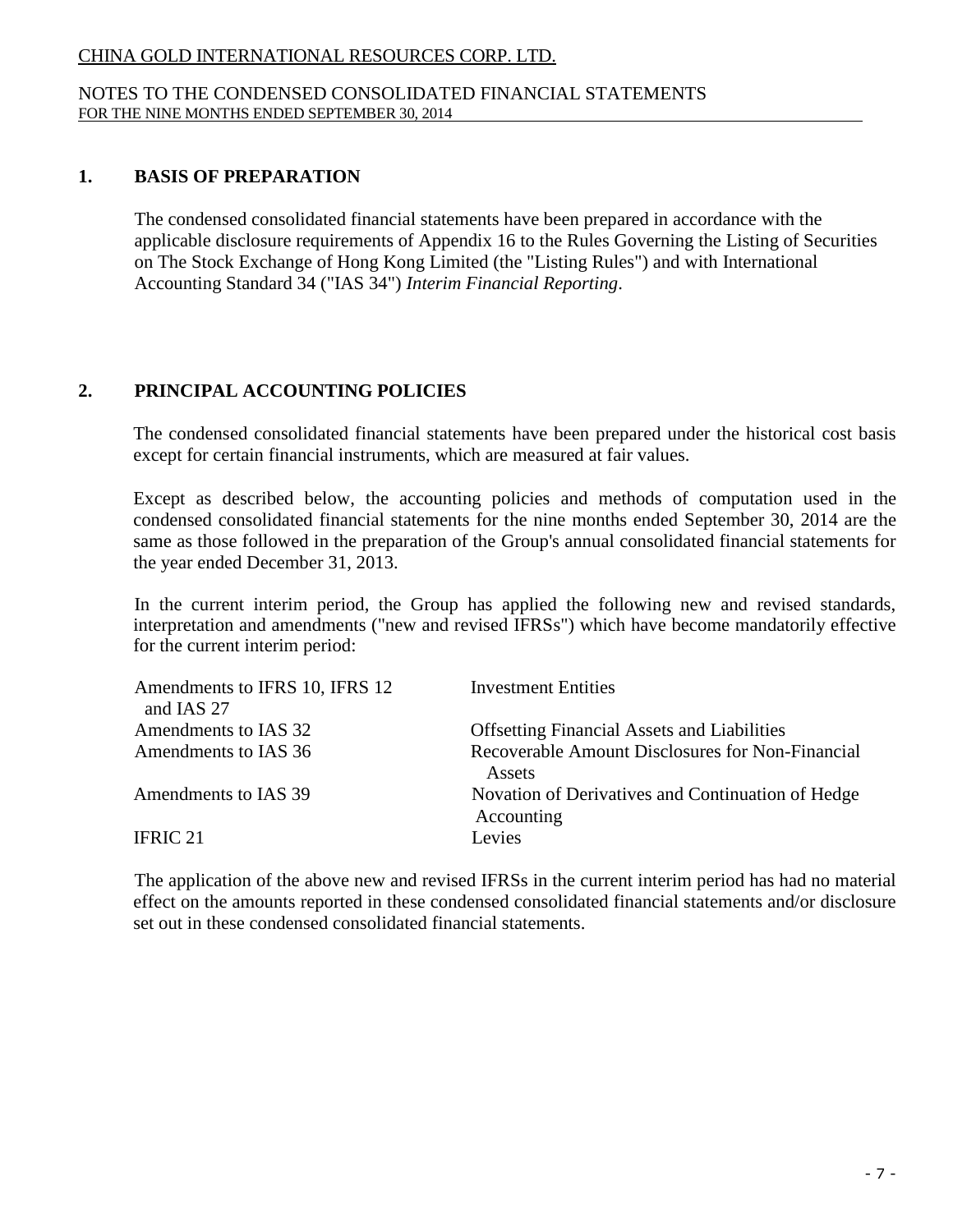# **3. GENERAL AND ADMINISTRATIVE EXPENSES**

|                                           | Three months ended |                 | Nine months ended |                 |  |
|-------------------------------------------|--------------------|-----------------|-------------------|-----------------|--|
|                                           |                    | September 30,   |                   | September 30,   |  |
|                                           | 2014               | 2013            | 2014              | 2013            |  |
|                                           | <b>US\$'000</b>    | <b>US\$'000</b> | <b>US\$'000</b>   | <b>US\$'000</b> |  |
| Administration and office.                | 1,815              | 3,091           | 5,918             | 8,269           |  |
| Professional fees                         | 400                | 1,710           | 2,045             | 3,071           |  |
| Salaries and benefits                     | 2,464              | 1,961           | 6,703             | 6,788           |  |
| Depreciation of property, plant and       |                    |                 |                   |                 |  |
| equipment                                 | 663                | 411             | 1,933             | 1,039           |  |
| Others                                    | 181                | 237             | 831               | 1,065           |  |
| Total general and administrative expenses | 5,523              | 7,410           | 17,430            | 20,232          |  |
|                                           |                    |                 |                   |                 |  |

# **4. FINANCE COSTS**

|                                                                | Three months ended<br>September 30, |                         |                         | Nine months ended<br>September 30, |  |
|----------------------------------------------------------------|-------------------------------------|-------------------------|-------------------------|------------------------------------|--|
|                                                                | 2014<br><b>US\$'000</b>             | 2013<br><b>US\$'000</b> | 2014<br><b>US\$'000</b> | 2013<br><b>US\$'000</b>            |  |
| Effective interest on borrowings<br>Accretion on environmental | 11,569                              | 4,294                   | 24,651                  | 10,894                             |  |
| rehabilitation                                                 | 662                                 | 203                     | 1,985                   | 564                                |  |
|                                                                | 12,231                              | 4,497                   | 26,636                  | 11,458                             |  |
| Less: Amount capitalised to property,<br>plant and equipment   | (4,405)                             | (1, 832)                | (11, 632)               | (3,720)                            |  |
|                                                                | 7,826                               | 2,665                   | 15,004                  | 7,738                              |  |

# **5. INCOME TAX EXPENSE**

|                                     |                 | Three months ended | Nine months ended |                 |
|-------------------------------------|-----------------|--------------------|-------------------|-----------------|
|                                     | September 30,   |                    | September 30,     |                 |
|                                     | 2014<br>2013    |                    | 2014              | 2013            |
|                                     | <b>US\$'000</b> | <b>US\$'000</b>    | <b>US\$'000</b>   | <b>US\$'000</b> |
| PRC Enterprise Income Tax           | 6,204           | 4,789              | 9,695             | 19,679          |
| Deferred tax expense (credit)(note) | (1,414)         | (1,510)            | 2,352             | (5,516)         |
| Total income tax expense            | 4,790           | 3,279              | 12,047            | 14,163          |
|                                     |                 |                    |                   |                 |

Note:

During the period, deferred tax expenses mainly arose from reversal of temporary differences associated with inventories and property, plant and equipment.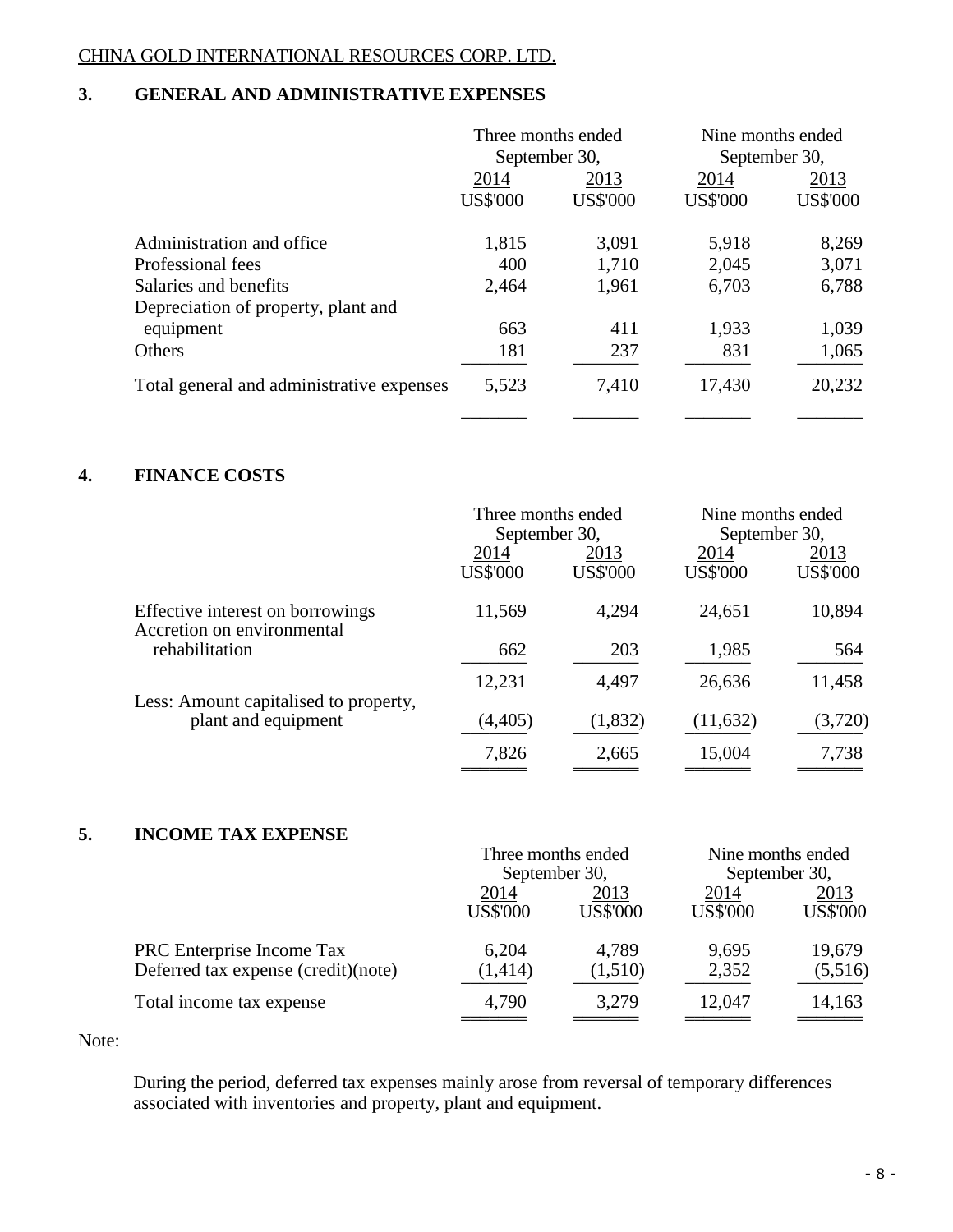# **6. EARNINGS PER SHARE**

Earnings used in determining earnings per share ("EPS") are presented below:

|                                                                                                         | Three months ended<br>September 30, |               |             | Nine months ended<br>September 30, |
|---------------------------------------------------------------------------------------------------------|-------------------------------------|---------------|-------------|------------------------------------|
|                                                                                                         | <u>2014</u>                         | <u> 2013 </u> | 2014        | <u>2013</u>                        |
| Profit for the period attributable to<br>owners of the Company for the<br>purposes of basic and diluted |                                     |               |             |                                    |
| <b>EPS (US\$000)</b>                                                                                    | 15,929                              | 15,236        | 24,747      | 48,678                             |
| Weighted average number of<br>shares, basic<br>Dilutive securities                                      | 396,413,753                         | 396,408,047   | 396,413,753 | 396,374,046                        |
| - Stock options                                                                                         |                                     | 2,242         |             | 21,239                             |
| Weighted average number of<br>shares, diluted                                                           | 396,413,753                         | 396,410,289   | 396,413,753 | 396, 395, 285                      |
| <b>Basic EPS</b>                                                                                        | $4.02$ cents                        | 3.84 cents    | 6.24 cents  | $12.28$ cents                      |
| <b>Diluted EPS</b>                                                                                      | $4.02$ cents                        | 3.84 cents    | 6.24 cents  | $12.28$ cents                      |

The computation of diluted EPS for the three and nine months ended September 30, 2014 does not assume the exercise of the Company's stock options because the exercise price of these options was higher than the average market price for shares for the current period.

### **7. ACCOUNTS RECEIVABLE AND OTHER RECEIVABLES**

|                                                 | September 30,<br>2014 | December 31,<br>2013 |
|-------------------------------------------------|-----------------------|----------------------|
|                                                 | <b>US\$'000</b>       | <b>US\$'000</b>      |
| Trade receivables                               | 10,013                | 740                  |
| Less: allowance for doubtful debts              | (135)                 | (145)                |
|                                                 | 9,878                 | 595                  |
| Amounts due from related companies              | 10,188                | 3,354                |
| Other receivables                               | 747                   | 5,765                |
| Total accounts receivable and other receivables | 20,813                | 9,714                |
|                                                 |                       |                      |

The Group allows credit periods of 90 days and 180 days to its trade customers for gold doré bar sales and copper sales respectively.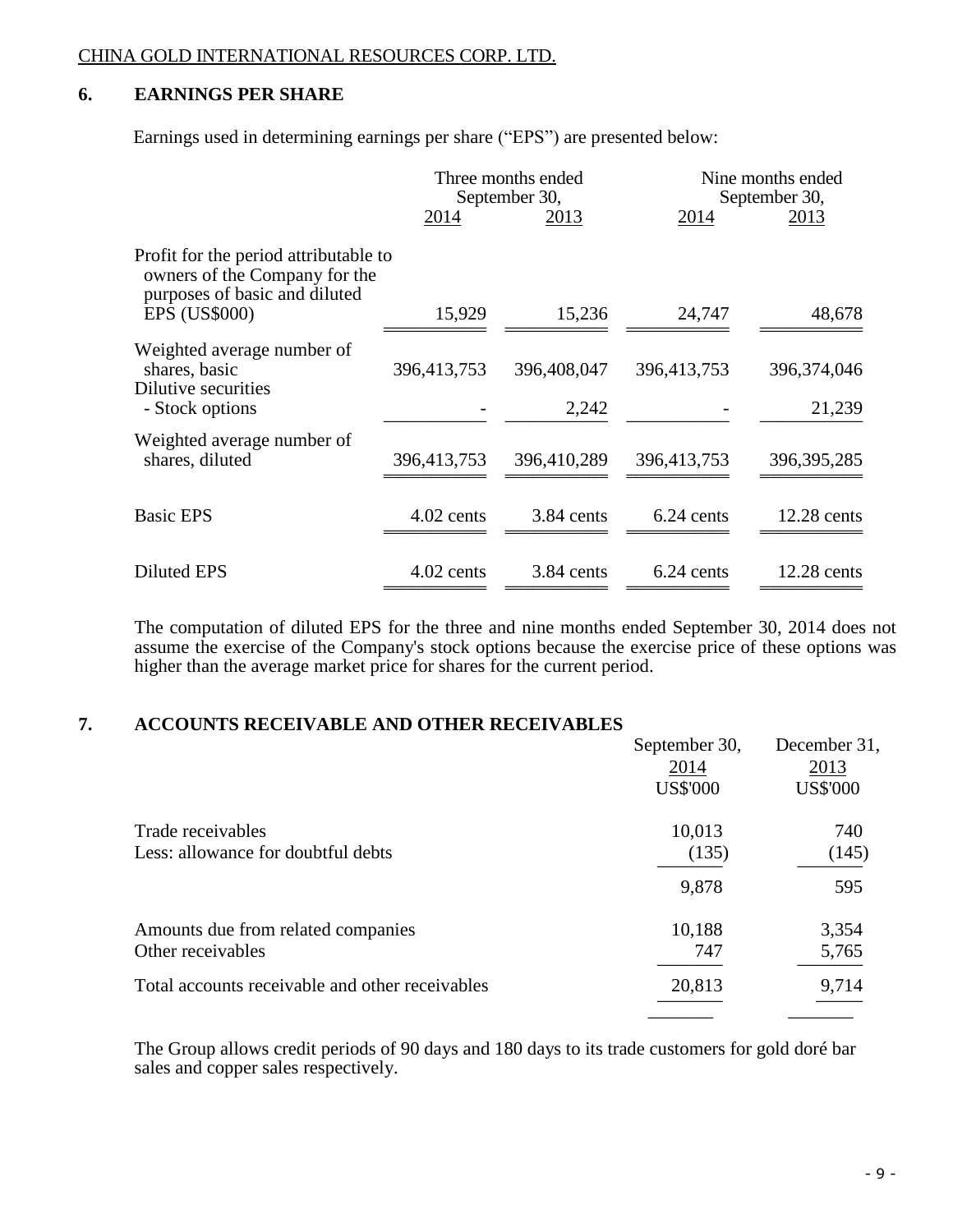# 7. **ACCOUNTS RECEIVABLES** – Continued

Below is an aged analysis of trade receivables (net of allowance) presented based on invoice date at the end of the reporting period:

|    |                                                        | September 30,<br>2014<br><b>US\$'000</b> | December 31,<br>2013<br><b>US\$'000</b> |
|----|--------------------------------------------------------|------------------------------------------|-----------------------------------------|
|    | Less than 30 days                                      | 9,693                                    | 40                                      |
|    | 31 to 90 days                                          | 7                                        | 480                                     |
|    | 91 to 180 days                                         | 26                                       | 45                                      |
|    | Over 180 days                                          | 152                                      | 30                                      |
|    |                                                        | 9,878                                    | 595                                     |
|    |                                                        |                                          |                                         |
| 8. | <b>INVENTORY</b>                                       | September 30,                            | December 31,                            |
|    |                                                        | <u>2014</u>                              | 2013                                    |
|    |                                                        | <b>US\$'000</b>                          | <b>US\$'000</b>                         |
|    | Gold in process                                        | 106,011                                  | 44,628                                  |
|    | Gold doré bars                                         | 10,259                                   | 4,182                                   |
|    | Consumables                                            | 6,560                                    | 5,959                                   |
|    | Copper                                                 | 5,460                                    | 122                                     |
|    | Spare parts                                            | 9,914                                    | 8,355                                   |
|    | Copper in-process                                      | 932                                      |                                         |
|    | Total inventory                                        | 139,136                                  | 63,246                                  |
|    | Less: Amounts expected to be recovered after 12 months |                                          |                                         |
|    | (note) (shown under non-current assets)                |                                          | (2,001)                                 |
|    | Amounts shown under current assets                     | 139,136                                  | 61,245                                  |
|    |                                                        |                                          |                                         |

Note: Management had taken into consideration the long-term process involved in recovering gold from a heap leaching system and had classified inventory, specifically, the gold in process, that was expected to be recovered more than twelve months after the end of the reporting period into non-current assets.

Inventory totaling US\$56.0 million and US\$105.6 million for the three and nine months ended September 30, 2014 (three and nine months ended September 30, 2013: US\$46.9 and US\$144.9 million), respectively, were recognised in cost of sales.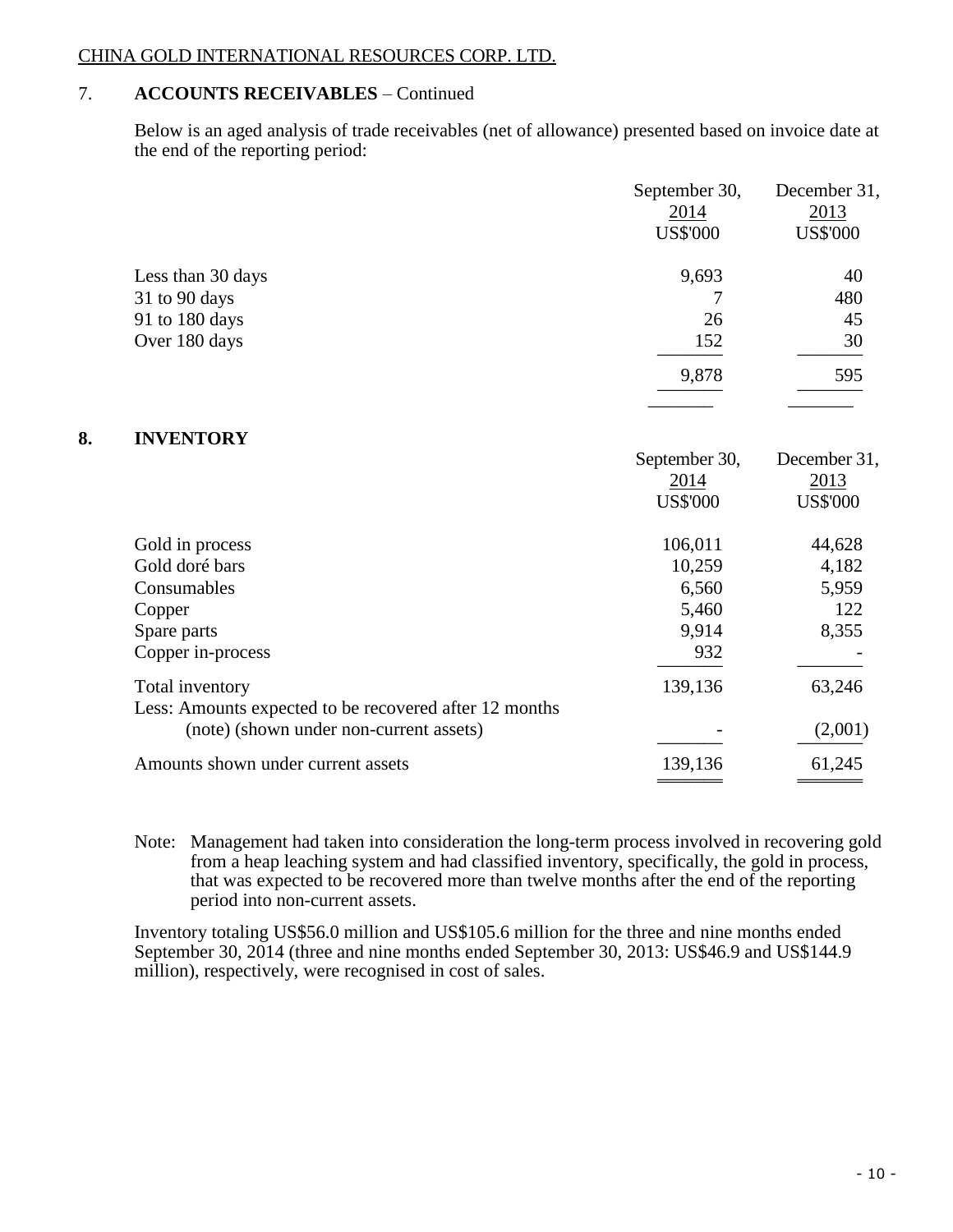# **9. PROPERTY, PLANT AND EQUIPMENT**

During the nine months ended September 30, 2014, the Group incurred approximately US\$132.4 million on construction in progress (nine months ended September 30, 2013: approximately US\$303.3 million) and approximately US\$69 million on mineral assets (nine months ended September 30, 2013: approximately US\$59.2 million), respectively.

Depreciation of property, plant and equipment was US\$14.5 million and US\$37.7 million (US\$8.1 million and US\$24.4 million for the three and nine months ended September 30, 2013) for three and nine months ended September 30, 2014. The depreciation amounts were partly recognised in cost of sales and general and administrative expenses and partly capitalised in inventory.

# **10. ACCOUNTS PAYABLE AND ACCRUED EXPENSES**

Accounts payables and accrued expenses comprise the following:

|                              | September 30,   | December 31,    |
|------------------------------|-----------------|-----------------|
|                              | 2014            | 2013            |
|                              | <b>US\$'000</b> | <b>US\$'000</b> |
| Accounts payable             | 31,289          | 33,053          |
| Construction cost payables   | 48,969          | 57,010          |
| Advances from customers      | 30              | 513             |
| Mining cost accrual          | 21,286          | 2,872           |
| Payroll and benefit payables | 3,979           | 4,551           |
| Other accruals               | 4,196           | 4,253           |
| Other tax payable            | 3,725           | 4,526           |
| Other payables               | 4,768           | 9,174           |
|                              |                 |                 |
|                              | 118,242         | 115,952         |

The following is an aged analysis of accounts payable presented based on invoice date as at the end of the reporting period:

|                        | September 30,<br>2014 | December 31,<br>2013 |
|------------------------|-----------------------|----------------------|
|                        | <b>US\$'000</b>       | <b>US\$'000</b>      |
| Less than 30 days      | 11,791                | 28,533               |
| $31$ to 90 days        | 2,476                 | 214                  |
| 91 to 180 days         | 1,171                 | 141                  |
| Over 180 days          | 15,851                | 4,165                |
| Total accounts payable | 31,289                | 33,053               |
|                        |                       |                      |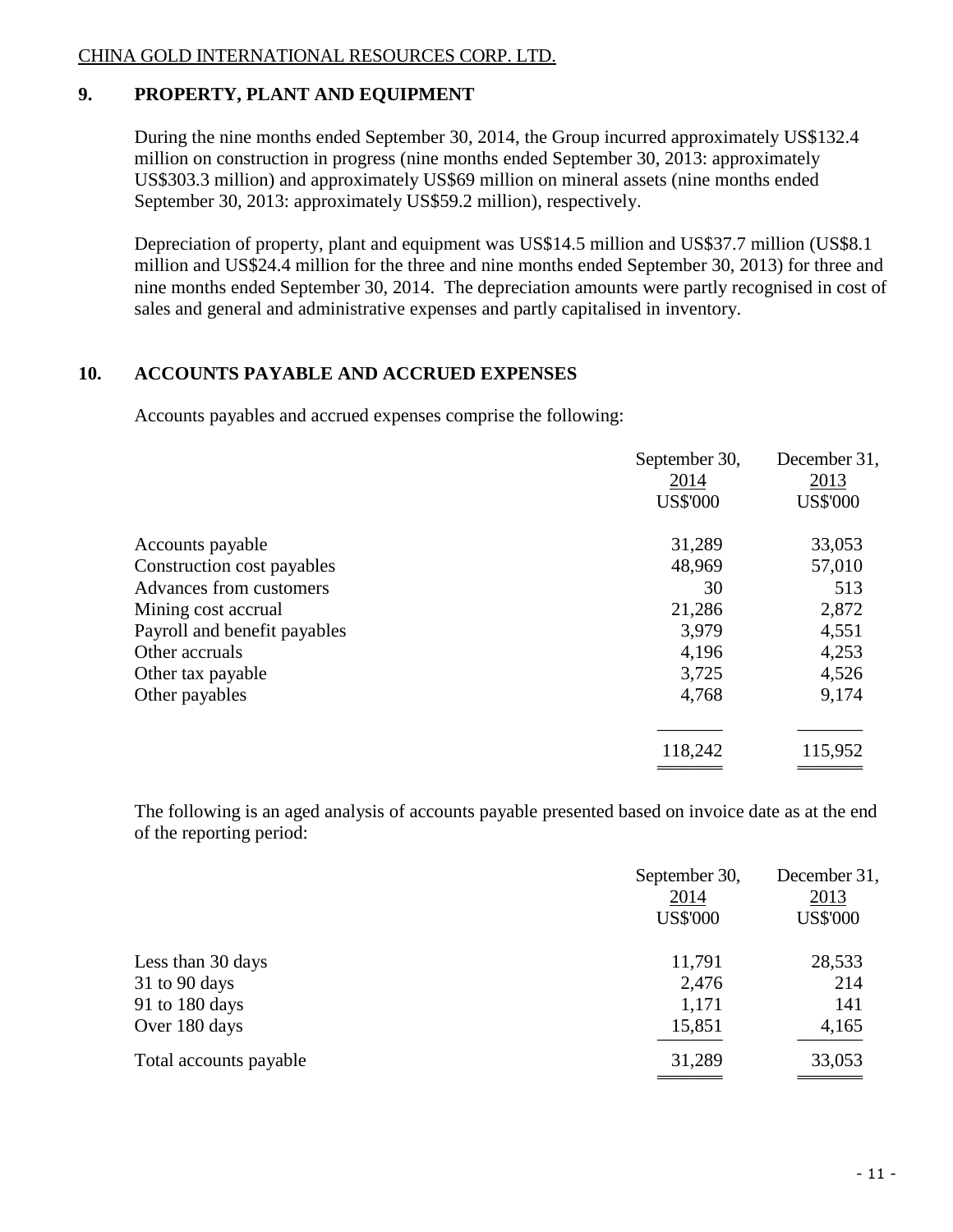# **11. BORROWINGS**

The borrowings are repayable as follows:

|                                                                     | September 30, December 31,<br>2014 | 2013            |
|---------------------------------------------------------------------|------------------------------------|-----------------|
|                                                                     | <b>US\$'000</b>                    | <b>US\$'000</b> |
| Carrying amount repayable within one year (Note 1)                  | 437,104                            | 232,432         |
| Carrying amount repayable within one to two years                   | 234,604                            | 181,217         |
| Carrying amount repayable within two to five years (Note 2)         | 475,275                            | 90,857          |
|                                                                     | 1,146,983                          | 504,506         |
| Less: Amounts due within one year (shown under current liabilities) | (437, 104)                         | (232, 432)      |
| Amounts shown under non-current liabilities                         | 709,879                            | 272,074         |

Note:

1. As at September 30, 2014, a loan principal amount of RMB396 million (equivalent to approximately US\$65 million) with original repayment term due in 2015 was reclassified from noncurrent liability to current liability due to a breach of the loan covenant which primarily related to the asset/debt ratio of a PRC established subsidiary of the Company.

2. On July 17, 2014, the Company, through its wholly-owned subsidiary, Skyland Mining (BVI) Limited, completed the issuance of bonds in an aggregate principal amount of US\$500 million, listed on The Stock Exchange of Hong Kong Limited. The Bonds were issued at a price of 99.634%, bearing interest rate of 3.5% with a maturity date of July 17, 2017. Interest is payable in equal semiannual instalments on January 17 and July 17 in each year. The Bonds are unconditionally and irrevocably guaranteed by the Company.

Analysed as:

|           | September 30,<br>2014 | December 31,<br>2013 |
|-----------|-----------------------|----------------------|
|           | <b>US\$'000</b>       | <b>US\$'000</b>      |
| Secured   | 129,114               | 188,734              |
| Unsecured | 1,017,869             | 315,772              |
|           | 1,146,983             | 504,506              |

Borrowings carry interest at effective interest rates ranging from 2.85 % to 6.00 % (December 31, 2013: 2.85% to 6.08%) per annum.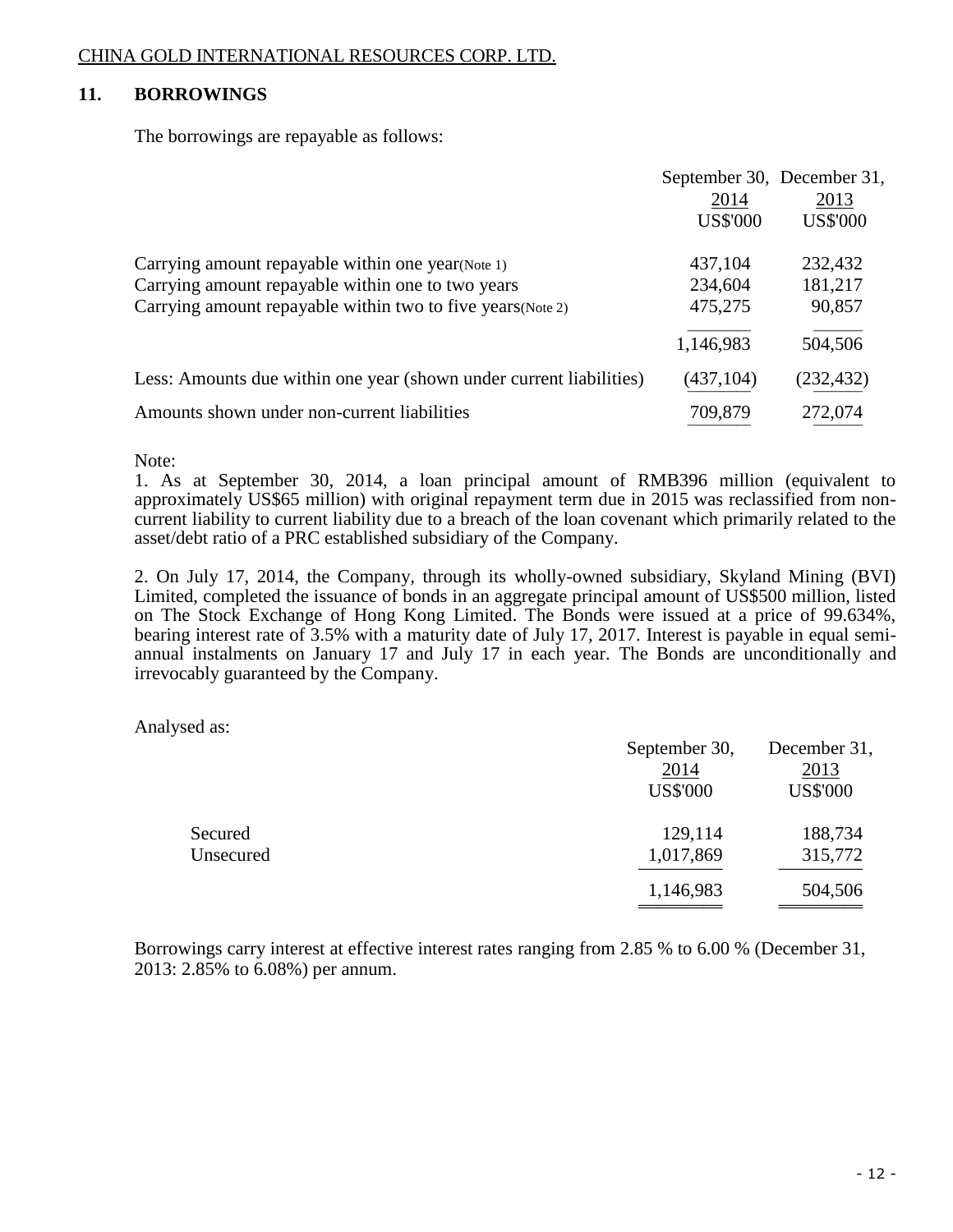# **12. ENTRUSTED LOAN PAYABLE**

On January 17, 2014, the Group entered into a three year entrusted loan agreement with China National Gold Group Corporation ("CNG"), a substantial shareholder (Note 14) and China Construction Bank ("CCB") in which CNG provided a loan of RMB200 million (equivalent to approximately US\$32,584,000) to the Group through CCB as the entrusted bank. The entrusted loan is unsecured and carries interest at a fixed rate of 3% per annum. The principal amount is to be repaid on January 17, 2017.

On July 8, 2014, the Group entered into a six month entrusted loan agreement with CNG (Note 14) and Agricultural Bank of China ("ABC") in which CNG provided a loan of RMB100 million (equivalent to approximately US\$16,292,000) to the Group through ABC as the entrusted bank. The entrusted loan is unsecured and carries interest at a fixed rate of 5.6% per annum. The principal amount is to be repaid on January 7, 2015.

# **13. SHARE CAPITAL AND OPTIONS**

(a) Common shares

Authorized - Unlimited common shares without par value

Issued and outstanding – 396,413,753 (December 31, 2013: 396,413,753) common shares at September 30, 2014.

(b) Stock options

The Group has a stock option plan which permits the Board of Directors of the Company to grant options to directors and employees of the Group to acquire common shares of the Company at the fair market value on the date of approval by the Board of Directors. A portion of the stock options vest immediately on the grant date and the balance vest over a period of up to five years from the grant date.

The stock options have a life of up to six years from the grant date. The fair value of the exercise price is the weighted average price of the common shares for the five days on which they were traded immediately preceding the approval by the board of directors.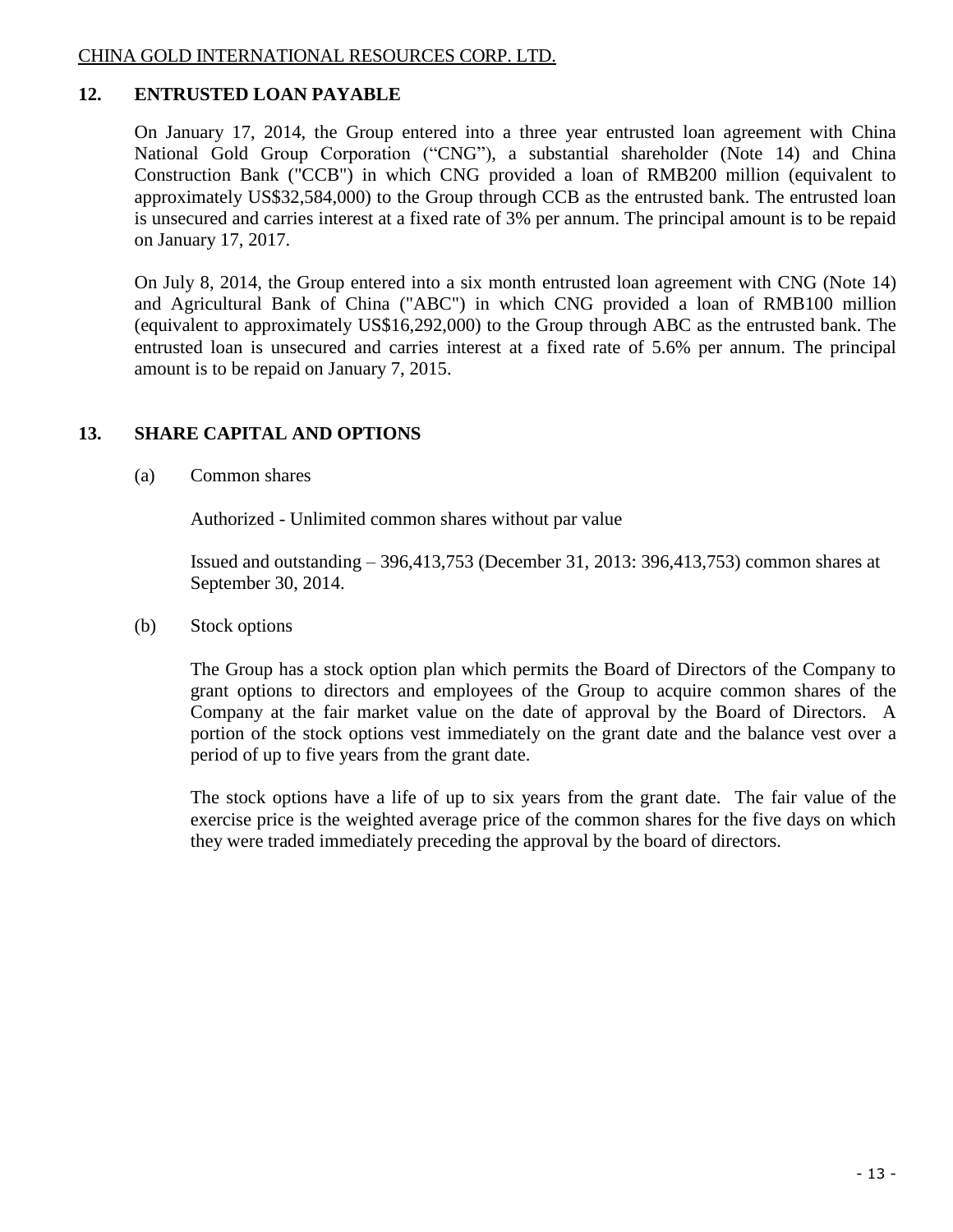# **13. SHARE CAPITAL AND OPTIONS - continued**

The following is a summary of option transactions under the Company's stock option plan:

|                                                              | January 1, 2014<br>to<br>September 30, 2014 |                                                        | January 1, 2013<br>to<br>December 31, 2013 |                                                        |
|--------------------------------------------------------------|---------------------------------------------|--------------------------------------------------------|--------------------------------------------|--------------------------------------------------------|
|                                                              |                                             |                                                        |                                            |                                                        |
|                                                              | Number of<br>options                        | Weighted<br>average<br>exercise<br>price<br><b>CAD</b> | Number of<br>options                       | Weighted<br>average<br>exercise<br>price<br><b>CAD</b> |
| Balance at January 1<br>Options exercised<br>Options expired | 400,000                                     | 5.56                                                   | 540,000<br>(95,000)<br>(45,000)            | 4.62<br>2.20<br>2.20                                   |
| Balance, end of period                                       | 400,000                                     | 5.56                                                   | 400,000                                    | 5.56                                                   |

No stock options were granted during the nine months ended September 30, 2014 and the year ended December 31, 2013.

The following table summarises information about stock options outstanding and exercisable at September 30, 2014.

|             | Options outstanding |              |            | Options exercisable |          |
|-------------|---------------------|--------------|------------|---------------------|----------|
|             | Number              |              | Number     |                     |          |
|             | outstanding         |              | Weighted   | exercisable         | Weighted |
|             | at                  | Remaining    | average    | at                  | average  |
|             | September 30,       | contractual  | exercise   | September 30,       | exercise |
| Expiring in | 2014                | life (years) | price      | 2014                | price    |
|             |                     |              | <b>CAD</b> |                     | CAD      |
| 2015        | 400,000             | 0.67         | 5.56       | 400,000             | 5.56     |
|             | 400,000             |              | 5.56       | 400,000             | 5.56     |

The following table summarises information about stock options outstanding and exercisable at December 31, 2013.

|             |          | Options outstanding |            |          | Options exercisable |
|-------------|----------|---------------------|------------|----------|---------------------|
|             |          |                     | Weighted   |          | Weighted            |
|             | Number   | Remaining           | average    | Number   | average             |
|             | of stock | contractual         | exercise   | of stock | exercise            |
| Expiring in | options  | life (years)        | price      | options  | price               |
|             |          |                     | <b>CAD</b> |          | CAD                 |
| 2015        | 400,000  | 1.42                | 5.56       | 320,000  | 5.43                |
|             | 400,000  |                     | 5.56       | 320,000  | 5.43                |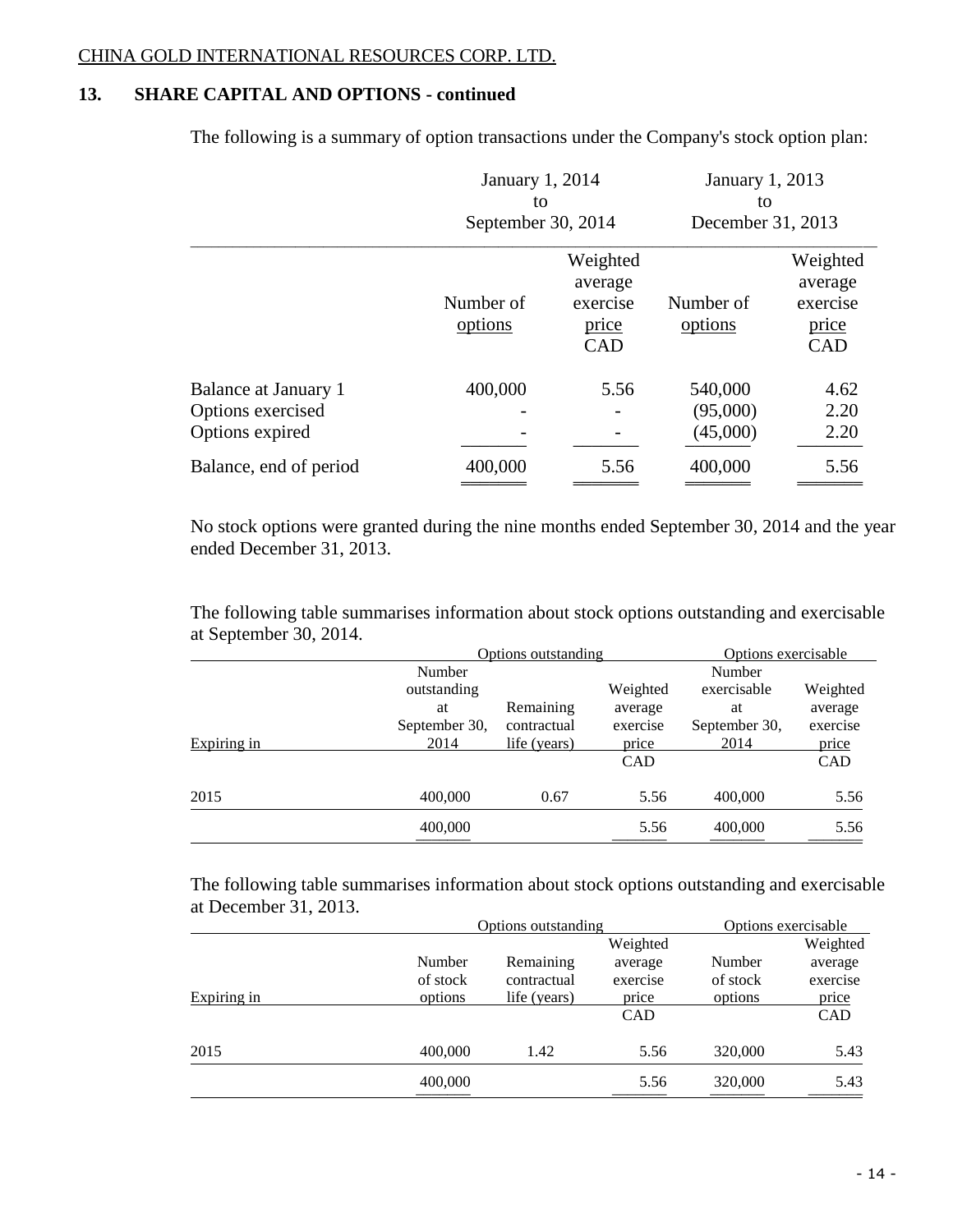# **14. RELATED PARTY TRANSACTIONS**

The Group operates in an economic environment currently predominated by enterprises directly or indirectly owned or controlled or significantly influenced by the PRC government (hereinafter collectively referred to as "Government-related entities"). In addition, the Group itself is a Government-related entity. CNG, a substantial shareholder with significant influence over the Group, is a state-owned company registered in Beijing, PRC, which is controlled by State-owned Assets Supervision and Administration Commission of the State Council of the PRC.

During the period/year, except as disclosed below, the Group did not have any individually significant transactions with other government-related entities in its ordinary and usual course of business.

Name and relationship with related parties during the period/year is as follows:

CNG owned the following percentages of outstanding common shares of the Company:

|            | 2014         | September 30, December 31,<br>2013 |  |
|------------|--------------|------------------------------------|--|
| <b>CNG</b> | $\%$<br>39.3 | %<br>39.3                          |  |

(a) Transactions/balances with Government-related entities in the PRC

### (i) Transactions/balances with CNG and its subsidiaries

The Group had the following transactions with CNG and CNG's subsidiaries:

|                                                       | Three months ended<br>September 30, |                         |                         | Nine months ended<br>September 30, |
|-------------------------------------------------------|-------------------------------------|-------------------------|-------------------------|------------------------------------|
|                                                       | 2014<br><b>US\$'000</b>             | 2013<br><b>US\$'000</b> | 2014<br><b>US\$'000</b> | 2013<br><b>US\$'000</b>            |
| Gold doré bar sales by<br>the Group                   | 53,912                              | 43,087                  | 113,573                 | 133,421                            |
| Copper and other product<br>sales by the Group        | 701                                 | 30,316                  | 5,767                   | 30,316                             |
| Provision of transportation<br>services by the Group  | 2,251                               | 358                     | 3,438                   | 1,872                              |
| <b>Construction services</b><br>provided to the Group | 12,579                              | 28,319                  | 81,881                  | 165,556                            |
| Entrusted loan provided<br>to the Group               | 16,292                              |                         | 48,876                  |                                    |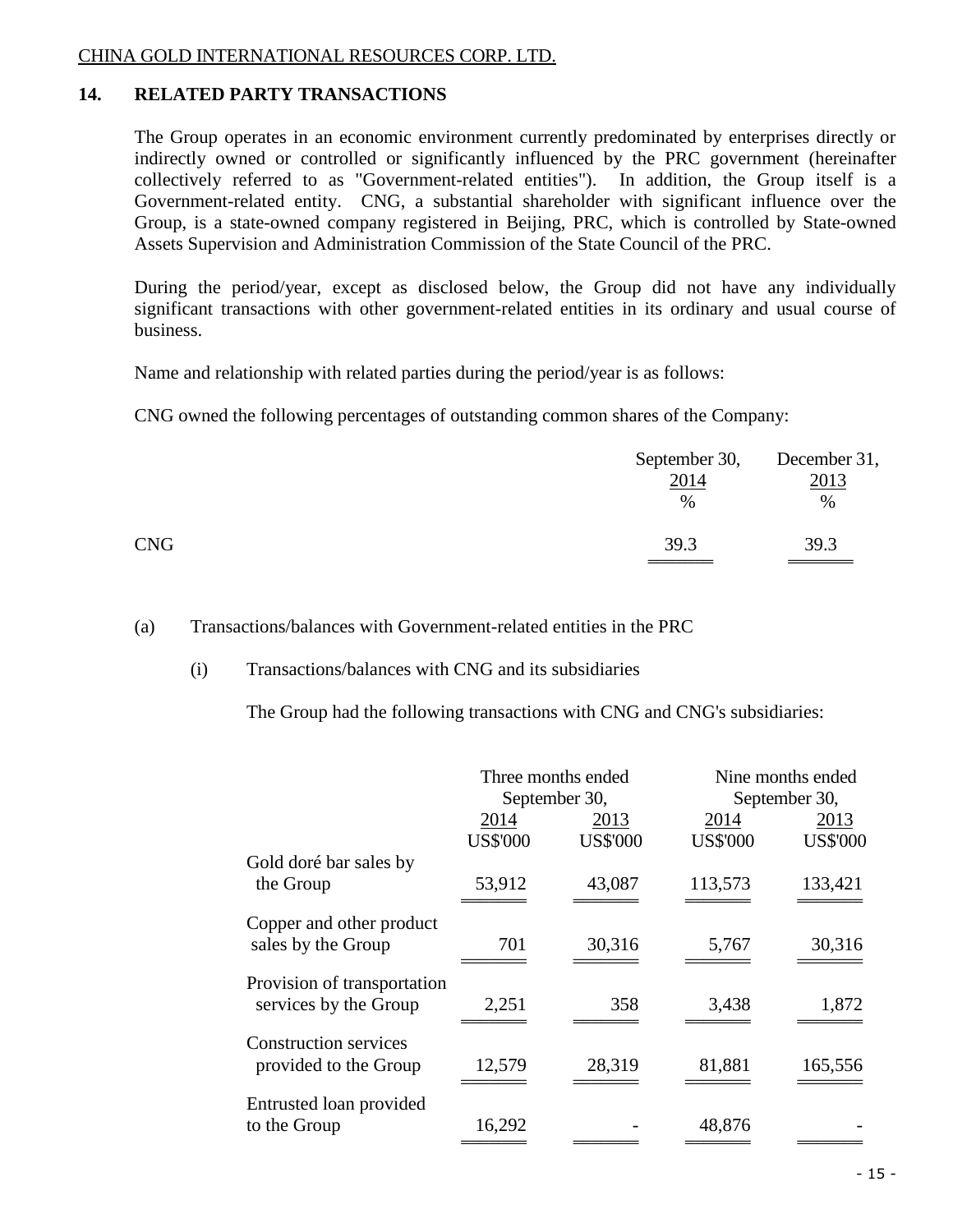# **14. RELATED PARTY TRANSACTIONS – continued**

The Group has the following significant balances with CNG and its subsidiaries at the end of each reporting period:

|                                                 | September 30,   | December 31,    |
|-------------------------------------------------|-----------------|-----------------|
|                                                 | 2014            | 2013            |
|                                                 | <b>US\$'000</b> | <b>US\$'000</b> |
| Assets                                          |                 |                 |
| Amounts due from related companies              | 10,188          | 3,354           |
| Deposits                                        | 1,800           | 931             |
| Total amounts due from CNG and its subsidiaries | 11,988          | 4,285           |
|                                                 |                 |                 |

The amounts due from CNG and its subsidiaries which are included in accounts receivable, are non-interest bearing, unsecured and repayable on demand. Amounts due to related companies include US\$6.4 million of trade receivables which are aged within 30 days.

|                                               | September 30,<br>2014<br><b>US\$'000</b> | December 31,<br>2013<br><b>US\$'000</b> |
|-----------------------------------------------|------------------------------------------|-----------------------------------------|
| Liabilities                                   |                                          |                                         |
| Other payable to CNG's subsidiaries           | 7,707                                    | 2,185                                   |
| Customer advance paid by CNG's subsidiary     |                                          | 6,595                                   |
| Entrusted loan payable to CNG                 | 48,876                                   |                                         |
| Total amounts due to CNG and its subsidiaries | 56,583                                   | 8,780                                   |
|                                               |                                          |                                         |

With the exception of the entrusted loan payable to CNG (see Note 12), the amounts due to CNG and its subsidiaries which are included in other payables, are non-interest bearing, unsecured and repayable on demand.

- (a) Transactions/balances with Government-related entities in the PRC
	- (ii) Transactions/balances with other Government-related entities in the PRC

Apart from the transactions with CNG and its subsidiaries disclosed above, the Group has also entered into transactions of bank deposits, borrowings and other general banking facilities with other Government-related entities in its ordinary course of business.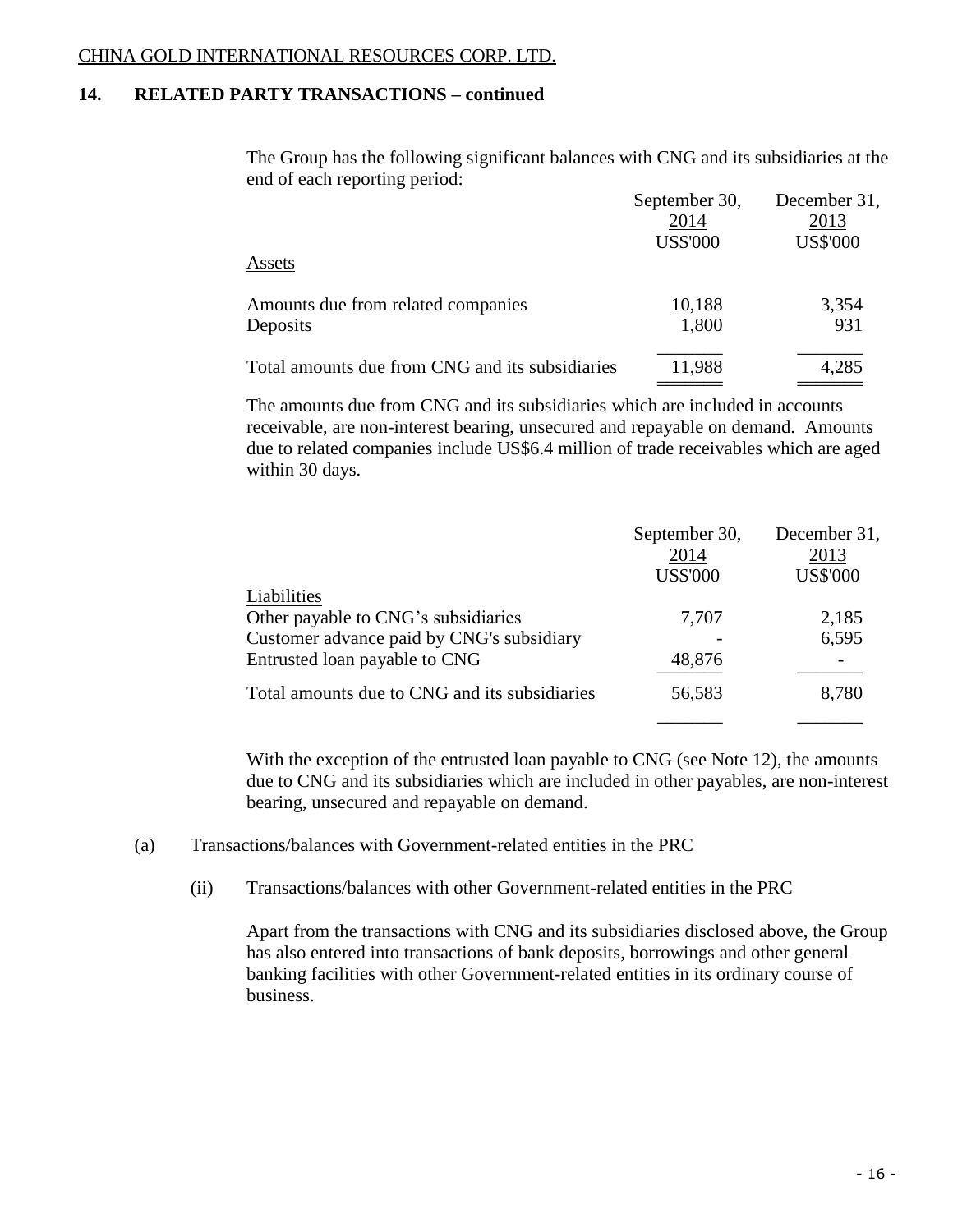### **14. RELATED PARTY TRANSACTIONS – continued**

(b) Transactions/balances with other non-government related parties/entities

The Group has the following significant balances with related parties at the end of each reporting period:

|                                                | September 30,   | December 31,    |
|------------------------------------------------|-----------------|-----------------|
|                                                | 2014            | 2013            |
|                                                | <b>US\$'000</b> | <b>US\$'000</b> |
| Asset                                          |                 |                 |
| Amount due from a non-controlling shareholder  |                 |                 |
| of a subsidiary (included in other receivable) | 454             | 435             |
|                                                |                 |                 |

The amount due from the related party is non-interest bearing, unsecured and repayable on demand.

The Group has the following compensation to key management personnel during the years:

|                             |                 | Three months ended |                 | Nine months ended |  |
|-----------------------------|-----------------|--------------------|-----------------|-------------------|--|
|                             |                 | September 30,      |                 | September 30,     |  |
|                             | 2014            | 2013               |                 | 2013              |  |
|                             | <b>US\$'000</b> | <b>US\$'000</b>    | <b>US\$'000</b> | <b>US\$'000</b>   |  |
| Salaries and other benefits | 225             | 334                | 641             | 715               |  |
| Post employment benefits    |                 | 3                  | 12              | 12                |  |
|                             | 225             | 337                | 653             | 727               |  |
|                             |                 |                    |                 |                   |  |

### **15. SEGMENT INFORMATION**

IFRS 8 requires operating segments to be identified on the basis of internal reports that are regularly reviewed by the chief operating decision-maker ("CODM") to allocate resources to the segments and to assess their performance.

The chief operating decision-maker, which is responsible for allocating resources and assessing performance of the operating segments, has been defined as the executive directors of the Company. The chief operating decision-maker has identified two operating segments as follows:

- (i) The mine-produced gold segment the production of gold bullion through the Group's integrated processes, i.e., mining, metallurgical processing, production and selling of gold doré bars to external clients.
- (ii) The mine-produced copper segment the production of copper concentrate and other byproducts through the Group's integrated separation, i.e., mining, metallurgical processing, production and selling copper concentrate and other by-products to external clients.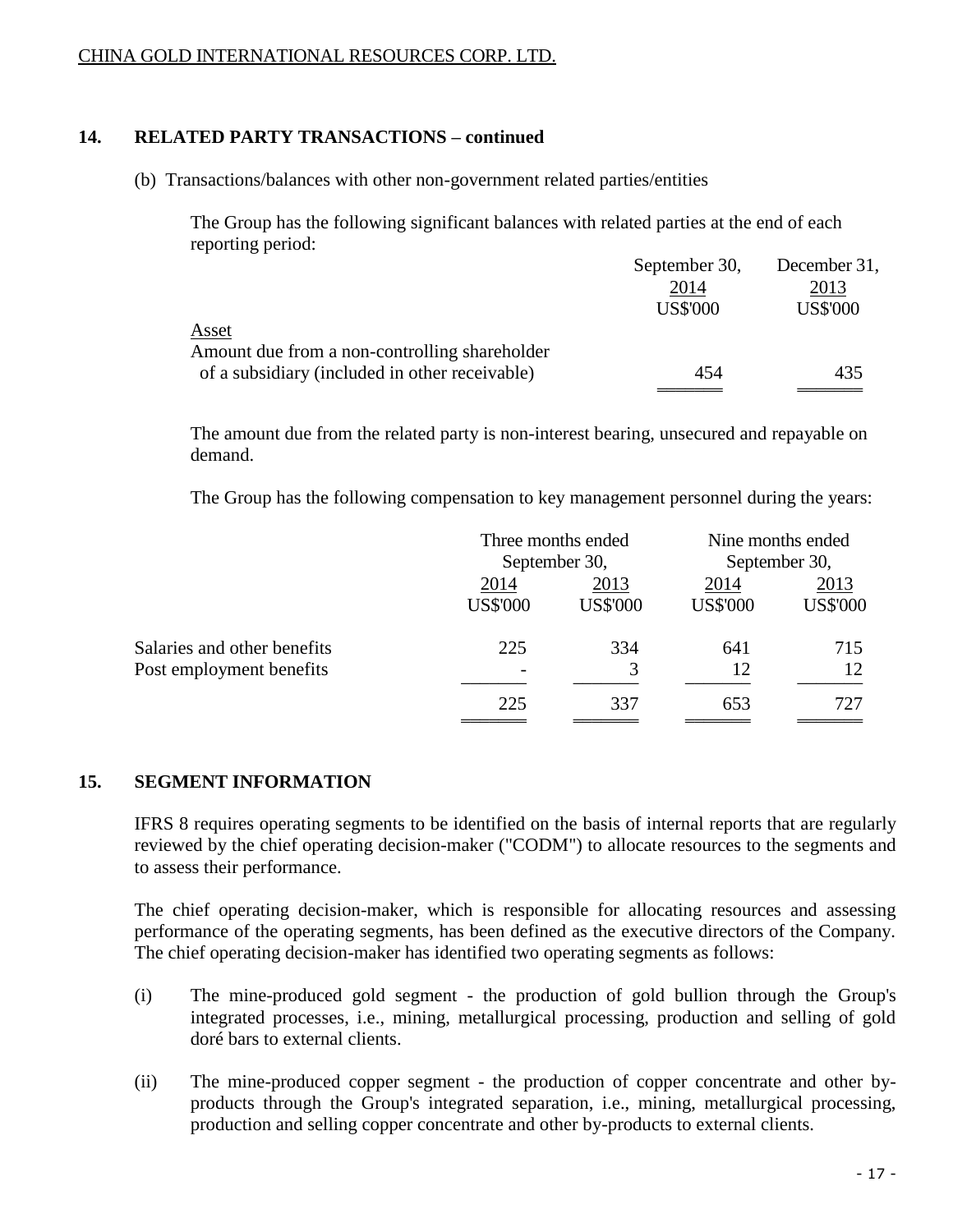# **15. SEGMENT INFORMATION - continued**

During the year ended December 31, 2013, for performance assessment and resources allocation, the CODM not just focused on mining operating earnings but also profit (loss) before income tax attributable to respective segment. The change in basis, since December 31, 2014, is to align with the Group's long term strategy. Following the change, the segment information for the nine month period ended September 30, 2013 has been represented to conform to the presentation of current period's financial statements.

### (a) Segment revenues and results

The following is an analysis of the Group's revenue and results by reportable and operating segment:

### For the nine months ended September 30, 2014

|                                      | Mine -<br>produced<br>gold | Mine $-$<br>Produced      | Segment<br>Total | Unallocated     | Consolidated    |
|--------------------------------------|----------------------------|---------------------------|------------------|-----------------|-----------------|
|                                      | US\$'000                   | copper<br><b>US\$'000</b> | US\$'000         | <b>US\$'000</b> | <b>US\$'000</b> |
| Revenue – External                   | 113,573                    | 60,884                    | 174,457          |                 | 174,457         |
| Cost of sales                        | (68,068)                   | (39,989)                  | (108, 057)       |                 | (108, 057)      |
| Mining operating<br>Earnings         | 45,505                     | 20,895                    | 66,400           |                 | 66,400          |
| Income from<br>operations            | 45,281                     | 9.318                     | 54,599           | (5,855)         | 48,744          |
| Foreign exchange<br>gain (loss), net | 312                        | (84)                      | 228              | 405             | 633             |
| Interest and other<br>income         | 574                        | (329)                     | 245              | 3,613           | 3,858           |
| Finance costs                        | (4,743)                    | (6,308)                   | (11,051)         | (3,953)         | (15,004)        |
| Profit (loss) before<br>income tax   | 41,424                     | 2,597                     | 44,021           | (5,790)         | 38,231          |

### For the nine months ended September 30, 2013

|                                      | Mine -<br>produced<br>gold | $Mine -$<br>Produced<br>copper | Segment<br>Total | Unallocated     | Consolidated    |
|--------------------------------------|----------------------------|--------------------------------|------------------|-----------------|-----------------|
|                                      | <b>US\$'000</b>            | US\$'000                       | <b>US\$'000</b>  | <b>US\$'000</b> | <b>US\$'000</b> |
| Revenue – External                   | 136.734                    | 97,367                         | 234,101          |                 | 234.101         |
| Cost of sales                        | (84,746)                   | (64,997)                       | (149, 743)       |                 | (149, 743)      |
| Mining operating<br>Earnings         | 51,988                     | 32,370                         | 84,358           |                 | 84,358          |
| Income from<br>operations            | 51,827                     | 19,334                         | 71,161           | (7,199)         | 63,962          |
| Foreign exchange<br>gain (loss), net | 78                         | 705                            | 783              | 947             | 1,730           |
| Interest and other<br>income         | 1,881                      | 2,240                          | 4,121            | 2,611           | 6,732           |
| Finance costs                        | (1,693)                    | (6,045)                        | (7, 738)         |                 | (7, 738)        |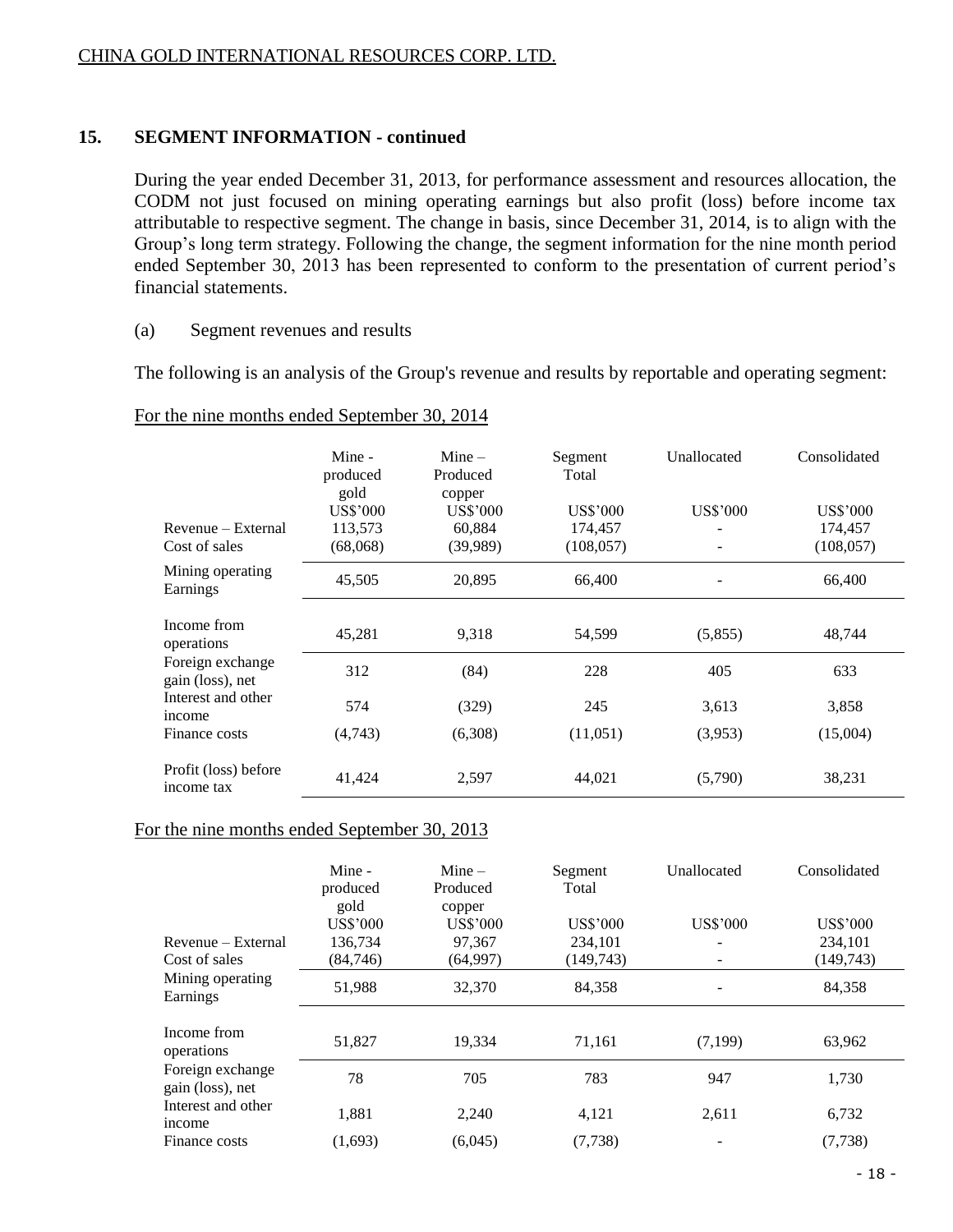| Profit (loss) before | 52,093 | 16,234 | 68,327 |         |        |
|----------------------|--------|--------|--------|---------|--------|
| income tax           |        |        |        | (3,641) | 64,686 |

# **15. SEGMENT INFORMATION - continued**

The accounting policies of the operating segments are the same as the Group's accounting policies. Segment profit (loss) represents profits (loss) before income tax attributable to respective segment. This is the measure reported to the CODM for the purposes of resource allocation and performance assessment.

There were no inter-segment sales for the nine months ended September 30, 2014 and 2013.

### (b) Segment assets and liabilities

The following is an analysis of the Group's assets and liabilities by segment:

|                          | Mine -        | $Mine -$        | Segment         | Unallocated     | Consolidated    |
|--------------------------|---------------|-----------------|-----------------|-----------------|-----------------|
|                          | produced gold | Produced copper | Total           |                 |                 |
|                          | US\$'000      | US\$'000        | <b>US\$'000</b> | <b>US\$'000</b> | <b>US\$'000</b> |
| As of September 30, 2014 |               |                 |                 |                 |                 |
| Total assets             | 547.695       | 1,834,353       | 2,382,048       | 552,662         | 2,934,710       |
| <b>Total liabilities</b> | 198,940       | 784,194         | 983,134         | 500,842         | 1,483,976       |
| As of December 31, 2013  |               |                 |                 |                 |                 |
| Total assets             | 430.543       | 1,724,209       | 2,154,752       | 63,749          | 2,218,501       |
| <b>Total liabilities</b> | 111,499       | 673,841         | 785,340         | 1,636           | 786.976         |

# **16. FINANCIAL INSTRUMENTS**

As at September 30, 2014 and December 31, 2013, the Group's available-for-sale investment include investment in equity securities listed in Hong Kong and investment in an unlisted company incorporated in the PRC.

Subsequent to initial recognition at fair value, investment in equity securities listed on The Stock Exchange of Hong Kong Limited ("Stock Exchange") is measured based on the quoted price (unadjusted) available on the Stock Exchange (Level 1 fair value measurement). As at September 30, 2014, US\$16,989,000 (December 31, 2013: US\$20,198,000) investment in listed equity securities is measured at fair value on a recurring basis. The Group's investment in listed equity securities represent investment in a company engaged in mining, processing and trading of nonferrous metals in the PRC. For the nine months ended September 30, 2014, the fair value decrease of US\$3,209,000 was recorded in other comprehensive income.

As at September 30, 2014, US\$1,629,000 (December 31, 2013: US\$1,652,000) investment in an unlisted company incorporated in the PRC is measured at cost since the investment in unlisted equity instrument does not have a quoted market price and the fair value cannot be measured reliably.